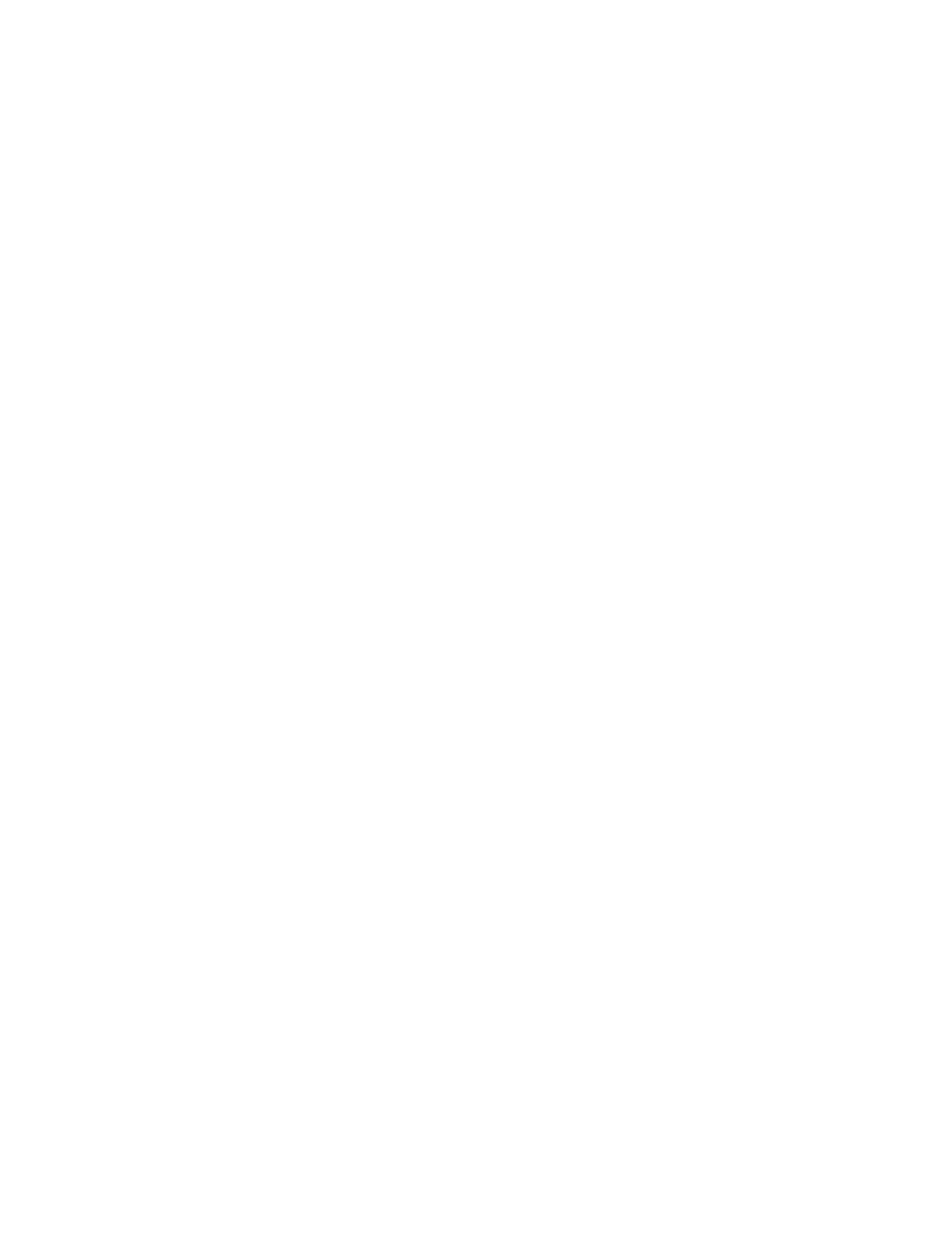# TABLE OF CONTENTS

|                                                                               | -1 |
|-------------------------------------------------------------------------------|----|
| <b>Costs of Solicitation</b>                                                  |    |
| <b>Annual Report</b>                                                          |    |
|                                                                               | 3  |
| <b>Beneficial Ownership</b>                                                   |    |
| Adoption of Share Ownership Guidelines                                        |    |
| Anti-Hedging Policy                                                           |    |
| Anti-Pledging Policy                                                          |    |
| Clawback Policy                                                               |    |
|                                                                               | 6  |
| Business Experience of the Nominees                                           |    |
| <b>Board Composition</b>                                                      |    |
| Company Leadership Structure                                                  |    |
| Board's Role in Risk Oversight                                                |    |
| <b>Compensation Risk Assessment</b>                                           |    |
| Meetings of the Board of Directors and Standing Committees                    |    |
| <b>Stockholder Communications</b>                                             |    |
| Vote Required                                                                 |    |
| Recommendation                                                                |    |
|                                                                               |    |
| Vote Required                                                                 |    |
| Recommendation                                                                |    |
|                                                                               |    |
| Fees Paid to Independent Auditors                                             |    |
| Pre-Approval Policies and Procedures                                          |    |
| Vote Required                                                                 |    |
| Recommendation                                                                |    |
|                                                                               | 17 |
|                                                                               | 18 |
|                                                                               | 18 |
|                                                                               | 19 |
| <b>Executive Summary</b>                                                      |    |
| Say-on-Pay Result                                                             |    |
| <b>Compensation Philosophy</b>                                                |    |
| Role of Compensation Consultant and CEO in Determining Executive Compensation |    |
| Elements of Compensation                                                      |    |
| 2014 Compensation                                                             |    |
| Compensation Decisions for 2015                                               |    |
|                                                                               | 33 |
| Fiscal 2014 Summary Compensation Table                                        |    |
| Fiscal 2014 Grants of Plan-Based Awards                                       |    |
| Non-Equity Incentive Plan Awards                                              |    |
| Equity Incentive Plan Award                                                   |    |
| Outstanding Equity Awards at January 1, 2015                                  |    |
| Option Exercises and Stock Vested at January 1, 2015                          |    |
| Potential Payments Upon Termination or Change in Control                      |    |
| <b>Employment Agreements</b>                                                  |    |
| Non-Employee Independent Director Compensation                                |    |
| Fiscal 2014 Non-Employee Independent Director Compensation                    |    |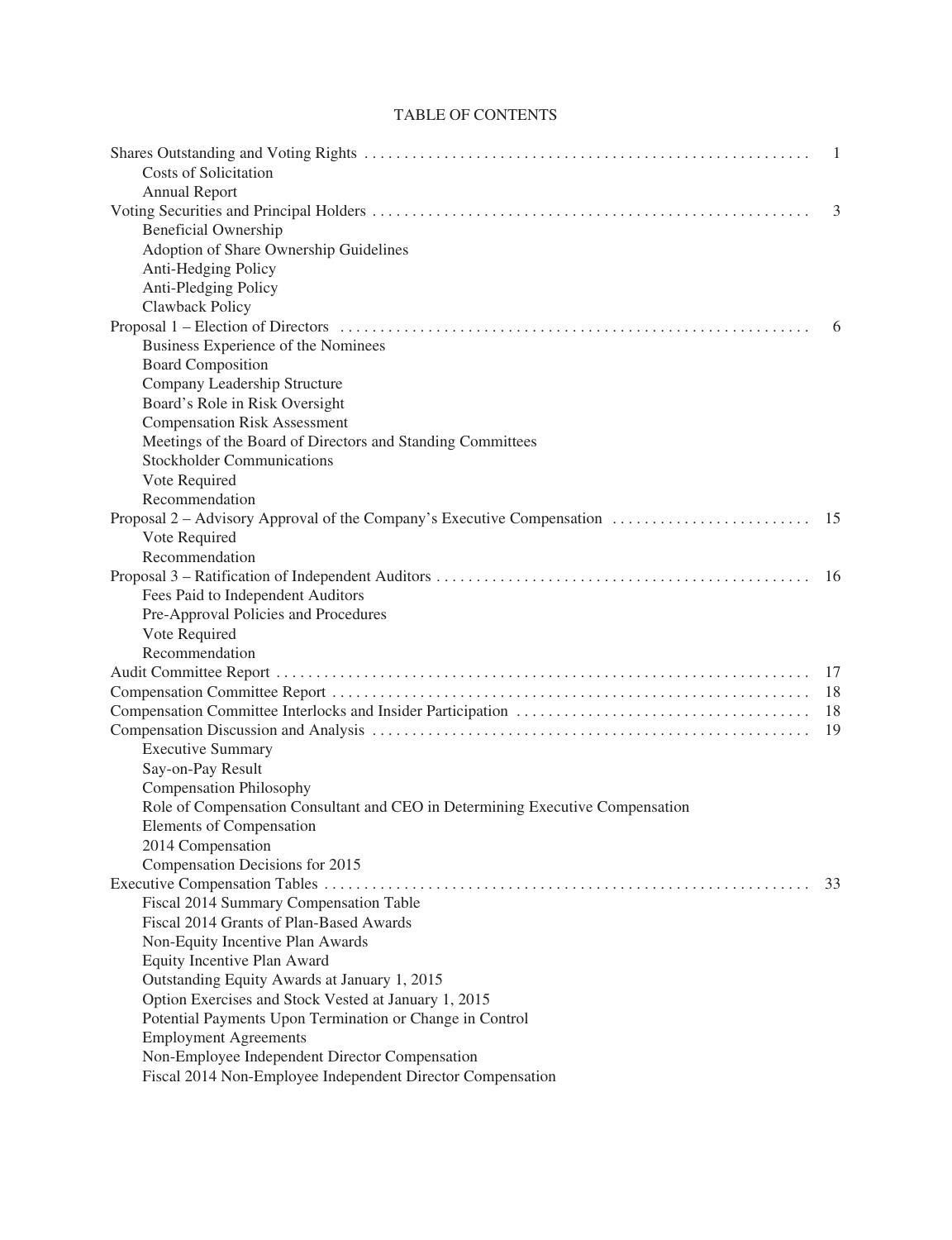# TABLE OF CONTENTS

| General                                                               |  |
|-----------------------------------------------------------------------|--|
| <b>Transactions with Founding Members</b>                             |  |
| <b>Other Transactions</b>                                             |  |
| Transactions with NCM LLC                                             |  |
| Review, Approval or Ratification of Transactions with Related Persons |  |
|                                                                       |  |
|                                                                       |  |
|                                                                       |  |
|                                                                       |  |
|                                                                       |  |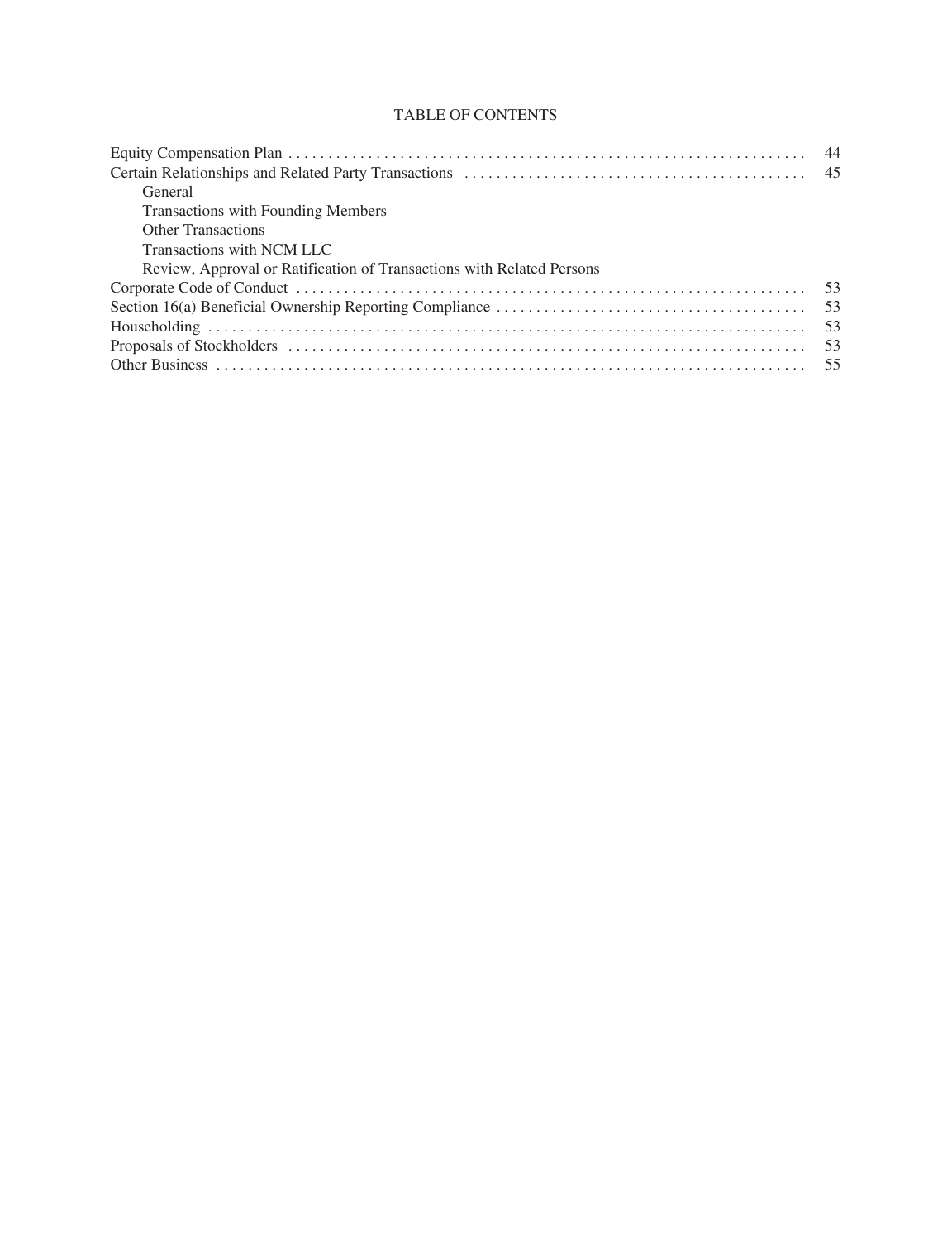# **NATIONAL CINEMEDIA, INC. PROXY STATEMENT FOR THE 2015 ANNUAL MEETING OF STOCKHOLDERS**

The accompanying proxy is solicited by the board of directors of National CineMedia, Inc., a Delaware corporation ("NCM, Inc.", or the "Company"), for use at the 2015 Annual Meeting of Stockholders to be held at United Artists Theatre Meadows 12, located at 9355 Park Meadows Drive, Littleton, Colorado 80124, on Friday, May 8, 2015, at 9:00 a.m., Mountain Time, and at any and all adjournments and postponements thereof (the "Annual Meeting"). Unless the context otherwise requires, the references to "we", "us" or "our" refer to the Company and its consolidated subsidiaries National CineMedia, LLC ("NCM LLC"), Acquiror Sub 1, LLC and Acquiror Sub 2, LLC. The proxy may be revoked at any time before it is voted. If no contrary instruction is received, signed proxies returned by stockholders will be voted in accordance with the board of directors' recommendations.

This proxy statement and accompanying proxy are first being made available to stockholders on or about March 26, 2015.

# **SHARES OUTSTANDING AND VOTING RIGHTS**

Our board of directors has fixed the close of business on March 19, 2015 as the record date for the determination of stockholders entitled to notice of and to vote at the Annual Meeting. Our only outstanding voting stock is our common stock, \$0.01 par value per share, of which 61,470,093 shares were outstanding as of the close of business on the record date, which includes 2,528,675 shares of unvested restricted stock with voting rights. Each outstanding share of common stock is entitled to one vote.

Any proxy given pursuant to this solicitation may be revoked by the person giving it at any time before its use by delivering to us (Attention: Secretary) a written notice of revocation or a duly executed proxy bearing a later date, or by attending the Annual Meeting and voting in person. Attendance at the Annual Meeting will not in itself constitute a revocation of a proxy.

At the Annual Meeting, stockholders will vote on three proposals: to elect four directors to serve until the 2018 Annual Meeting of Stockholders, and until their respective successors are elected and qualified (Proposal 1); to approve, on an advisory basis, the Company's executive compensation (Proposal 2); and to ratify the appointment of Deloitte & Touche LLP as our independent auditors for our 2015 fiscal year ending December 31, 2015 (Proposal 3).

Stockholders representing a majority in voting power of the shares of stock outstanding and entitled to vote must be present or represented by proxy in order to constitute a quorum to conduct business at the Annual Meeting. With respect to the election of directors, our stockholders may vote in favor of the nominees, may withhold their vote for all of the nominees, or may withhold their vote as to specific nominees. The affirmative vote of the holders of a plurality of the votes of the holders of shares present in person or represented by proxy at the Annual Meeting and entitled to vote thereon is required to approve the election of each nominee named in Proposal 1. Under the Delaware General Corporation Law ("DGCL") and our Bylaws and Certificate of Incorporation, the affirmative vote of the holders of a majority in voting power of the shares present in person or represented by proxy at the Annual Meeting and entitled to vote thereon is required to approve Proposals 2 (on an advisory basis) and 3.

Abstentions may be specified on all proposals and will be counted as present for the purposes of the proposal for which the abstention is noted. A vote withheld for a nominee in the election of directors will have no effect. For purposes of determining whether any of the other proposals have received the requisite vote, where a stockholder abstains from voting, it will have the same effect as a vote against the proposal.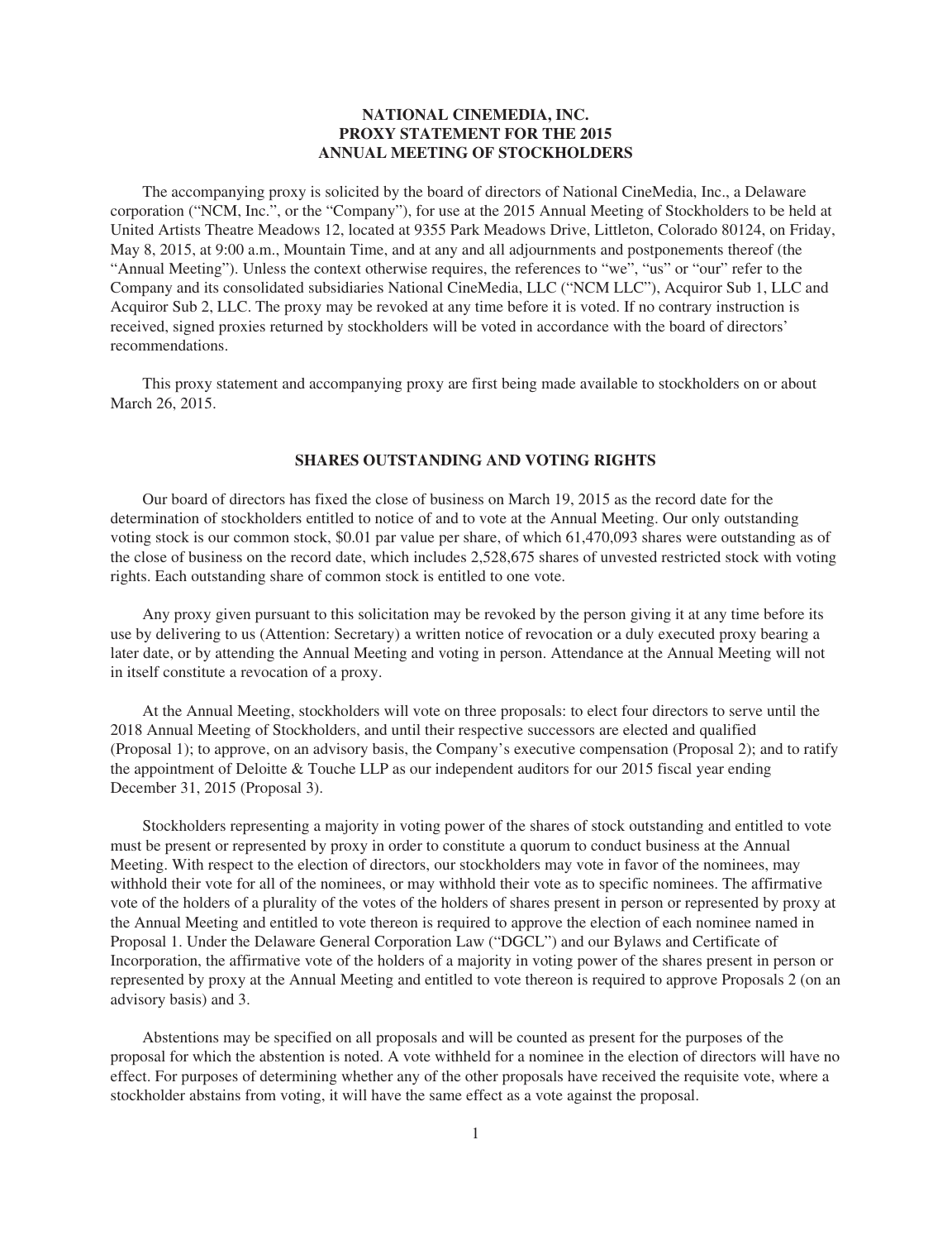The independent tabulator appointed for the Annual Meeting will tabulate votes cast by proxy or in person at the Annual Meeting. For the purposes of determining whether a proposal has received the requisite vote of the holders of the common stock in instances where brokers are prohibited from exercising or choose not to exercise discretionary authority for beneficial owners who have not provided voting instructions (so-called "broker nonvotes"), those shares of common stock will not be included in the vote totals and, therefore, will have no effect on the vote on any of such proposals. Pursuant to the Financial Industry Regulatory Authority ("FINRA") Conduct Rules, brokers who hold shares in street name have the authority, in limited circumstances, to vote on certain items when they have not received instructions from beneficial owners. A broker will only have such authority if:

- the broker holds the shares as executor, administrator, guardian or trustee or is a similar representative or fiduciary with authority to vote; or
- the broker is acting pursuant to the rules of any national securities exchange of which the broker is also a member.

Prior to 2010, the election of directors was considered a routine matter for which brokers were permitted to vote shares without customer direction, however brokers are no longer permitted to vote shares for the election of directors in this manner. Brokers also will not be permitted to vote shares with respect to the advisory approval of the Company's executive compensation without customer direction. *Therefore, we urge you to give voting instructions to your broker on all three proposals*. Shares that are not voted by a broker given the absence of customer direction are called "broker non-votes." Broker non-votes are not considered votes for or against a proposal and therefore will have no direct impact on any proposal. Under these rules, absent authority or directions described above, brokers will not be able to vote on Proposals 1 and 2, which are considered nonroutine matters. Proposal 3 is a routine proposal on which a broker or other nominee is generally empowered to vote. Accordingly, no broker non-votes will likely result from Proposal 3.

# **Costs of Solicitation**

We will pay the cost of soliciting proxies for the Annual Meeting. Proxies may be solicited by our regular employees, without additional compensation, in person, or by mail, courier, telephone or facsimile. We may also make arrangements with brokerage houses and other custodians, nominees and fiduciaries for the forwarding of solicitation material to the beneficial owners of stock held of record by such persons. We may reimburse such brokerage houses, custodians, nominees and fiduciaries for reasonable out-of-pocket expenses incurred by them in connection therewith.

#### **Annual Report**

Our 2014 Annual Report on Form 10-K, including the audited consolidated financial statements as of and for the year ended January 1, 2015, is available to all stockholders entitled to vote at the Annual Meeting together with this proxy statement, in satisfaction of the requirements of the Securities and Exchange Commission (the "SEC"). Additional copies of the Annual Report are available at no charge upon request. To obtain additional copies of the Annual Report, please contact us at 9110 E. Nichols Ave., Suite 200, Centennial, Colorado 80112- 3405, Attention: Investor Relations, or at telephone number (303) 792-3600 or (800) 844-0935 investor relations. You may also view the Annual Report at http:// *www.ncm.com* at the Investor Relations link. The Annual Report does not form any part of the materials for the solicitation of proxies.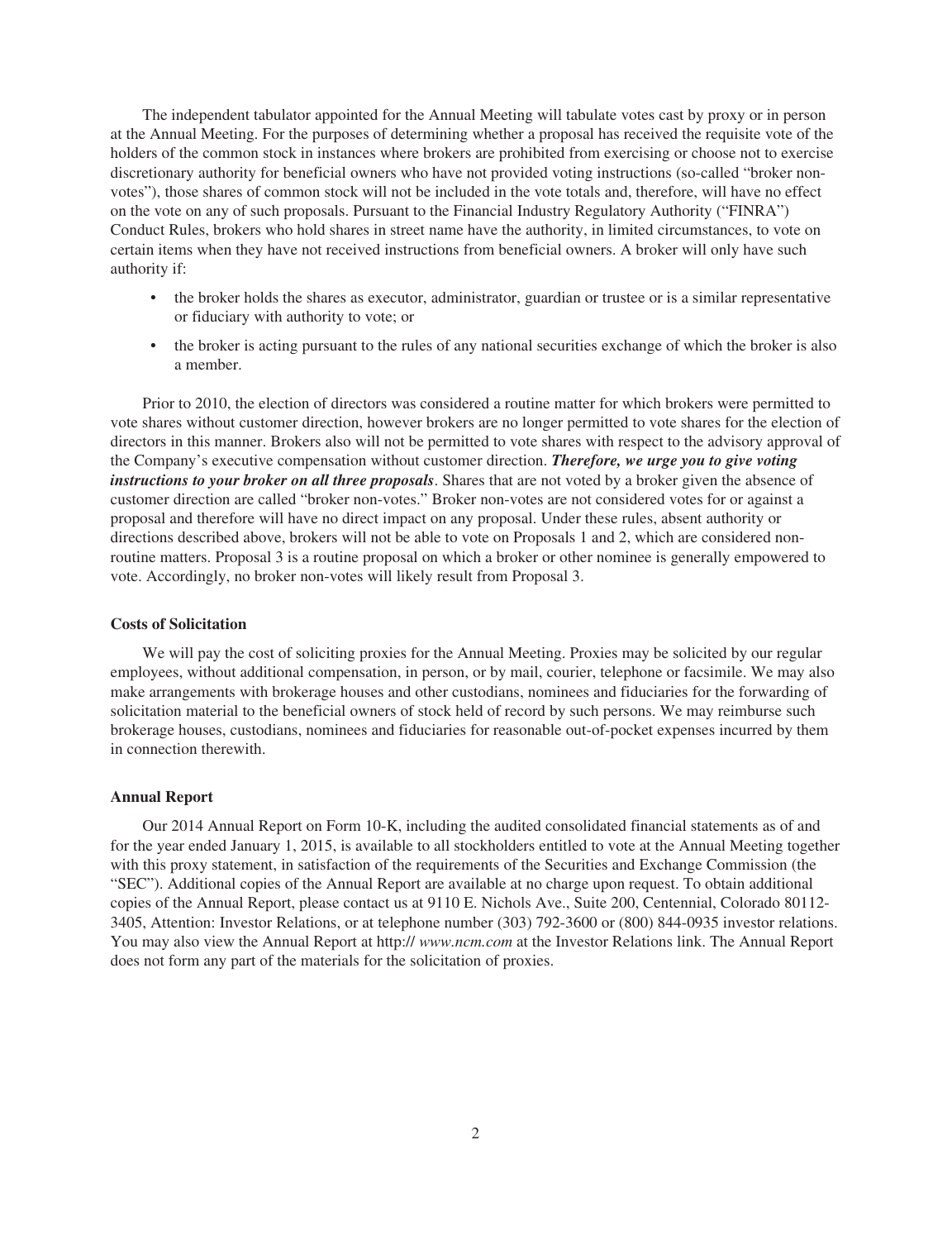# **VOTING SECURITIES AND PRINCIPAL HOLDERS**

# **Beneficial Ownership**

Beneficial ownership is determined under the rules of the SEC and generally includes voting or investment power over securities. Except in cases where community property laws apply or as indicated in the footnotes to this table, we believe that each stockholder identified in the table possesses sole voting and investment power over all shares of common stock shown as beneficially owned by the stockholder. As of March 19, 2015, the percentage of beneficial ownership for NCM, Inc. is based on 61,470,093 shares of common stock outstanding (including unvested restricted stock) and 130,455,420 membership units outstanding for NCM LLC, of which 58,750,926 are owned by NCM, Inc. Unless indicated below, the address of each individual listed below is 9110 E. Nichols Ave., Suite 200, Centennial, Colorado 80112- 3405. The following table sets forth information regarding the beneficial ownership of our common stock as of March 19, 2015, by:

- each person (or group of affiliated persons) who is known by us to own beneficially more than 5% of our common stock;
- each of our named executive officers "NEOs";
- each of our directors and nominees for director; and
- all directors and executive officers as a group.

| <b>Name of Beneficial Owner</b>                                | Shares of NCM,<br>Inc. Common<br><b>Stock</b> | <b>NCM LLC Common</b><br><b>Membership Units</b><br>(1) | <b>Percent of Class</b> |
|----------------------------------------------------------------|-----------------------------------------------|---------------------------------------------------------|-------------------------|
| <b>Five Percent Stockholders</b>                               |                                               |                                                         |                         |
| Regal Entertainment Group and Affiliates ("Regal") (2)         |                                               | 26,409,784                                              | 31.0%                   |
| Cinemark Holdings, Inc. and Affiliates ("Cinemark") (3)        |                                               | 25,631,046                                              | 30.4%                   |
| American Multi-Cinema, Inc. and Affiliates ("AMC") (4)         |                                               | 19,663,664                                              | 25.1%                   |
| Janus Capital Management LLC and Affiliates (5)                | 6,838,246                                     |                                                         | 11.6%                   |
| Arrowpoint Asset Management, LLC (6)                           | 4,136,209                                     |                                                         | $7.0\%$                 |
| The Vanguard Group, Inc. and Affiliates (7)                    | 3,627,038                                     |                                                         | $6.2\%$                 |
| BlackRock, Inc. (8)                                            | 3,419,012                                     |                                                         | 5.8%                    |
| <b>Directors and Executive Officers</b>                        |                                               |                                                         |                         |
| Kurt C. Hall (9)                                               | 1,807,844                                     |                                                         | $3.0\%$                 |
| Clifford E. Marks (10)                                         | 583,549                                       |                                                         | 1.0%                    |
| David J. Oddo (11)                                             | 59,691                                        |                                                         | *                       |
| Jeffrey T. Cabot (12)                                          | 61,627                                        |                                                         | *                       |
| Ralph E. Hardy (13)                                            | 182,869                                       |                                                         | $\ast$                  |
| Alfonso P, Rosabal, Jr. (14)                                   | 268,126                                       |                                                         | *                       |
| Lawrence A. Goodman                                            | 28,437                                        |                                                         | ∗                       |
| David R. Haas                                                  | 45,017                                        |                                                         | *                       |
| Stephen L. Lanning                                             | 7,176                                         |                                                         | $\ast$                  |
| Thomas F. Lesinski                                             |                                               |                                                         | $0.0\%$                 |
| Paula Williams Madison                                         | 5,144                                         |                                                         | $\ast$                  |
| Amy E. Miles (15)                                              | 5,000                                         |                                                         | $\ast$                  |
| Lee Roy Mitchell (15)                                          |                                               |                                                         | $0.0\%$                 |
| Craig R. Ramsey (15)                                           |                                               |                                                         | 0.0%                    |
| Scott N. Schneider                                             | 39,017                                        |                                                         | *                       |
| All directors, nominees for director and executive officers as |                                               |                                                         |                         |
| a group $(15$ persons)                                         | 3,093,497                                     |                                                         | 5.0%                    |

\* Less than one percent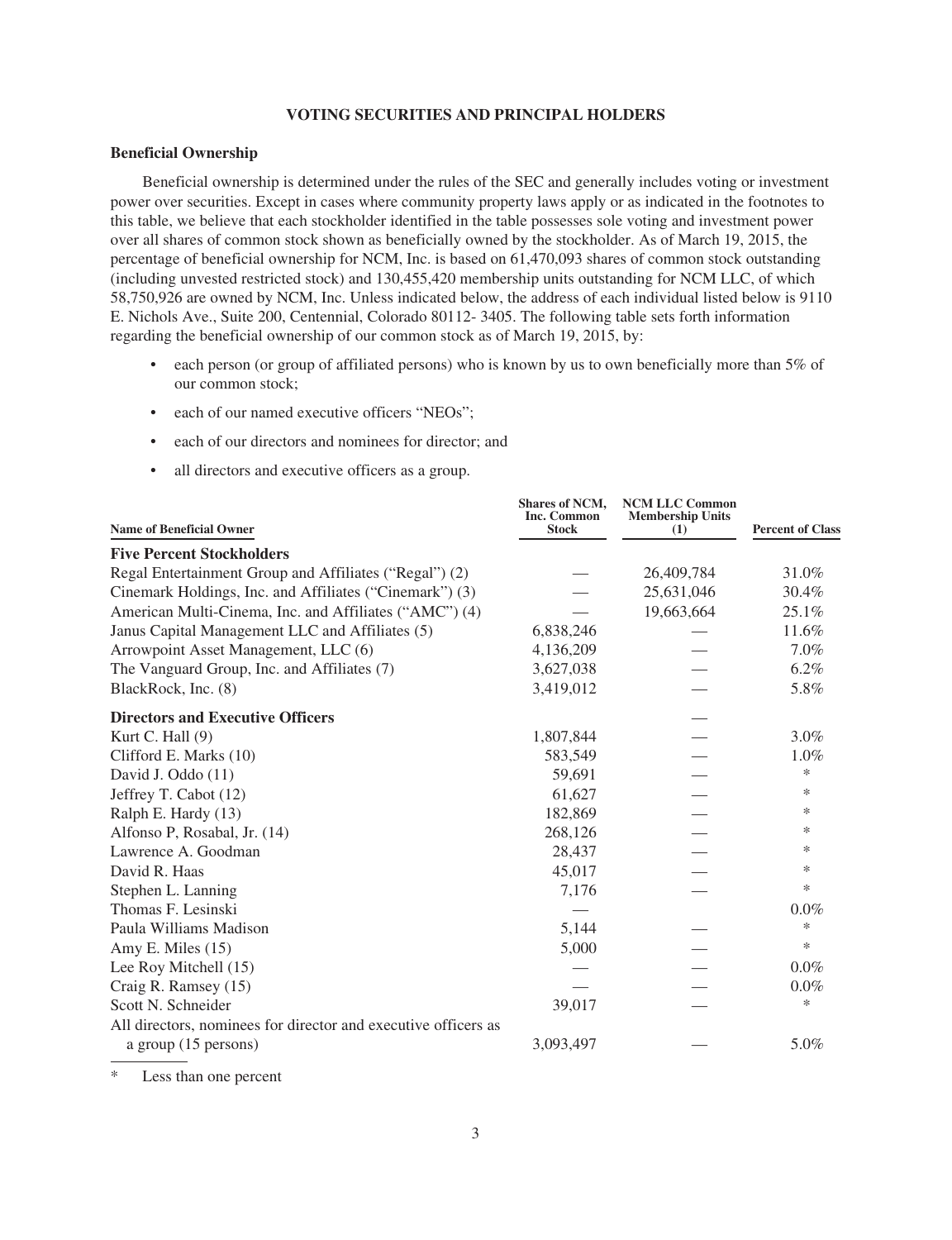- (1) NCM LLC common membership units are redeemable at any time at the option of the holder. Upon any redemption, we may choose whether to redeem the units for shares of our common stock on a one-for-one basis or for a cash payment equal to the market price of shares of NCM, Inc. common stock. If each member of NCM LLC chose to redeem all of its NCM LLC common membership units and we elected to issue shares of NCM, Inc. common stock in redemption of all of the units, AMC would receive 19,663,664 shares of NCM, Inc. common stock, Cinemark would receive 25,631,046 shares of NCM, Inc. common stock and Regal would receive 26,409,784 shares of NCM, Inc. common stock. These share amounts would represent 15.1%, 19.7% and 20.2%, respectively, of our outstanding common stock, assuming that all of the NCM LLC units are converted into our common stock.
- (2) Includes Regal Entertainment Group, Regal Entertainment Holdings, Inc., Regal Cinemas Corp., Regal Cinemas Inc., Regal CineMedia Holdings, LLC and Regal Cinemedia Corp. at 7132 Regal Lane, Knoxville, Tennessee 37918 and Anschutz Company and Phillip F. Anschutz at 555 Seventeenth Street, Suite 2400, Denver, Colorado 80202. Represents beneficial ownership as of March 17, 2015 based on the Statement of Changes in Beneficial Ownership of Securities on Form 4 filed on March 19, 2015.
- (3) Includes Cinemark Holdings, Inc. and Cinemark USA Inc. The address of these stockholders is 3900 Dallas Parkway, Suite 500, Plano, Texas 75093. Represents beneficial ownership as of March 17, 2015 based on the Statement of Changes in Beneficial Ownership of Securities on Form 4 filed on March 19, 2015.
- (4) Includes American Multi-Cinema, Inc., AMC Entertainment Inc. and AMC Entertainment Holdings, Inc. The address of these stockholders is One AMC Way, 11500 Ash Street, Leawood, Kansas 66211. Represents beneficial ownership as of March 17, 2015 based on the Statement of Changes in Beneficial Ownership of Securities on Form 4 filed on March 19, 2015.
- (5) The address of these stockholders is 151 Detroit Street, Denver, Colorado 80206. Represents beneficial ownership as of December 31, 2014 based on the Statement of Beneficial Ownership filed on Schedule 13G/ A on February 18, 2015. These securities are owned by various individual and institutional investors, including Janus Triton Fund (which owns 3,597,437 shares, representing 6.1% of the shares outstanding), for which Janus Capital Management LLC ("Janus Capital") serves as investment advisor. For purposes of the reporting requirements of the Exchange Act, Janus Capital is deemed to be a beneficial owner of such securities; however, Janus Capital expressly disclaims that it is, in fact, the beneficial owner of such securities.
- (6) The address of this stockholder is 100 Fillmore Street, Suite 325, Denver, Colorado 80206. Represents beneficial ownership as of December 31, 2014 based on the Statement of Beneficial Ownership filed on Schedule 13G on February 17, 2015.
- (7) Includes Vanguard Fiduciary Trust Company and Vanguard Investments Australia, Ltd. The address of these stockholders is 100 Vanguard Blvd. Malvern, PA 19355. Represents beneficial ownership as of December 31, 2013 based on the Statement of Beneficial Ownership filed on Schedule 13G on February 11, 2015.
- (8) The address of this stockholder is 55 East 52nd Street, New York, New York 10022. Represents beneficial ownership as of December 31, 2014 based on the Statement of Beneficial Ownership filed on Schedule 13G/ A on February 2, 2015.
- (9) Includes 1,031,894 stock options that were vested and exercisable within 60 days of March 19, 2015.
- (10) Includes 262,166 stock options that were vested and exercisable within 60 days of March 19, 2015.
- (11) Includes 5,957 stock options that were vested and exercisable within 60 days of March 19, 2015.
- (12) Includes 7,744 stock options that were vested and exercisable within 60 days of March 19, 2015.
- (13) Includes 55,051 stock options that were vested and exercisable within 60 days of March 19, 2015.
- (14) Includes 115,000 stock options that were vested and exercisable within 60 days of March 19, 2015.
- (15) Ms. Miles, Mr. Mitchell and Mr. Ramsey are members of our board of directors that are employed by our founding members who receive compensation for their services as employees from their respective employers, but they do not receive any additional compensation (including equity awards) from us for their service as our directors.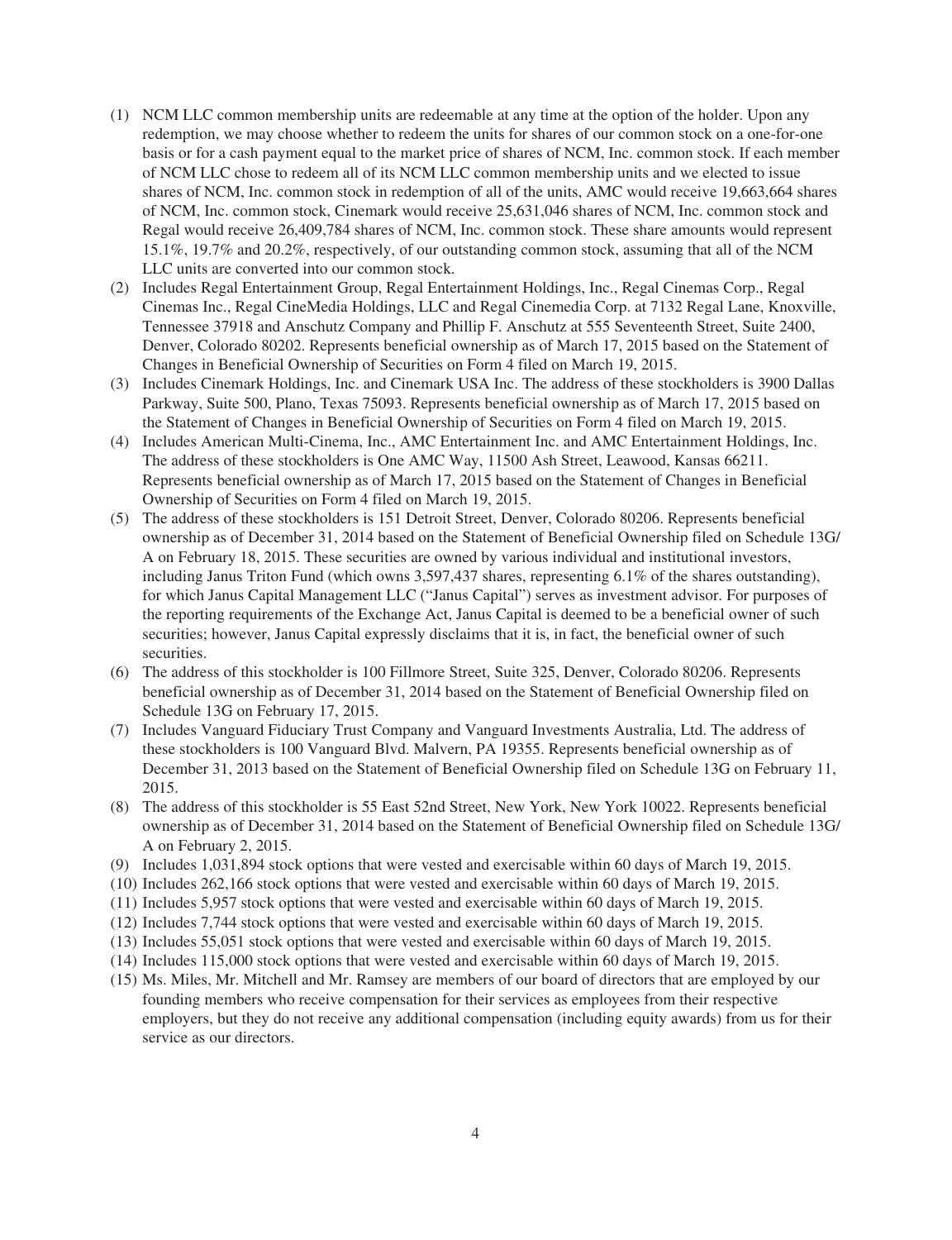#### **Adoption of Share Ownership Guidelines**

On January 16, 2013, the Company adopted the following share ownership guidelines for its executive officers and directors:

President, Chief Executive Officer and Chairman Lesser of: 3 times base salary or 140,000 shares President of Sales and Executive Vice Presidents Lesser of: 1 times base salary or 20,000 shares Non-Employee Independent Directors Lesser of: 3 times annual Board cash retainer or

#### **Position Minimum Share Ownership Level**

8,000 shares

Each individual is expected to attain the minimum ownership level within five years of the effective date of the policy, or the individual's date of appointment, if later. If the minimum ownership level is not attained within the required timeframe, holding restrictions will apply. Upon vesting of equity awards, 50% of the individual's shares that become vested will be subject to holding restrictions until the minimum ownership level is attained. Ownership levels are determined based on Company common stock owned by each individual, including shares of unvested timed-based restricted stock and in-the-money vested stock options.

# **Anti-Hedging Policy**

The Company's insider trading policy includes provisions that prohibit all employees and directors from entering into hedging transactions with respect to Company stock.

# **Anti-Pledging Policy**

The Company's insider trading policy includes provisions that prohibit all employees and directors from keeping Company stock in a margin account or using Company stock as collateral for a loan. To our knowledge, none of our officers or directors has pledged any of his or her shares in violation of Company policy.

# **Clawback Policy**

We adopted a "clawback" policy in 2013 addressing the adjustment or recovery of awards or payments if the relevant performance measures upon which they are based are restated or otherwise adjusted in a manner that would reduce the size of an award or payment. This policy, also known as a "clawback" policy, applies to all of our executive officers, including the NEOs. Under the policy, we may recover any incentive compensation paid to an executive officer of our company in the event of a material negative accounting restatement of our financial statements due to material noncompliance by our company with any financial reporting requirement under the securities laws. If the board of directors determines that any current or former executive officer has engaged in fraud or intentional misconduct that caused the error that, directly or indirectly, resulted in the financial restatement, the board of directors may require reimbursement or forfeiture of any annual or long-term cash bonus or any equity compensation award earned with respect to the period covered by the restatement by such executive officer.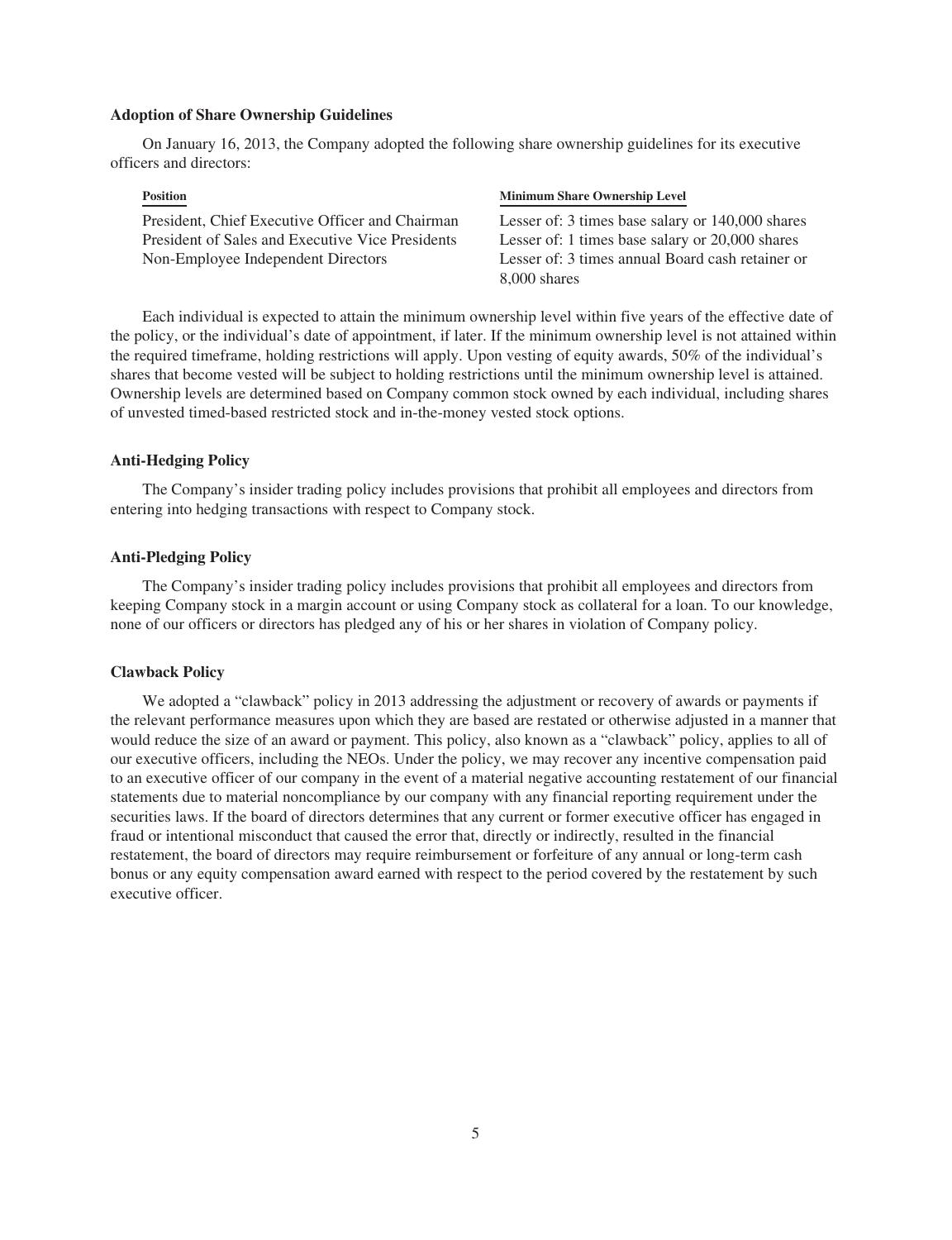# **PROPOSAL 1 ELECTION OF DIRECTORS**

Our board of directors currently consists of ten directors. Under the director designation agreement dated as of February 13, 2007, each of our founding members – AMC Entertainment Inc. and its affiliates ("AMC"), Cinemark Holdings, Inc. and its affiliates ("Cinemark") and Regal Entertainment Group and its affiliates ("Regal") – are permitted to appoint or designate up to two persons for nomination to election on our board of directors under the terms set forth in the agreement, one of whom must qualify as "independent" as required by the rules promulgated by the SEC under the Securities Exchange Act of 1934, as amended (the "Exchange Act"), and by the Nasdaq Stock Market ("Nasdaq"). See "Certain Relationships and Related Party Transactions – Director Designation Agreement." The designees pursuant to this agreement for AMC are Paula Williams Madison and Craig R. Ramsey; for Cinemark are Thomas F. Lesinski and Lee Roy Mitchell; and for Regal are Stephen L. Lanning and Amy E. Miles.

Our bylaws provide that directors are divided into three classes, designated as Class I, Class II and Class III and that the number of total directors shall not be more than ten. The members of each class serve for staggered three-year terms. In 2015, the Class II directors are up for re-election. At the Annual Meeting, the stockholders will elect four Class II directors to serve until the 2018 Annual Meeting of Stockholders, and until their respective successors are duly elected and qualified. Stockholders are not entitled to cumulate votes in the election of directors and may not vote for a greater number of persons than the number of nominees named.

We are soliciting proxies in favor of the re-election of each of the nominees identified below. All nominees have consented to serve as directors, if elected. If any nominee is unable or unwilling to serve as a director at the time of the Annual Meeting, the persons who are designated as proxies intend to vote, in their discretion, for such other persons, if any, as may be designated by the board of directors. The proxies may not vote for a greater number of persons than the number of nominees named. As of the date of this proxy statement, the board of directors has no reason to believe that any of the persons named below will be unable or unwilling to serve as a nominee or as a director.

# **Business Experience of the Nominees**

The names of the nominees and other information about them, including their directorships at public companies held at any time during the past five years, if applicable, and their involvement in certain legal proceedings during the past 10 years, if applicable, are set forth below. In addition, we have included information about each nominee's specific experience, qualifications, attributes or skills that led the board to conclude that the nominee should serve as a director of the Company at the time we are filing this proxy statement, in light of our business and corporate structure.

*David R. Haas.* Mr. Haas has served as a director of NCM, Inc. and chairman of the Audit Committee of NCM, Inc. since February 2007. He has been a private investor and financial consultant since January 1995. Mr. Haas was a Senior Vice President and Controller for Time Warner, Inc. from January 1990 through December 1994.

Mr. Haas' experience as a former high-ranking financial executive in a media company qualifies him to serve on our board of directors, the Audit Committee and to provide guidance to our internal audit function and financial advice to our board. In addition, Mr. Haas' previous experience serving on several public company boards and audit committees has provided him a broad-based understanding of financial risks and compliance expertise.

*Stephen L. Lanning.* Mr. Lanning has served as a director of NCM, Inc. and chairman of the Nominating and Governance Committee of NCM, Inc. since February 2007. Prior to his retirement in 2009, he served with URS Corp. EG&G Division from 2006 to 2009 as an independent consultant and Director of Space and Information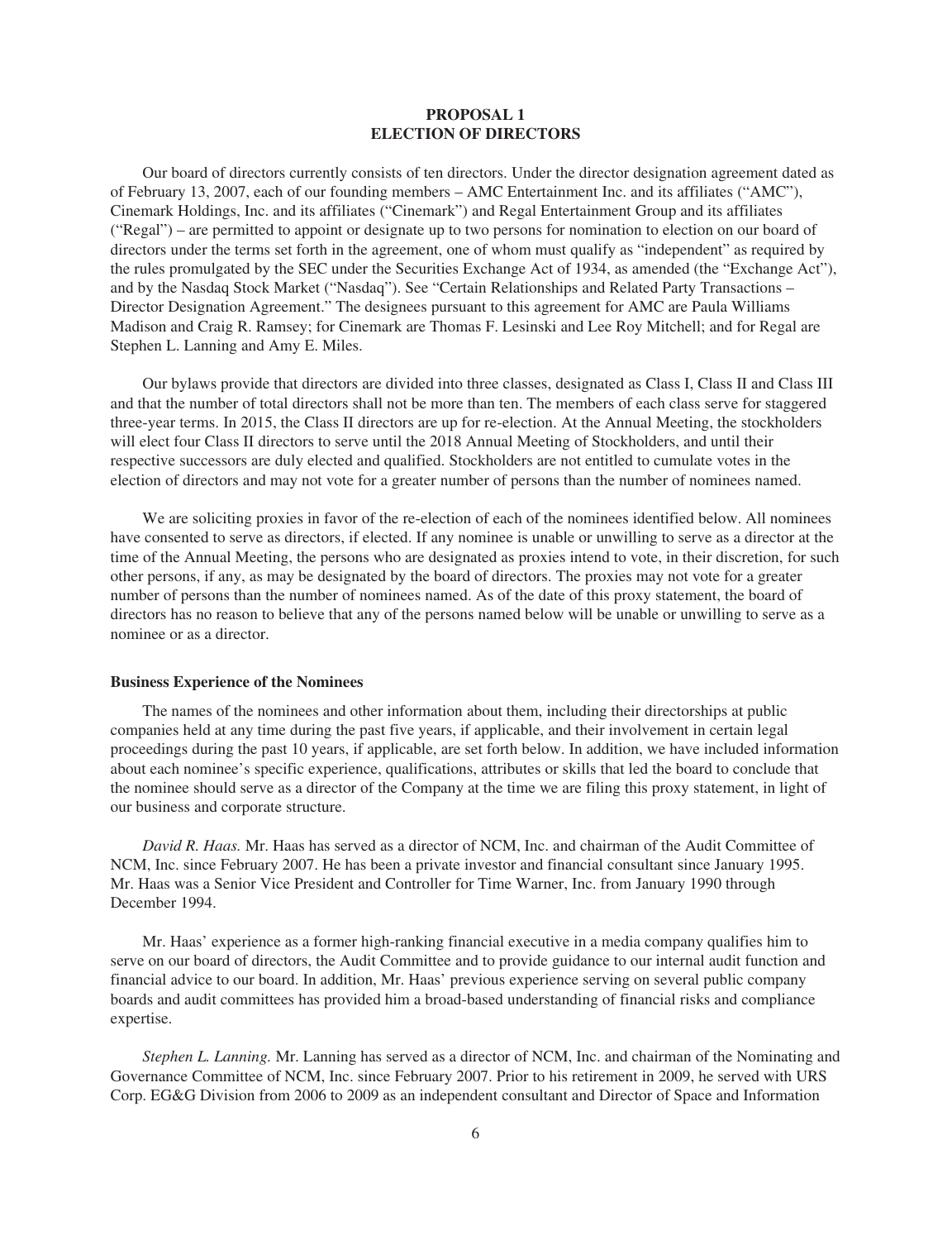Operations Strategic Business Element. Mr. Lanning served in the United States Air Force from 1977 until 2006. From 2005 to 2006, Mr. Lanning was the Director, Logistics and Warfighting Integration, and Chief Information Officer for the United States Air Force Space Command. Mr. Lanning was a Principal Director of the Defense Information Systems Agency from 2002 to 2005.

Mr. Lanning has significant experience in technology, operational leadership and policy development combined with his drive for innovation and excellence, which positions him well to serve as our Nominating and Governance Committee chairman. Mr. Lanning's background allows him to share best practices with our board of directors. His years of serving in the military have given him valuable knowledge and perspective.

*Thomas F. Lesinski.* Mr. Lesinski was named a director of NCM, Inc. on December 19, 2014, filling the vacancy left by the resignation of Mr. James R. Holland, Jr. Mr. Lesinski has served as the Founder and CEO of Energi Entertainment, a multi-media content production company, since August 2014. From 2013 to 2014, Mr. Lesinski was President of Digital Content and Distribution at Legendary Entertainment, a leading media company dedicated to owning, producing and delivering content to mainstream audiences with a targeted focus on the powerful fandom demographic. Prior to that role, from 2006 to 2013, Mr. Lesinski served as President, Digital Entertainment at Paramount Pictures, a global producer and distributor of filmed entertainment. Mr. Lesinski also served as President of Worldwide Home Entertainment at Paramount Pictures for three years, prior to which, he spent ten years in various leadership positions at Warner Bros. Entertainment and was a Managing Director for an advertising agency.

Mr. Lesinski's experience in home entertainment and digital media give him the experience to critically review the various business considerations necessary to run a business such as ours and offers a valuable perspective as the media marketplace becomes more competitive, particularly with the growth of online and mobile advertising platforms.

*Paula Williams Madison*. Ms. Madison was named a director of NCM, Inc. on March 3, 2014, filling the vacancy left by the resignation of Mr. Edward H. Meyer. Ms. Madison has served as Chairman and CEO of Madison Media Management LLC, a company that invests in emerging media, entertainment and communication businesses, since 2011. From 2011 to 2014, Ms. Madison also was Chief Executive Officer of the Los Angeles Sparks, a WNBA professional women's basketball team. Prior to this role, Ms. Madison served as Executive Vice President of Diversity at NBCUniversal, as well as, Vice President of the General Electric Company, NBCUniversal's parent company at the time. Ms. Madison spent 22 years with NBCUniversal in various leadership positions and prior to that ran several different local affiliate television stations.

Ms. Madison's senior executive positions in the media and entertainment industries give her the experience to critically review the various business considerations necessary to run a business such as ours. Ms. Madison is able to offer the board sound business strategies. This, combined with her many years of business experience, makes her a valued contributor to the Board.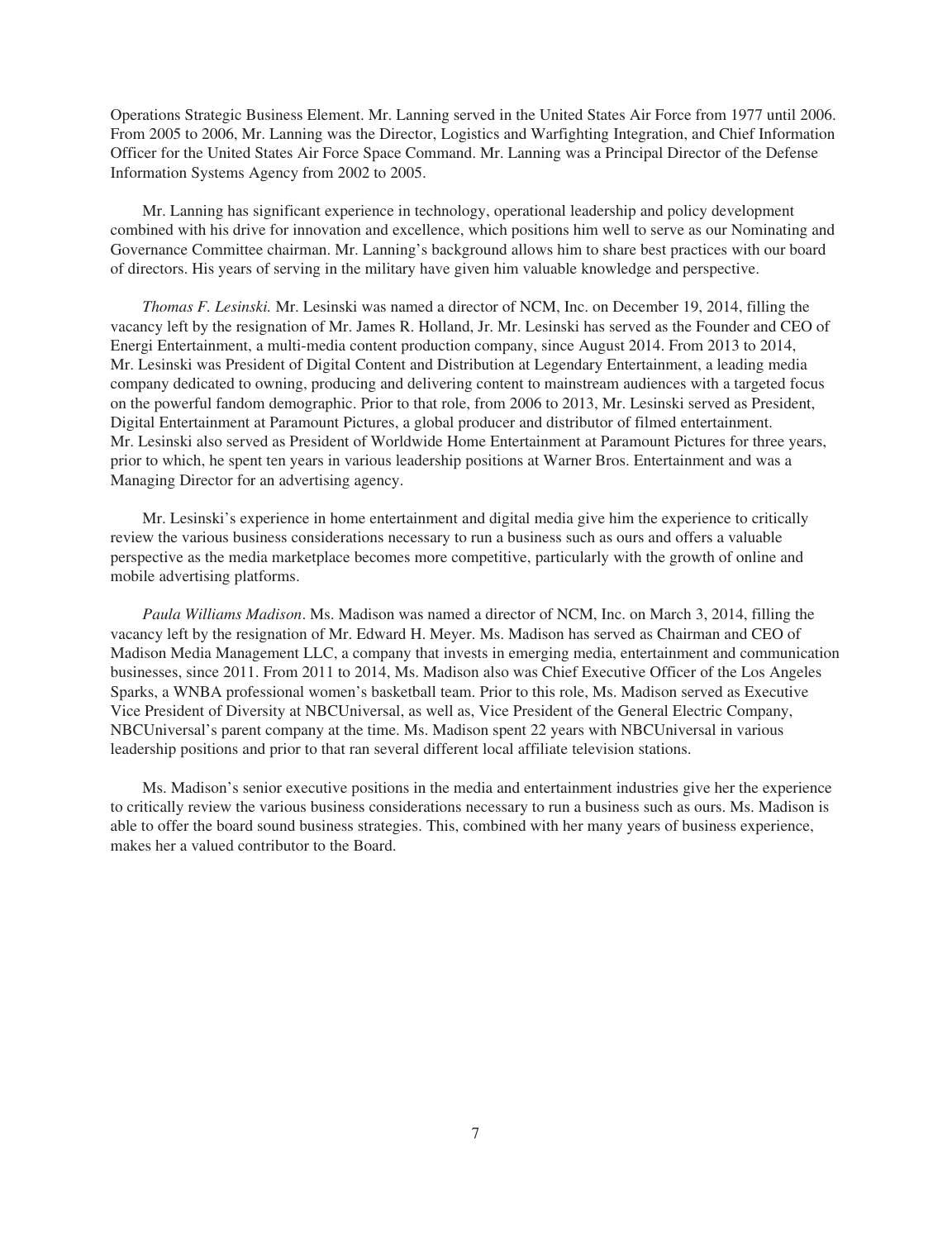# **Board Composition**

Shown below are the names and ages, as of March 19, 2015, of the ten members of our current board of directors.

| <b>Name</b>            | Age | <b>Position</b>                                           |
|------------------------|-----|-----------------------------------------------------------|
| Kurt C. Hall           | 55  | President, Chief Executive Officer and Chairman (Class I) |
| Lawrence A. Goodman    | 60  | Director (Class I)                                        |
| David R. Haas          | 73  | Director (Class II)                                       |
| Stephen L. Lanning     | 61  | Director (Class II)                                       |
| Thomas F. Lesinski     | 55  | Director (Class II)                                       |
| Paula Williams Madison | 62  | Director (Class II)                                       |
| Amy E. Miles           | 48  | Director (Class III)                                      |
| Lee Roy Mitchell       | 78  | Director (Class III)                                      |
| Craig R. Ramsey        | 63  | Director (Class III)                                      |
| Scott N. Schneider     | 57  | Director (Class I)                                        |

Set forth below is a brief description of the business experience of each of the individuals who, in addition to the nominees whose business experience is set forth above, currently serve on our board and are expected to continue to serve as our directors following the annual meeting, including their directorships at public companies held at any time during the past five years, if applicable, and their involvement in certain legal proceedings during the past 10 years, if applicable. In addition, we have included information about each director's specific experience, qualifications, attributes or skills that led the board to conclude that the director should serve as a director of the Company at the time we are filing this proxy statement, in light of our business and corporate structure.

*Kurt C. Hall.* Mr. Hall was appointed President, Chief Executive Officer and Chairman of NCM, Inc. in February 2007 and held those same positions with NCM LLC since March 2005. He has also served as Chairman, President and Chief Executive Officer of NCM, Inc. since October 2006. His current term expires in 2017. Prior to his current position, from May 2002 to May 2005, Mr. Hall served as Co-Chairman and Co-Chief Executive Officer of Regal Entertainment Group and President and Chief Executive Officer of its media subsidiary Regal CineMedia Corporation. From 1988 to 2005, Mr. Hall held various executive positions with United Artists Theatre Company, and its predecessor companies, including Chief Financial Officer and then Chief Executive Officer when it became part of Regal Entertainment Group in 2002.

Mr. Hall has contributed significantly to the founding and development of the Company since its inception. He has extensive experience in the theatre exhibitor and cinema advertising businesses and is familiar with all aspects of the Company, including its management, operations and financial requirements and brings exceptional leadership and financial skills to the Board. Mr. Hall's extensive theatre operating and finance experience provides insight and continuity in our strategic, operational and financial management.

*Lawrence A. Goodman.* Mr. Goodman has been a director and chairman of the Compensation Committee of NCM, Inc. since February 2007. His current term expires in 2017. Mr. Goodman founded White Mountain Media, a media consulting company, in July 2004 and has served as its president since inception. From July 2003 to July 2004, Mr. Goodman was retired. From March 1995 to July 2003, Mr. Goodman was the President of Sales and Marketing for CNN, a division of Turner Broadcasting System, Inc.

Mr. Goodman's extensive background in the media industry allows him to provide media sales and marketing advice to our management and board. Mr. Goodman brings significant business experience to provide strategies and solutions to address the complex compensation environment of the media business that is required to appropriately compensate and motivate our sales personnel and executives.

*Amy E. Miles.* Ms. Miles has served as a director of NCM Inc. since June 2011 and her current term expires in 2016. Ms. Miles has served as a director and Chief Executive Officer of Regal since June 2009. Ms. Miles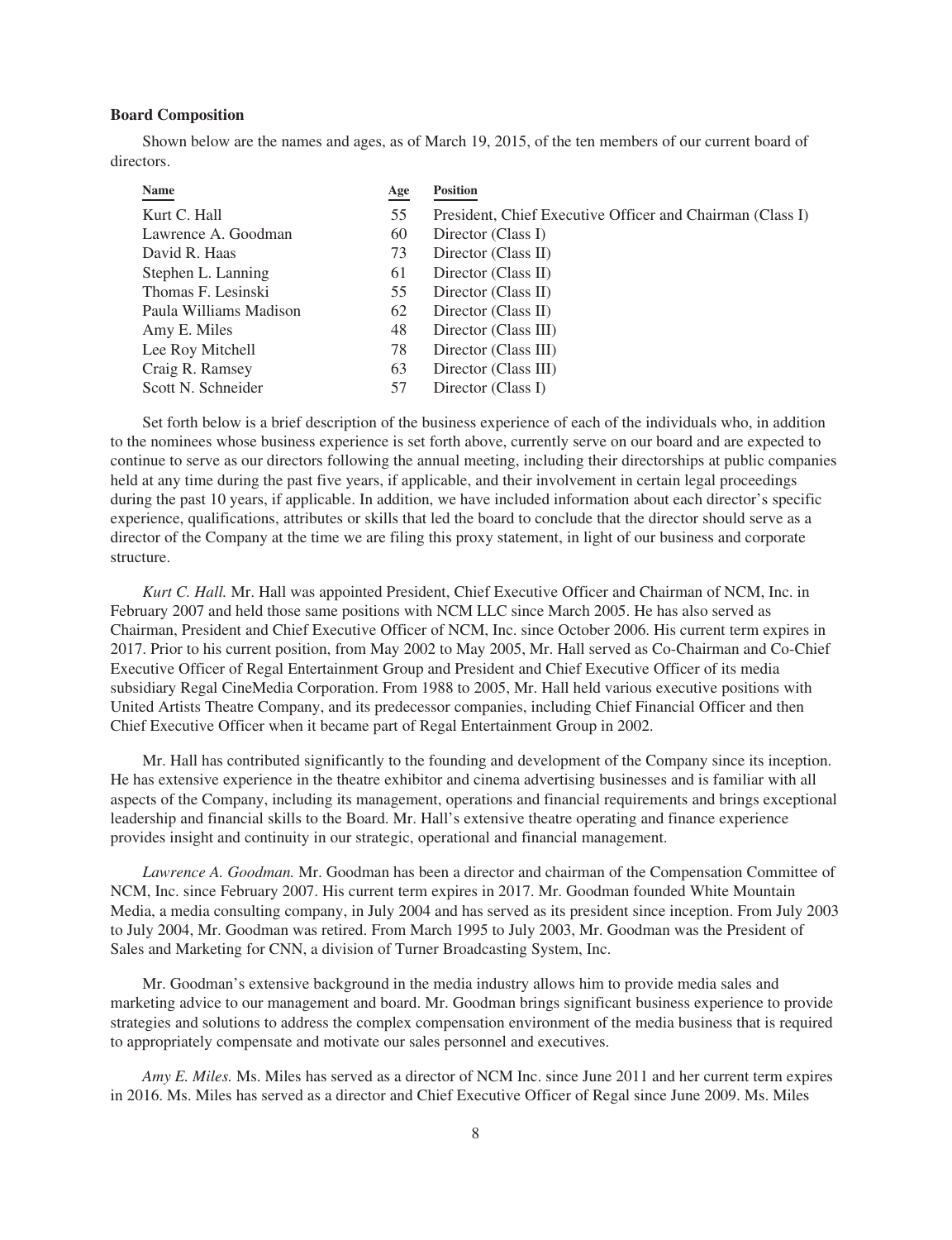previously served as Regal's Executive Vice President, Chief Financial Officer and Treasurer from March 2002 through June 2009 and in various executive roles at Regal Cinemas, Inc., Regal's wholly owned subsidiary. Ms. Miles was a Senior Manager with Deloitte & Touche from 1998 to 1999 and was with Pricewaterhouse Coopers, LLP from 1989 to 1998. Ms. Miles also serves as a director of Norfolk Southern Corporation and Townsquare Media, LLC.

Ms. Miles has served in various executive positions at the most senior level of a public company in the theatre industry, which gives her the ability to understand the role of the board as well as the Company and its operations. Since Ms. Miles is a board designee for one of our founding members, she brings to the board the perspective of a major stakeholder.

*Lee Roy Mitchell.* Mr. Mitchell has served as a director of NCM, Inc. since October 2006 and his current term expires in 2016. Mr. Mitchell has served as Chairman of the Board of Cinemark USA, Inc. since March 1996 and as a director since its inception in 1987. Mr. Mitchell was Chief Executive Officer of Cinemark USA, Inc. from its inception in 1987 until December 2006. Mr. Mitchell also served as a director of Texas Capital Bancshares, Inc. from 1999 to 2011.

Mr. Mitchell has over four decades of executive leadership experience, including a key role in the theatre industry and brings important institutional knowledge to the board. Mr. Mitchell's experience enables him to share with the board suggestions about how similarly situated companies effectively assess and undertake business considerations and opportunities. Since Mr. Mitchell is a board designee for one of our founding members, he brings to the board the perspective of a major stakeholder.

*Craig R. Ramsey.* Mr. Ramsey serves as the Executive Vice President and Chief Financial Officer of AMC Entertainment Inc. and oversees all financial areas of the company, including accounting, information systems, asset and liability management, and investor relations. He has served on our board since 2013 and his current term expires in 2016. Mr. Ramsey began his career with AMC in 1995 as the Director of Financial Reporting. He was promoted to Vice President of Finance in January 1997; to Senior Vice President in August 1998; and to Chief Financial Officer in February 2000. Mr. Ramsey is a certified public accountant. His professional affiliations include memberships in the American Institute of Certified Public Accountants, the Financial Executives Institute and the Missouri Society of Certified Public Accountants.

Mr. Ramsey is qualified to serve on our board based on his extensive financial experience in the media industry. Since Mr. Ramsey is a board designee for one of our founding members, he brings to the board the perspective of a major stakeholder.

*Scott N. Schneider*. Mr. Schneider has been a director of NCM, Inc. since February 2007 and served as lead director of NCM, Inc. since October 2014. His current term expires in 2017. Mr. Schneider became the Chief Executive Officer of AHC LLC, a financial consulting and advisory firm in October 2009. He served as Operating Partner and Chairman, Media and Communications, of Diamond Castle Holdings, LP, a private equity firm, from January 2005 to September 2009. From 2001 to 2004, Mr. Schneider served in various senior executive capacities including President, Chief Operating Officer and Vice Chairman of the Board of Citizens Communications Company. Mr. Schneider formerly served as a director of Centennial Communications Corp.

Mr. Schneider's extensive experience in senior leadership positions at several public and private media companies makes him well suited to understand and advise the board on complex managerial, strategic and financial considerations. He has a strong knowledge of the nuances of financial markets and is able to provide a variety of perspectives on financial and operational issues as well as provide guidance to assist the Company with its public communications.

Our board of directors has determined that Lawrence A. Goodman, David R. Haas, Stephen L. Lanning, Thomas F. Lesinski, Paula Williams Madison and Scott N. Schneider, all current directors, qualify as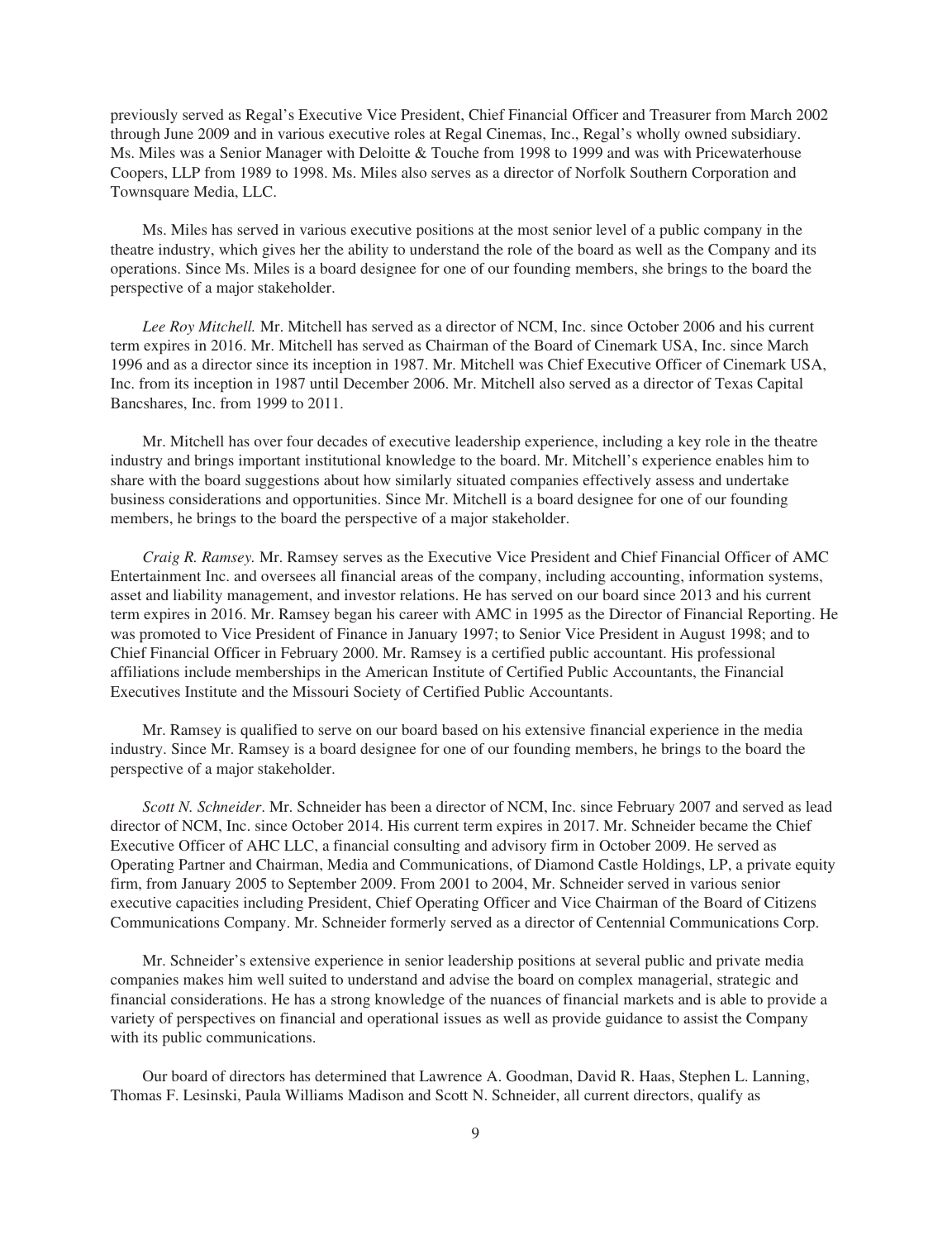"independent" directors under the rules promulgated by the SEC under the Exchange Act, and by the Nasdaq. There are no family relationships among any of our executive officers, directors or nominees for director. The board of directors considered Mr. Goodman's service on the board of directors of a company that the Company uses to sell some of its online inventory and Mr. Holland's position as Chief Executive Officer of a company that has an ownership interest in one of our affiliate theatre circuits and concluded that these respective relationships did not affect their independence qualifications. For further detail of related party transactions, refer to "Certain Relationship and Related Party Transactions" located elsewhere in this document.

# **Company Leadership Structure**

The position of Board Chairman is filled by our Chief Executive Officer. We believe this combined leadership structure promotes unified leadership and direction for the board and executive management and it conveys a singular, cohesive message to our stockholders, employees, founding members and the investment community. Our lead director leads executive sessions of non-management directors at every quarterly board meeting and presides over meetings of the entire board in the absence of the chairman. Our lead director is Scott N. Schneider, a member of our Audit Committee and Nominating and Governance Committee.

Our lead director and other directors and management team engage frequently and directly in the flow of information and ideas. We believe our combined leadership structure facilitates high quality, appropriate quantity and timeliness of communication.

# **Board's Role in Risk Oversight**

The board as a whole has responsibility for risk oversight, including setting the "tone at the top" regarding the importance of risk management. The board reviews information on the Company's credit, liquidity and operations, as well as reports from management on enterprise risk and committee reports. The Compensation Committee is responsible for overseeing the management of risks relating to our executive compensation. The Audit Committee is responsible for overseeing the management of financial risks. The Nominating and Governance Committee is responsible for overseeing the management of risks associated with board independence and potential conflicts of interests. While each committee is responsible for evaluating and overseeing the management of such risks, the entire board is regularly informed of each committee's analysis.

Jeffrey T. Cabot, Senior Vice President, Controller and Interim Co-Chief Financial Officer is our Chief Risk Officer. The Chief Risk Officer provides periodic updates to the board on the strategic, operational, financial, compliance and reputational risks facing the Company, which serves to ensure that risk management is a priority within the organization and the Company's risk oversight is aligned with its strategies. In addition, in 2014 Ernst & Young LLP assisted the Company's internal audit department to evaluate the Company's business risks and delivered a report to the board in January 2015 which the board incorporated into its evaluation.

# **Compensation Risk Assessment**

We do not believe we have compensation practices that are reasonably likely to have a material adverse effect on the Company. Our Compensation Committee reviewed the compensation policies and practices for all employees, including executive officers. The Compensation Committee considered whether the compensation program encouraged excessive risk taking by employees at the expense of long-term Company value. Based upon its assessment, the Compensation Committee does not believe that the compensation program encourages excessive or inappropriate risk-taking. The Compensation Committee believes that the design of the compensation program, which includes a mix of annual and long-term incentives, cash and equity awards and retention incentives, is balanced and does not motivate imprudent risk-taking.

## **Meetings of the Board of Directors and Standing Committees**

The board of directors held eleven meetings during the fiscal year ended January 1, 2015. During our 2014 fiscal year, no director then in office attended fewer than 75% of the aggregate total number of meetings of the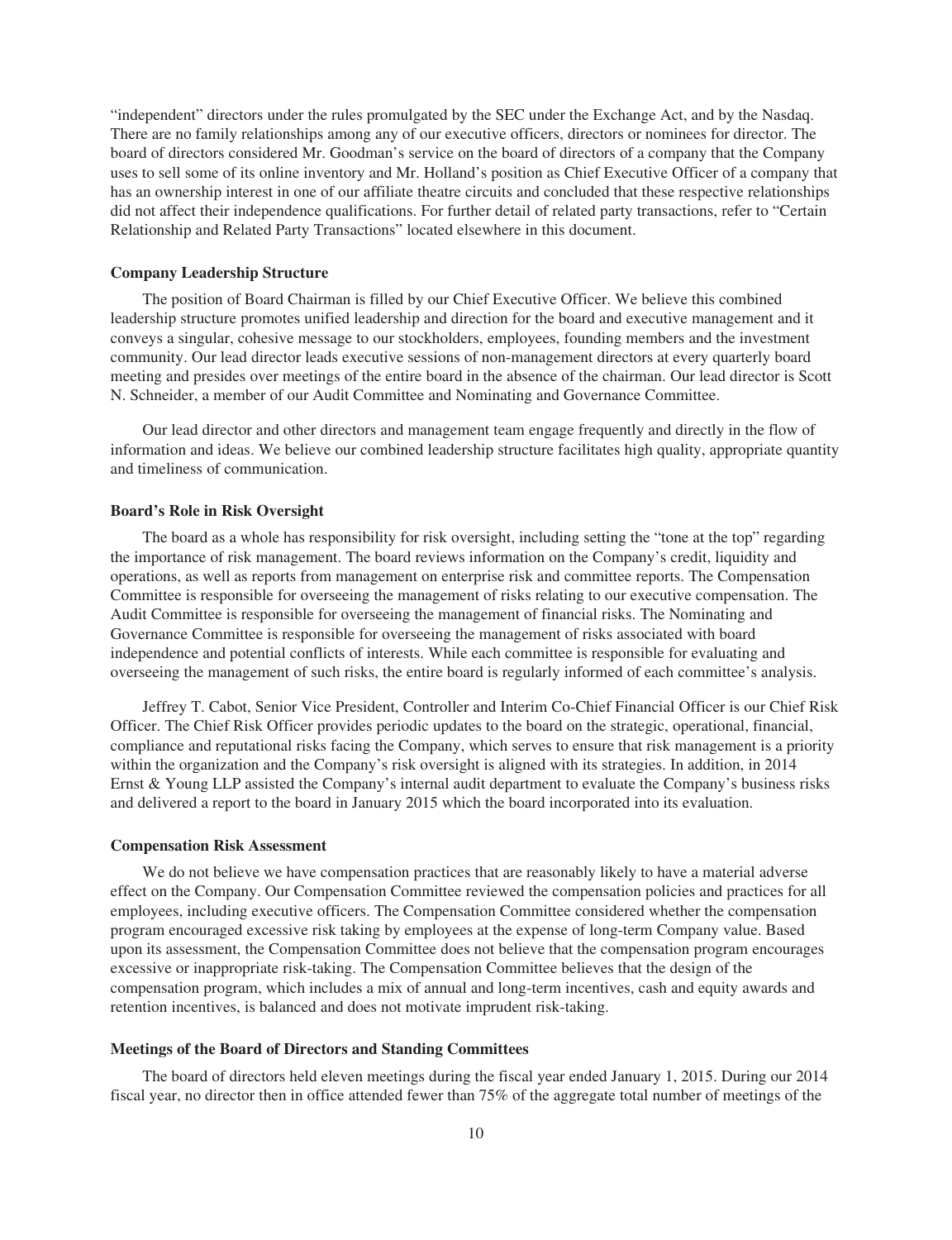board of directors held during the period in which he or she was a director and of the total number of meetings held by all of the committees of the board of directors on which he or she served. The Company does not have a formal policy regarding attendance by members of the board of directors at the Company's Annual Meeting, but encourages our directors to attend. All of our directors attended our Annual Meeting of Stockholders held on April 30, 2014. The three standing committees of the board of directors are the Audit Committee, the Compensation Committee and the Nominating and Governance Committee. During 2014, a special committee was established to review the related party transactions between NCM, Inc. and NCM LLC in connection with the merger with Screenvision, LLC ("Screenvision"). In May 2014, NCM, Inc. entered into an Agreement and Plan of Merger to merge with Screenvision. The Screenvision merger agreement was subsequently terminated in March 2015. The special committee consisted of the three independent directors who were not designated by one of NCM LLC's founding members, Messrs. Goodman, Haas and Schneider. There were six meetings of the special committee during our 2014 fiscal year.

The following table shows the current membership and number of meetings held by the board and each standing committee during our 2014 fiscal year:

| Audit<br><b>Committee</b> | Compensation<br><b>Committee</b> | <b>ГУОПШИАНИЯ</b><br>and<br>Governance<br>Committee | <b>Board of</b><br><b>Directors</b> |
|---------------------------|----------------------------------|-----------------------------------------------------|-------------------------------------|
|                           |                                  |                                                     | Chair                               |
| X                         | Chair                            | X                                                   | Χ                                   |
| Chair                     | X                                |                                                     | X                                   |
|                           | X                                | Chair                                               | X                                   |
|                           |                                  |                                                     | X                                   |
|                           | X                                | X                                                   | X                                   |
|                           |                                  |                                                     | X                                   |
|                           |                                  |                                                     | X                                   |
|                           |                                  |                                                     | X                                   |
| X                         |                                  | X                                                   | Lead Director                       |
| 8                         | 10                               | 5                                                   | 11                                  |
|                           |                                  |                                                     |                                     |

# **DIRECTOR COMMITTEE MEMBERSHIP AND MEETINGS**

**Nominating**

#### *Audit Committee*

The Audit Committee consists of David R. Haas (chairman), Lawrence A. Goodman and Scott N. Schneider. James R. Holland, Jr. served on the Audit Committee during 2014 until his resignation from NCM, Inc.'s board of directors on October 27, 2014, at which time he was replaced on the Audit Committee by Lawrence A. Goodman. Each of the committee members was determined to be "independent" as required by the rules promulgated by the SEC under the Exchange Act, and by the Nasdaq. Each of them also meets the financial literacy requirements of the Nasdaq. Our board of directors has determined that Mr. Haas qualifies as an "audit committee financial expert" as defined in the federal securities laws and regulations.

The Audit Committee is primarily concerned with overseeing management's processes and activities relating to the following:

- (1) maintaining the reliability and integrity of our accounting policies, financial reporting practices and financial statements;
- (2) the independent auditor's qualifications and independence;
- (3) the performance of our internal audit function and independent auditor; and
- (4) confirming compliance with laws and regulations, and the requirements of any stock exchange or quotation system on which our securities may be listed.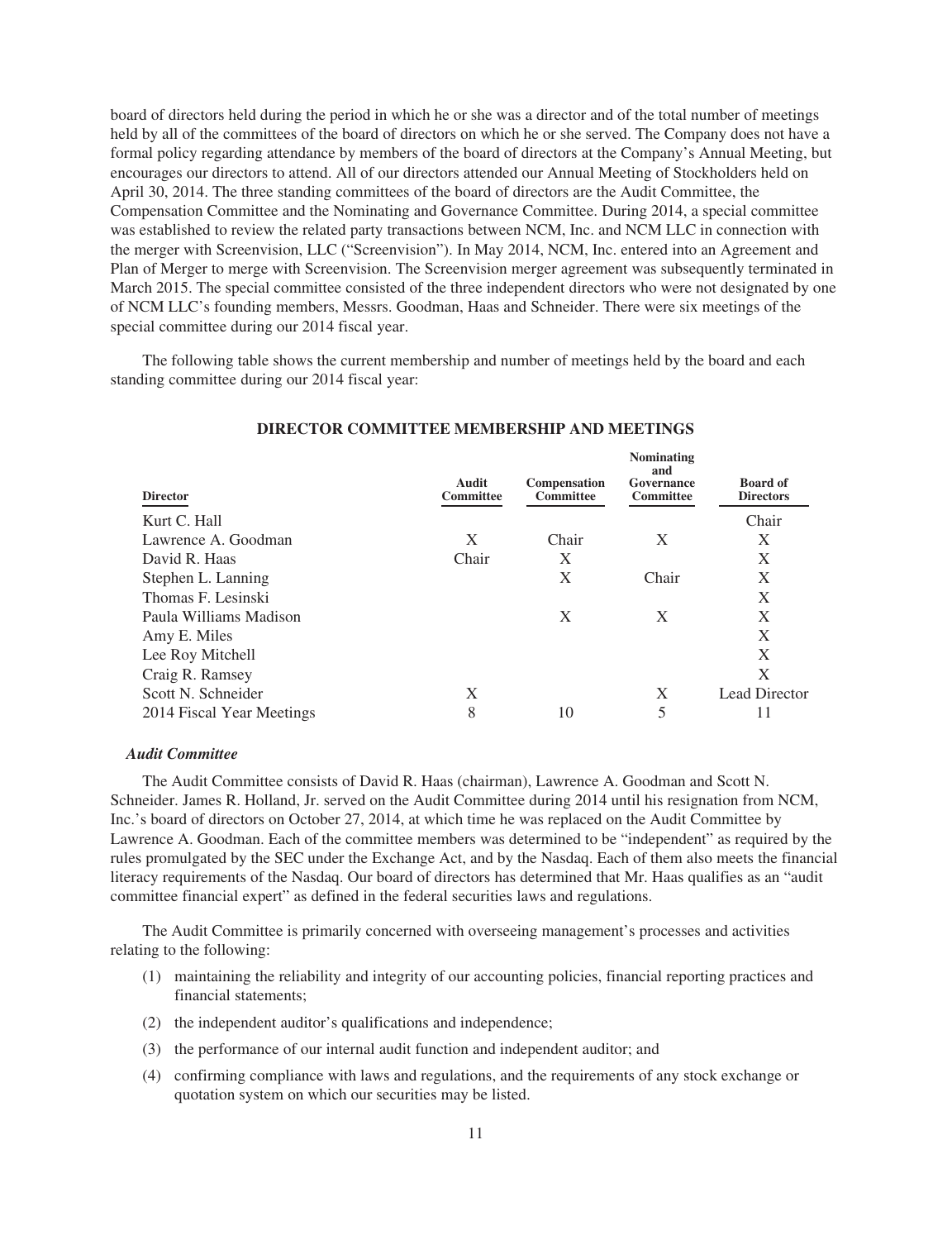The Audit Committee also is responsible for establishing procedures for the receipt of complaints regarding our accounting, internal accounting controls or audit matters, and the confidential, anonymous submission by employees of concerns regarding questionable accounting or auditing matters. The Audit Committee's responsibilities are set forth in its charter, which was reviewed by the Committee and approved by the Board in January 2015. The current version of the charter is available on our website at www.*ncm.com* at the Investor Relations link*.* There were eight meetings of the Audit Committee during our 2014 fiscal year.

#### *Compensation Committee*

The Compensation Committee consists of Lawrence A. Goodman (chairman), David R. Haas, Stephen L. Lanning and Paula Williams Madison. Edward H. Meyer served on the Compensation Committee during 2014 until his resignation from NCM, Inc.'s board of directors on March 3, 2014. On October 29, 2014, the board of directors confirmed the appointment of Paula Williams Madison to the Compensation Committee. Each member was determined to be "independent" as defined in the rules promulgated by the SEC under the Exchange Act and by the Nasdaq, and each also qualifies as an "outside director" within the meaning of Section 162(m) of the Internal Revenue Code and a "non-employee director" for purposes of Rule 16b-3 under the Exchange Act.

The Compensation Committee's purposes, as set forth in its charter, are:

- (1) to assist the board in discharging its responsibilities relating to compensation of our CEO and other executives;
- (2) to administer our equity incentive plans (other than equity compensation for non-employee directors which is administered by the Board); and
- (3) to have overall responsibility for approving and evaluating all of our compensation plans, policies and programs that affect our executive officers.

The Compensation Committee's responsibilities are set forth in its charter, which is reviewed at least annually. The current Compensation Committee charter was most recently reviewed by the Committee and approved by the Board in January 2015. The current version of the charter is available on our website at *www.ncm.com* at the Investor Relations link*.* There were ten meetings of the Compensation Committee during our 2014 fiscal year.

The Compensation Committee performs such functions and has the authority and responsibilities enumerated in its charter. The Compensation Committee is authorized to form and delegate responsibility to subcommittees of the Compensation Committee as it deems necessary or appropriate, provided, however, that any such subcommittees shall meet all applicable independence requirements and that the Compensation Committee shall not delegate to persons other than independent directors any functions that are required under applicable law, regulation or Nasdaq rule to be performed by independent directors.

In 2014, the Compensation Committee has engaged ClearBridge Compensation Group, LLC ("ClearBridge"), a nationally recognized consulting firm, to assess the competitiveness of pay for the executive officers and provide independent advice and recommendations to the Compensation Committee regarding executive compensation. Prior to retaining ClearBridge, the Compensation Committee reviewed ClearBridge's independence as contemplated by the committee's charter and applicable Nasdaq rules, and determined that there were no conflicts of interest and that ClearBridge is independent from the Company, our Compensation Committee and our executive officers.

#### *Nominating and Governance Committee*

The Nominating and Governance Committee consists of Stephen L. Lanning (chairman), Lawrence A. Goodman, Paula Williams Madison and Scott N. Schneider. Edward H. Meyer served on the Nominating and Governance Committee during 2014 until his resignation from NCM, Inc.'s board of directors on March 3, 2014.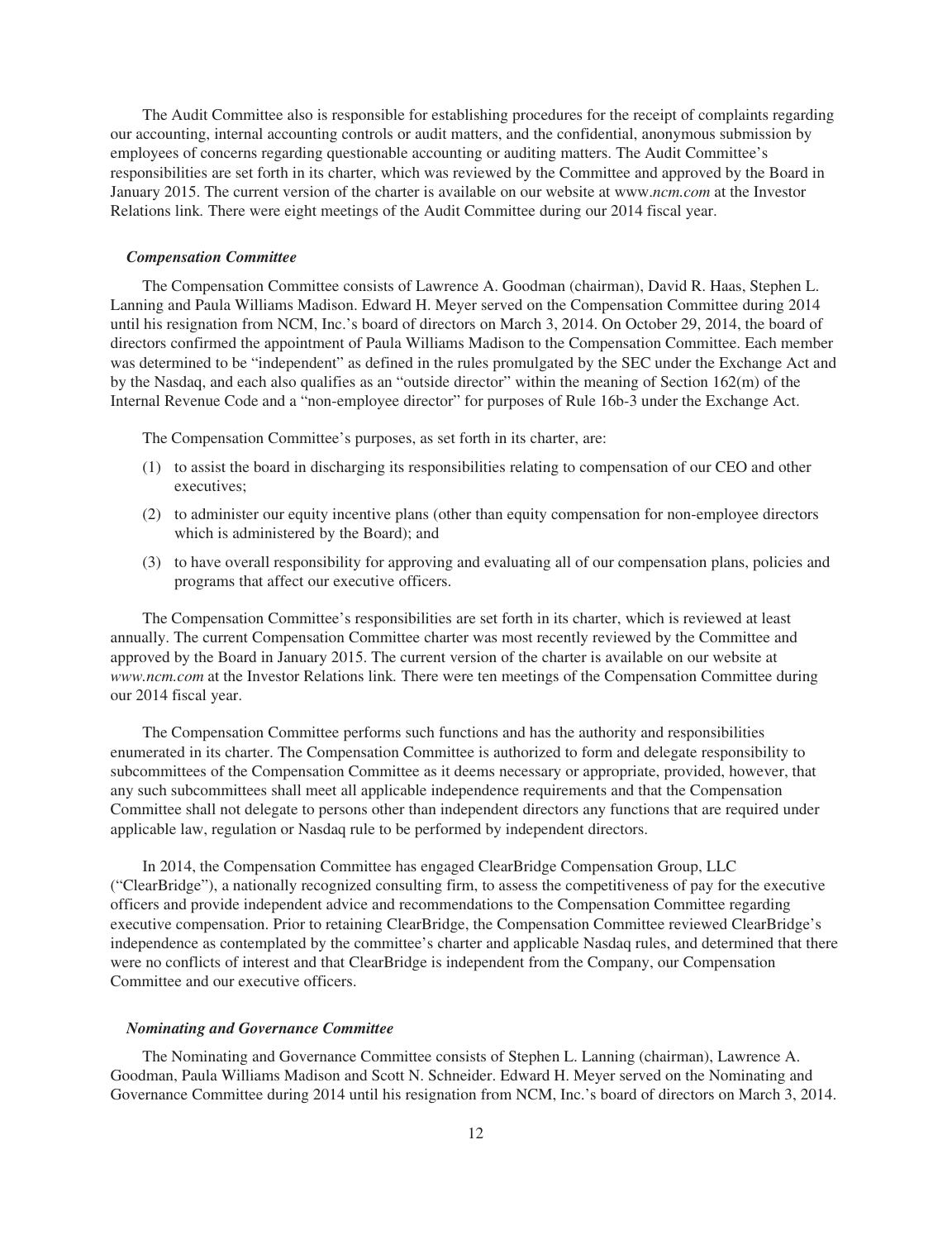On October 29, 2014, the board of directors confirmed the appointment of Paula Williams Madison to the Nominating and Governance Committee. Each of the members of our Nominating and Governance Committee was determined to be independent in accordance with Nasdaq rules and relevant federal securities laws and regulations.

The Nominating and Governance Committee's purposes, as set forth in its charter, are:

- (1) to identify individuals qualified to become board members, and to recommend director nominees to the board;
- (2) to oversee the evaluation of our management and the board; and
- (3) to review from time to time the Corporate Governance Guidelines applicable to us and to recommend to the board such changes as it may deem appropriate.

The Nominating and Governance Committee's responsibilities are set forth in its charter, which was most recently reviewed by the Committee and approved by the Board in January 2015. The current version of the charter as well as our Corporate Governance Guidelines are available on our website at *www.ncm.com* at the Investor Relations link*.* There were five meetings of the Nominating and Governance Committee during our 2014 fiscal year.

Other than the director candidates designated by our founding members, the Nominating and Governance Committee identifies individuals qualified to become board members and recommends director nominees to our board for each annual meeting of stockholders or in connection with filling a vacancy on the board between annual meetings. It also reviews the qualifications and independence of the members of our board of directors and its various committees on a regular basis and makes any recommendations the committee members may deem appropriate from time to time concerning any changes in the overall composition of our board of directors and its committees. The Nominating and Governance Committee recommends to our board of directors the corporate governance guidelines and reviews such guidelines and the provisions of the Nominating and Governance Committee charter on a regular basis to confirm that such guidelines and charter remain consistent with sound corporate governance practices and with any legal, regulatory or Nasdaq requirements. The Nominating and Governance Committee also monitors our board of directors and our compliance with any commitments made to regulators or otherwise regarding changes in corporate governance practices and leads our board of directors in its annual review of our board of directors.

*Nomination of Directors.* The nominees for election or re-election to our board of directors at the 2015 Annual Meeting were recommended by the Nominating and Governance Committee to, and were approved by the board of directors on January 21, 2015. Mr. Lanning, Mr. Lesinski and Ms. Madison were designated by Regal, Cinemark and AMC, respectively, pursuant to the Director Designation Agreement.

As the need to fill vacancies arises in the future, the Nominating and Governance Committee will refer to its list of potential candidates that is maintained and updated on an on-going basis and will seek individuals qualified to become board members for recommendation to the board. The Nominating and Governance Committee would consider potential director candidates recommended by stockholders and would use the same criteria for screening all candidates, regardless of who proposed such candidates. See "Stockholder Communications" below for information on how our stockholders may communicate with our board of directors. See "Proposals of Stockholders" below for further information on making director nominations.

The Nominating and Governance Committee and the board of directors consider whether candidates for nomination to the board of directors possess the following qualifications, among others:

- (a) the highest level of personal and professional ethics, integrity, and values;
- (b) expertise that is useful to us and is complementary to the background and expertise of the other members of the board of directors;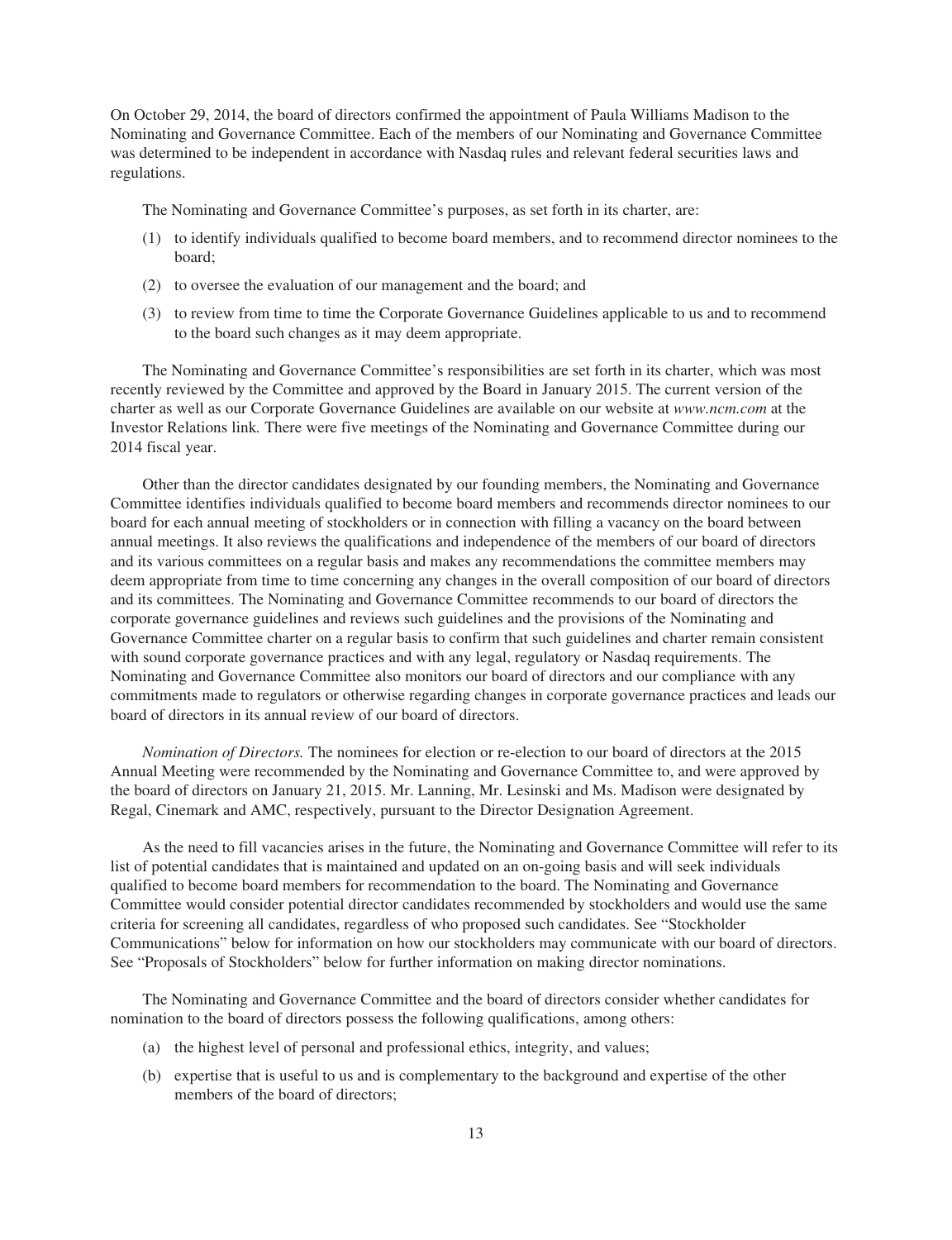- (c) a willingness and ability to devote the time necessary to carry out the duties and responsibilities of membership on the board of directors;
- (d) a desire to ensure that our operations and financial reporting are effected in a transparent manner and in compliance with applicable laws, rules, and regulations; and
- (e) a dedication to the representation of the best interests of all our stockholders, including our founding members.

*Diversity of Directors*. In considering whether to recommend any candidate for inclusion in the slate of director nominees, the Nominating and Governance Committee complies with the Company's Corporate Governance Guidelines and Corporate Code of Conduct. In addition to considering the above qualifications, the Committee seeks nominees that will complement the existing members and will provide diversity of background, professional expertise, gender and ethnicity.

# **Stockholder Communications**

Our board of directors provides a process for stockholders to send communications to the board. Information on communicating directly with the board of directors is available on our website *at www.ncm.com* at the Investor Relations link.

# **Vote Required**

Directors will be elected by a plurality of the votes of the holders of shares present in person or by proxy at the Annual Meeting.

# **Recommendation**

The board of directors recommends that stockholders vote **FOR** each of the nominees for director. If not otherwise specified, proxies will be voted **FOR** each of the nominees for director.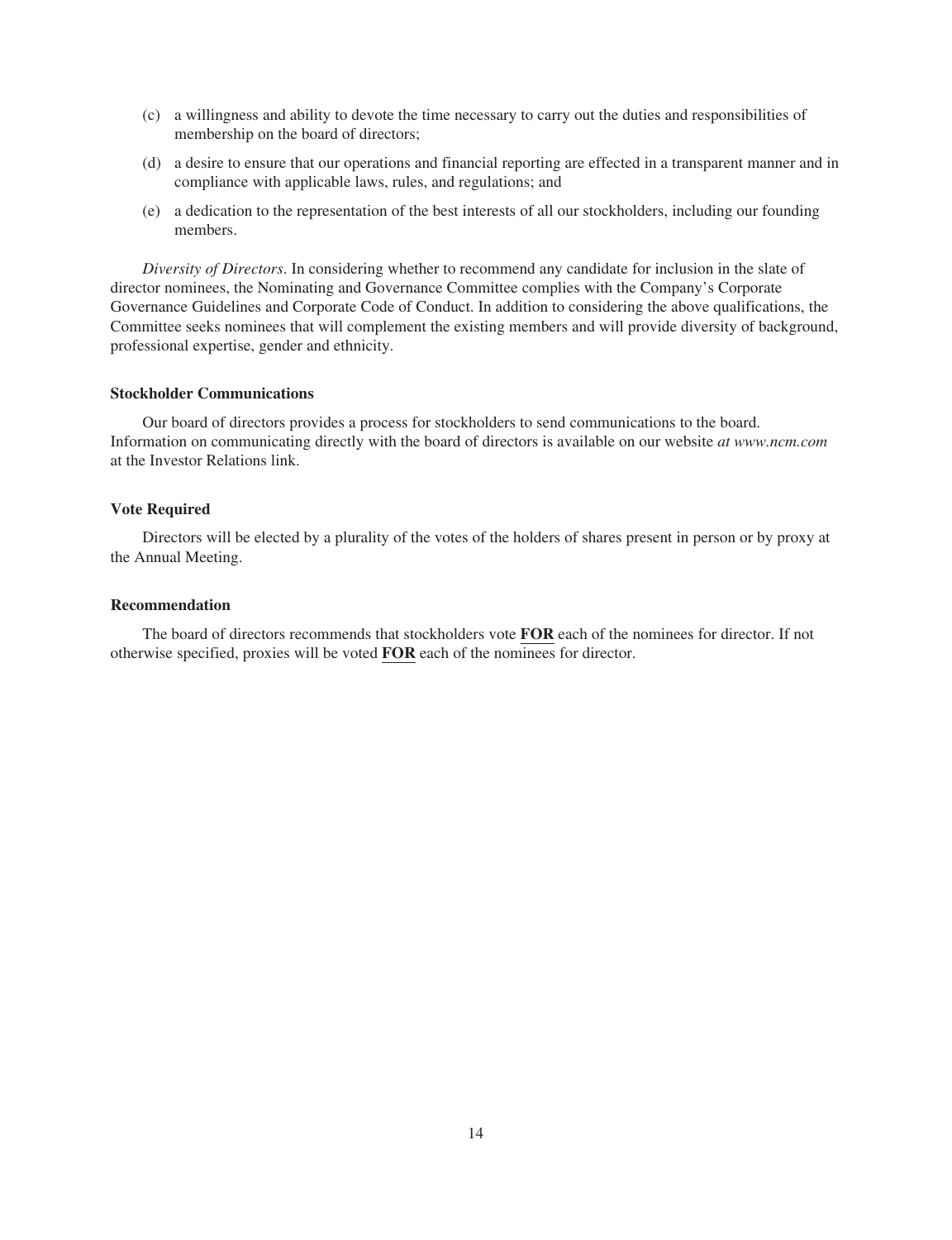# **PROPOSAL 2 ADVISORY APPROVAL OF THE COMPANY'S EXECUTIVE COMPENSATION**

As required under Section 14A of the Securities Exchange Act, stockholders are being asked to approve, on an advisory basis, the Company's executive compensation, also known as "say-on-pay." We currently hold this vote annually. This non-binding advisory approval of the Company's executive compensation considers the information in this proxy statement included in the "Compensation Discussion and Analysis" and in the Summary Compensation Table and other related tables and narrative disclosures.

The Compensation Committee believes that the Company's compensation policies and procedures are aligned with the short-term and long-term interests of stockholders and are designed to attract, motivate, reward and retain superior talent who are critical to our long-term growth and profitability. A significant portion of the compensation of our NEOs is tied closely to the financial performance of the Company (in 2014 approximately 60% of total compensation assuming 100% achievement of targets and approximately 49% of total compensation based upon actual 2014 performance bonuses paid), thus aligning our officers' interests with those of our stockholders, including the annual performance bonus and equity incentives (refer to "Compensation Discussion and Analysis – Pay-for-Performance"). Under these programs, we provide our executives with incentives to achieve specific annual and long-term company performance goals established by the Compensation Committee. The Compensation Committee reviews our executive compensation programs annually to ensure they align executive compensation with the interests of our stockholders and current market practices and do not encourage excessive risk-taking.

Because your approval is advisory, it will not be binding on either the board of directors or the Company. However, the Compensation Committee and board value the opinions of our stockholders and will take into account the result of the vote on this proposal when considering future executive compensation arrangements.

Our stockholders have the opportunity to vote, on an advisory basis, for the following resolution at our Annual Meeting:

"RESOLVED, that the compensation paid to the Company's NEOs, as disclosed pursuant to the compensation disclosure rules of the Securities and Exchange Commission, including the Compensation Discussion and Analysis, compensation tables and narrative discussion in this proxy statement is hereby APPROVED."

# **Vote Required**

Approval of the foregoing resolution by our stockholders, on an advisory basis, requires the affirmative vote of a majority of the votes cast on this proposal voting in favor of this Proposal 2.

# **Recommendation**

The board of directors recommends that stockholders vote **FOR** Proposal 2, and approve, on an advisory basis, the Company's executive compensation program, as presented in this proxy statement.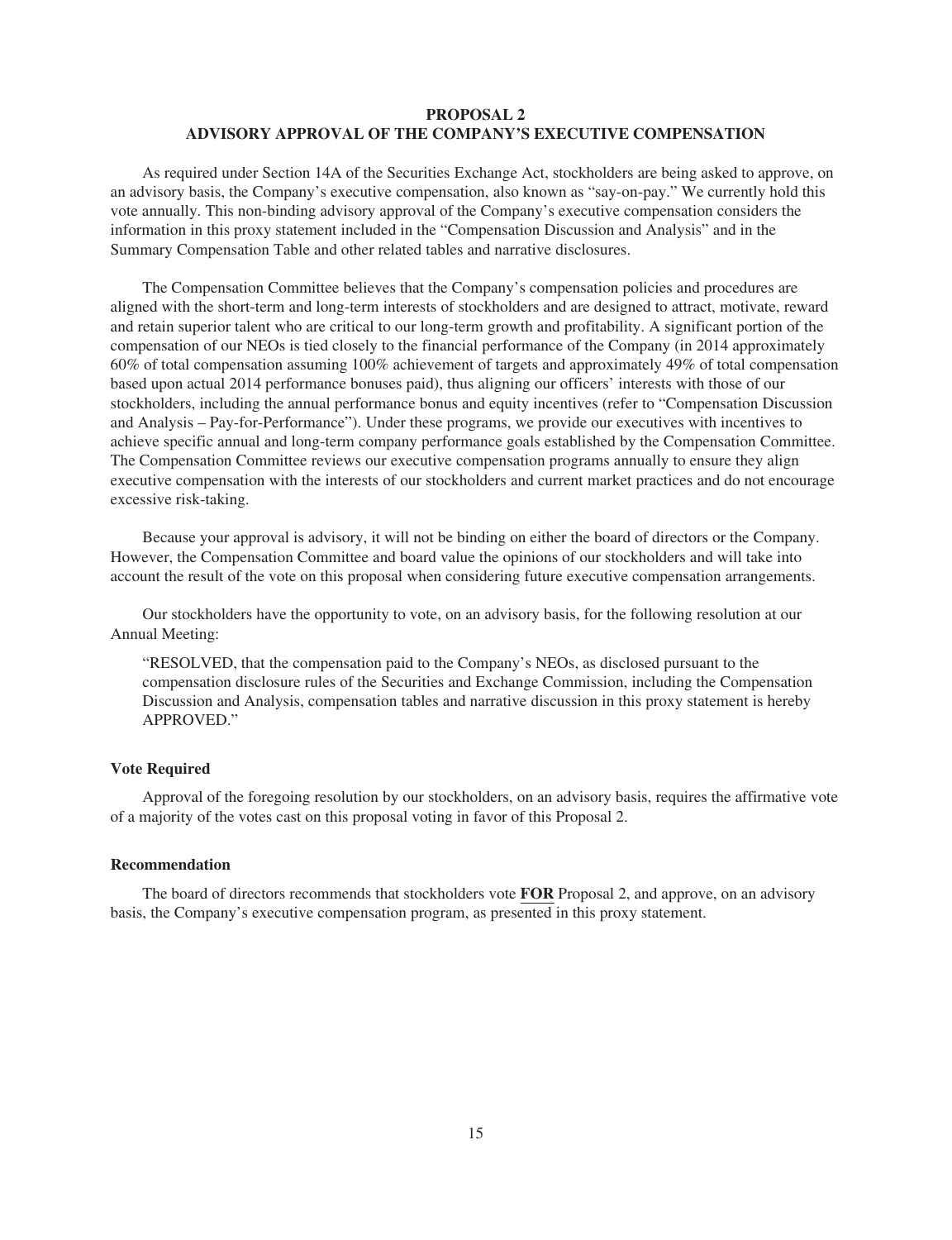# **PROPOSAL 3 RATIFICATION OF INDEPENDENT AUDITORS**

A resolution will be presented at the Annual Meeting to ratify the appointment by the Audit Committee of the firm Deloitte & Touche LLP as independent auditors, to audit our financial statements for the 2015 fiscal year ending December 31, 2015, and to perform other approved accounting services.

Although current law, rules and regulations, as well as the charter of the Audit Committee, require the Audit Committee to appoint, retain, and supervise our independent auditors, our board of directors considers the selection of our independent auditors to be an important matter of stockholder concern and is submitting the selection of Deloitte & Touche LLP for ratification by stockholders as a matter of good corporate practice. If the stockholders do not ratify the selection of Deloitte & Touche LLP as our independent auditors, the Audit Committee will reconsider whether to retain Deloitte & Touche LLP. Even if the selection of Deloitte & Touche LLP is ratified, the Audit Committee in its discretion may direct the appointment of different independent auditors at any time during the year if it determines that such a change would be in the best interest of the Company and its stockholders.

Deloitte & Touche LLP served as our independent registered public accounting firm for our 2014 fiscal year. Representatives of Deloitte & Touche LLP are expected to be present at our Annual Meeting, will have the opportunity to make a statement if they wish to do so, and will be available to respond to appropriate questions.

# **Fees Paid to Independent Auditors**

We paid Deloitte & Touche LLP, the Company's independent registered public accounting firm for fiscal years 2014 and 2013, the following amounts:

|                                     | 2014          | 2013        |
|-------------------------------------|---------------|-------------|
| Audit Fees (1)                      | 793.200<br>S. | \$989,450   |
| Audit Related Fees (2)              | 337,620       | 285,288     |
| <b>Total Audit and Related Fees</b> | 1,130,820     | 1,274,738   |
| <b>Tax Fees</b>                     |               |             |
| All Other Fees                      |               |             |
| <b>Total Fees</b>                   | \$1,130,820   | \$1,274,738 |

(1) Includes consent fees of \$40,000 and \$25,000 for fiscal years 2014 and 2013, respectively.

(2) In 2014, audit related fees consisted primarily of services provided for Screenvision merger planning and due diligence (\$232,620) and assistance with a debt offering and periodic filings for our founding members (\$105,000) all of which was reimbursed to the Company by the founding members. In 2013, audit related fees consisted of assistance for founding member registration statement filings, debt offerings and periodic filings, of which \$185,000 was reimbursed to the Company by the founding members.

## **Pre-Approval Policies and Procedures**

All auditing services, internal control-related services, and permitted non-audit services (including the fees and terms thereof) to be performed for the Company by our independent auditors must be approved by the Audit Committee in advance, subject to the de minimis exceptions for non-audit services described in Section  $10A(i)(l)(B)$  of the Exchange Act that are approved by the Audit Committee prior to the completion of the audit. The Audit Committee may form and delegate authority to subcommittees consisting of one or more of its members or may delegate authority to one or more members, including the authority to grant pre-approvals of audit and permitted non-audit services, provided that all decisions to grant pre-approvals pursuant to such delegated authority will be presented to the entire Audit Committee at its next scheduled meeting. Effective with the completion of our initial public offering in February 2007, all of our independent auditors' services were preapproved by the Audit Committee.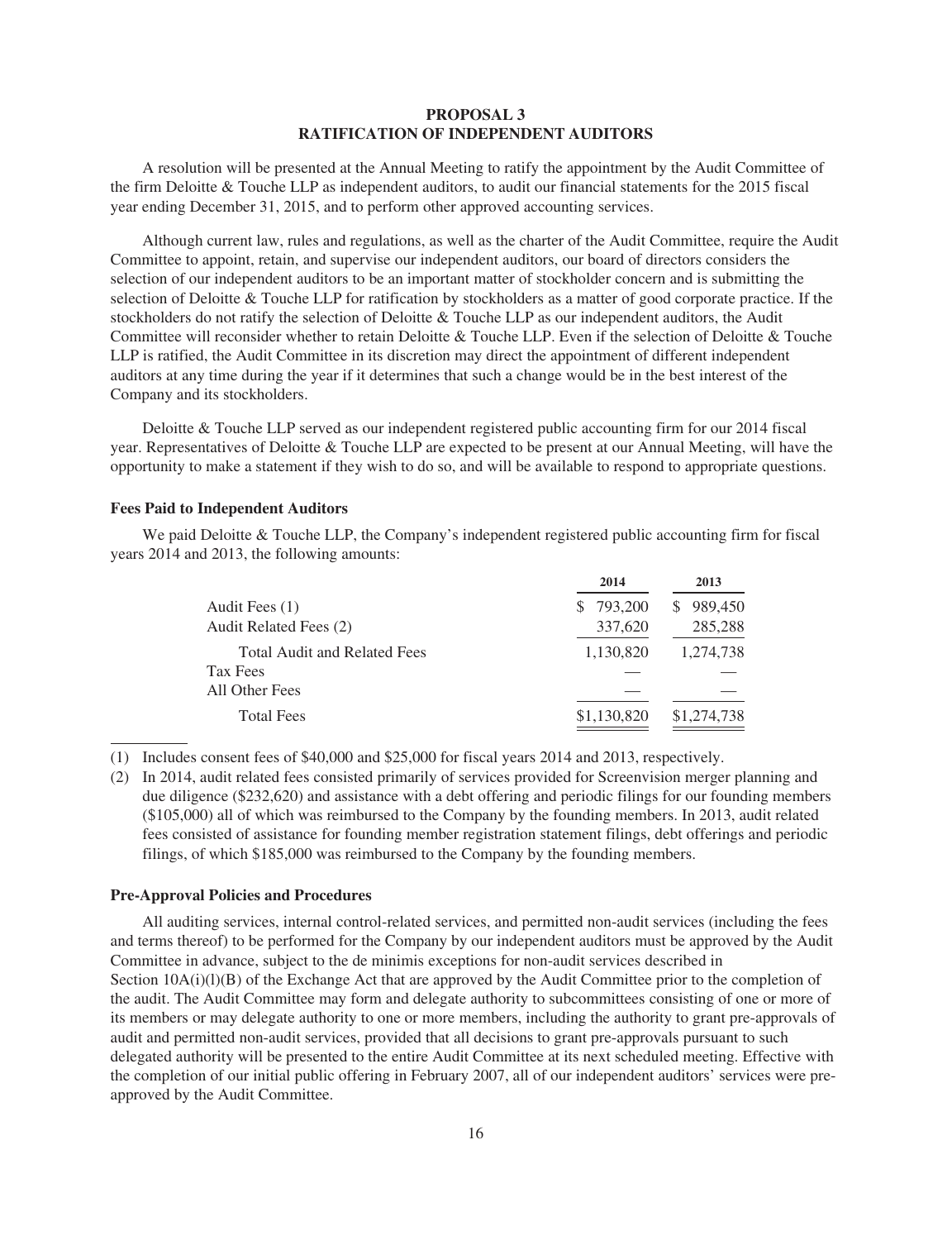# **Vote Required**

The affirmative vote of the holders of a majority of the votes cast on this proposal is required to approve Proposal 3.

#### **Recommendation**

The board of directors recommends that stockholders vote **FOR** Proposal 3.

# **AUDIT COMMITTEE REPORT**

The charter of the Audit Committee specifies that the purpose of the Committee is to assist the board in the oversight of management's processes and activities relating to the following:

- maintaining the reliability and integrity of our accounting policies, financial reporting practices and financial statements;
- the independent auditor's qualifications and independence;
- the performance of our internal audit function and independent auditor; and
- confirming compliance with laws and regulations, and the requirements of any stock exchange or quotation system on which our securities may be listed.

As part of fulfilling its responsibilities, the Audit Committee reviewed and discussed the audited consolidated financial statements of NCM, Inc. for fiscal year ended January 1, 2015 with management and discussed those matters required by Auditing Standard No. 16, Communications with Audit Committees (as amended), as well as all other matters required to be discussed with Deloitte & Touche LLP, our independent registered public accounting firm. The Audit Committee received the written disclosures and the letter from Deloitte & Touche LLP required by applicable requirements of the Public Company Accounting Oversight Board regarding Deloitte & Touche LLP's communications with the Audit Committee concerning independence, and has discussed that firm's independence with representatives of the firm with respect to NCM, Inc.

Based upon the Audit Committee's review of the audited consolidated financial statements and its discussions with management and Deloitte & Touche LLP, the Audit Committee recommended that the board of directors include the audited consolidated financial statements for the fiscal year ended January 1, 2015 in NCM, Inc.'s Annual Report on Form 10-K filed with the SEC.

**Audit Committee of National CineMedia, Inc.**

*David R. Haas, Chairman Lawrence A. Goodman Scott N. Schneider*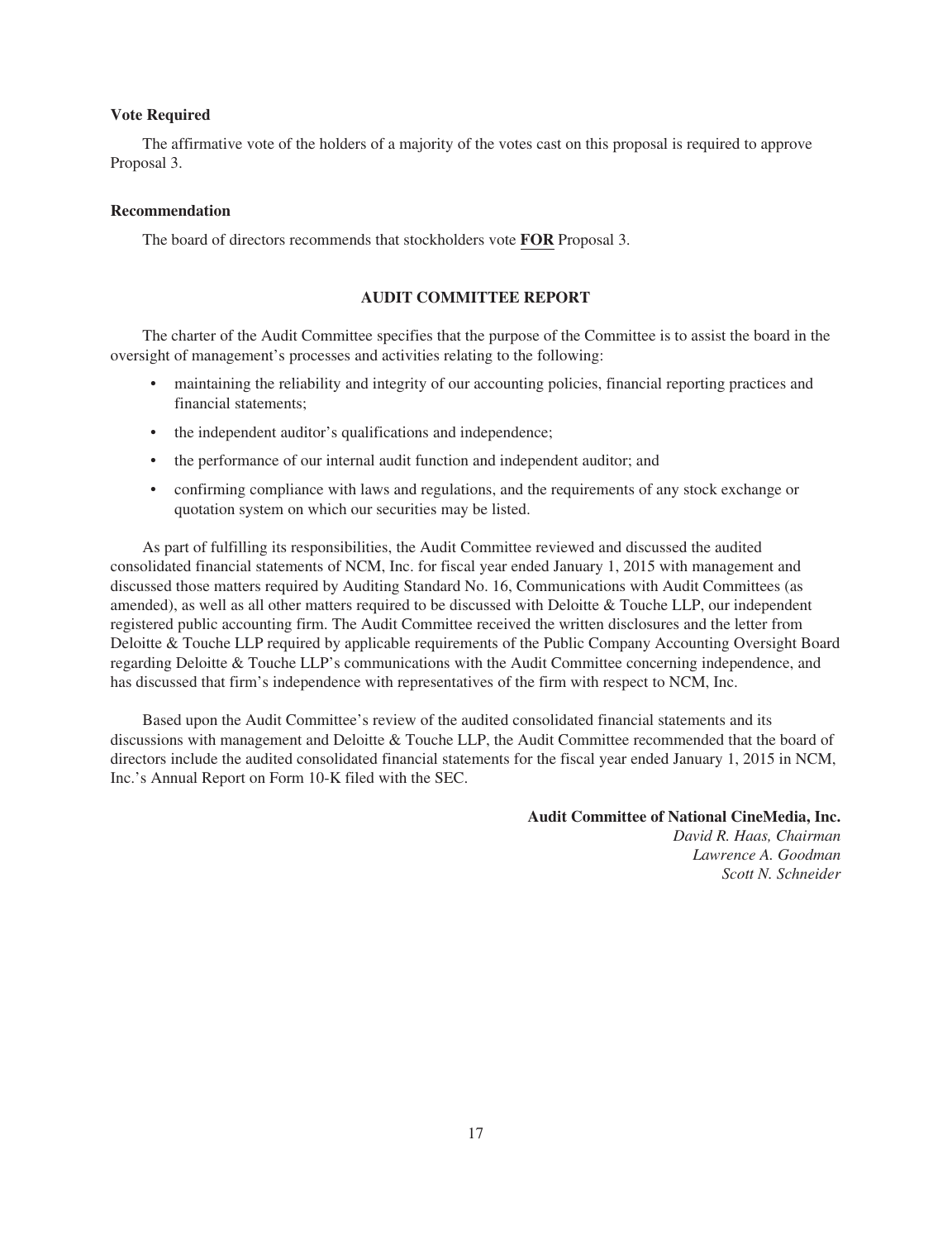# **COMPENSATION COMMITTEE REPORT**

The Compensation Committee has reviewed and discussed the "Compensation Discussion and Analysis" included elsewhere in this report with management and, based on such review and discussions, the Compensation Committee recommended that the board of directors include such disclosure for the fiscal year ended January 1, 2015 in NCM, Inc.'s Annual Report on Form 10-K and Proxy Statement filed with the SEC.

**Compensation Committee of National CineMedia, Inc.**

*Lawrence A. Goodman, Chairman David R. Haas Stephen L. Lanning Paula Williams Madison*

# **COMPENSATION COMMITTEE INTERLOCKS AND INSIDER PARTICIPATION**

We do not have any interlocking relationships between any member of our Compensation Committee and any of our executive officers that would require disclosure under the applicable rules promulgated under the U.S. federal securities laws.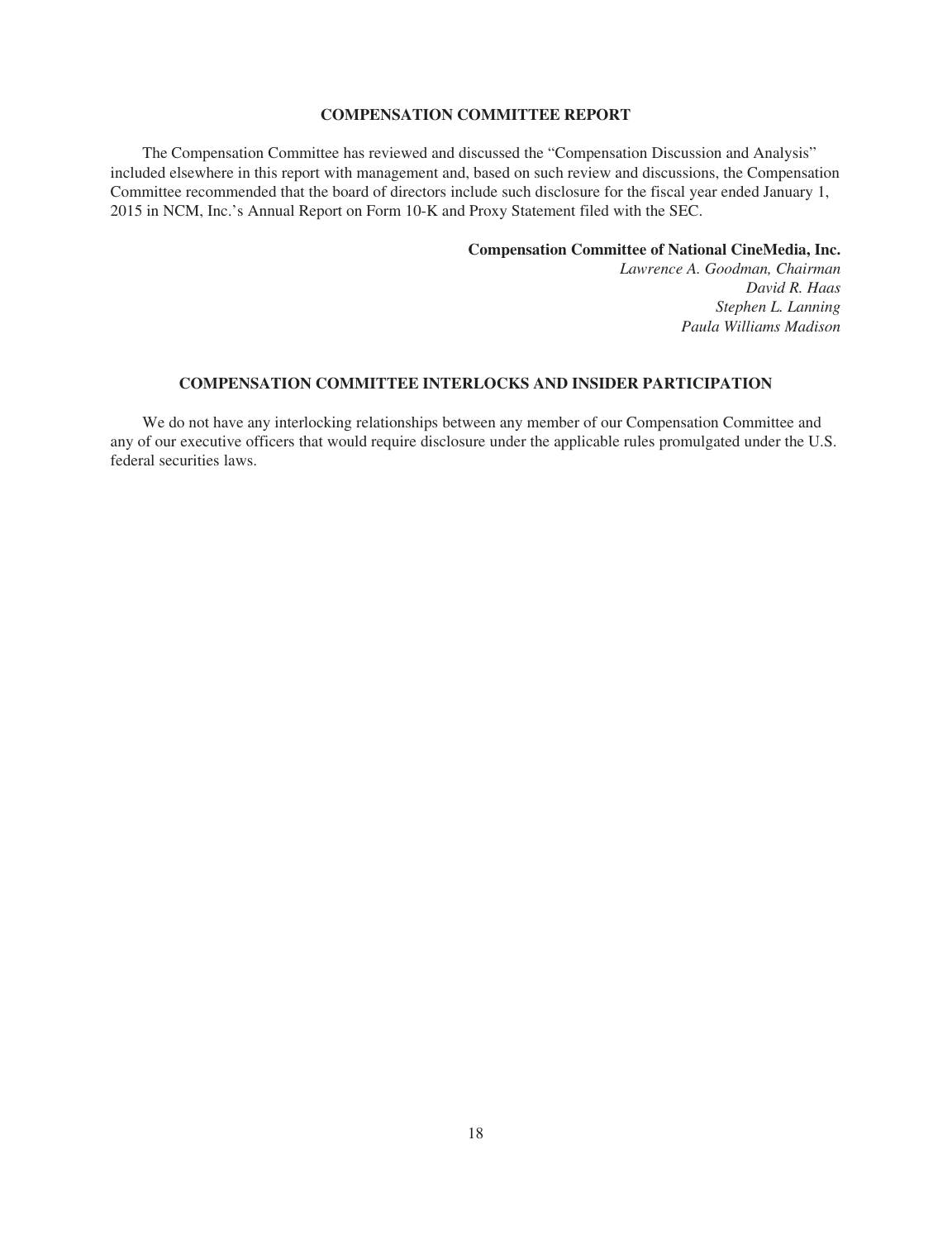# **COMPENSATION DISCUSSION AND ANALYSIS**

During fiscal 2014, the Company had the following NEOs:

- Kurt C. Hall President, Chief Executive Officer and Chairman (our CEO)
- Clifford E. Marks President of Sales & Marketing
- David J. Oddo Senior Vice President, Finance and Interim Co-Chief Financial Officer (our principal financial officer)
- Jeffrey T. Cabot Senior Vice President, Controller and Interim Co-Chief Financial Officer (our principal accounting officer)
- Ralph E. Hardy Executive Vice President and General Counsel
- Alfonso P. Rosabal Executive Vice President, Chief Operations Officer and Chief Technology **Officer**

#### **Executive Summary**

*Fiscal Year 2014 Performance.* For fiscal year 2014, the Company reported a decrease in advertising revenue of 7.6% compared to fiscal year 2013. The decline in advertising revenue was primarily due to 12.3% lower national advertising revenue primarily due to the impact of lower CPMs (cost per thousand), offset by higher national inventory utilization and a 7.7% increase in local and regional advertising revenue. The following table summarizes the key fiscal 2014 financial metrics on which the Company based its executive compensation.

| Fiscal 2014 Performance Measures (in millions) (1)                                                 |                          |         |                                                               |  |
|----------------------------------------------------------------------------------------------------|--------------------------|---------|---------------------------------------------------------------|--|
|                                                                                                    | <b>Target</b>            | Actual  | Achievement relative to target                                |  |
| Adjusted OIBDA for compensation purposes                                                           | \$191.2                  | \$162.7 | 85.1% of targeted Adjusted OIBDA<br>for compensation purposes |  |
| Adjusted advertising revenue                                                                       | \$399.8 \$355.9          |         | 89.0% of Adjusted advertising<br>revenue target               |  |
| Technology and Operations operating expenditures<br>Technology and Operations capital expenditures | $$25.2$ \$23.3<br>\$11.1 | \$8.8   | Under-spent target by 7.5%<br>Under-spent target by 20.7%     |  |

(1) Refer to "Annual Performance Bonus" below for additional details on the Executive Performance Bonus Plan, Adjusted OIBDA for Compensation Purposes and adjusted advertising revenue, which are non-GAAP measures. See "Definitions of Performance Measures Used in Incentive Plans" below for the definitions of Adjusted OIBDA for Compensation Purposes and adjusted advertising revenue and the reconciliations to the closest GAAP based measurement.

Payouts under our compensation program are directly aligned with these results, as discussed below under Pay-for-Performance Alignment.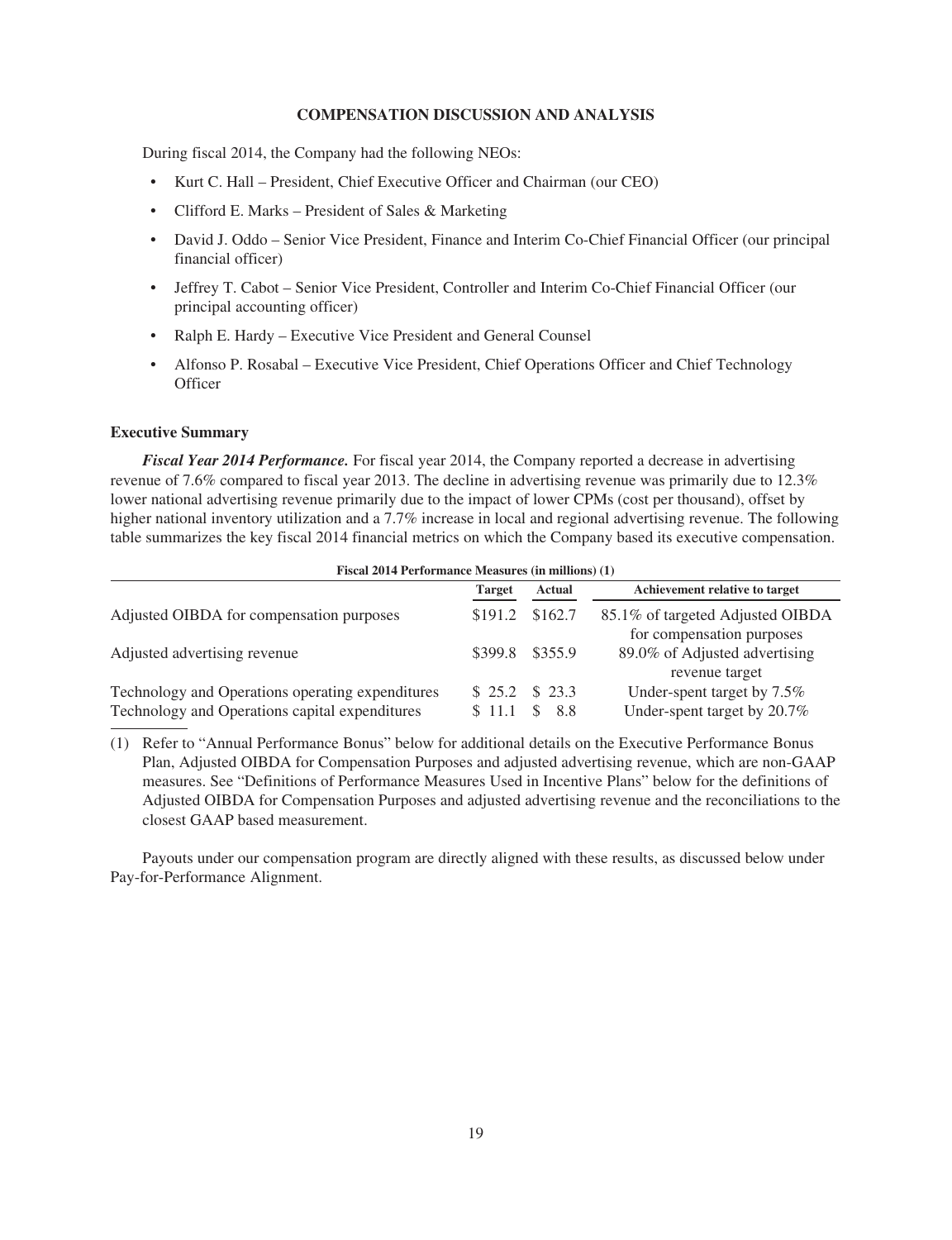*Elements of 2014 Compensation Program.* Our Compensation Committee believes that the Company's compensation policies and procedures are aligned with the short-term and long-term interests of our stockholders and are designed to attract, motivate, reward and retain superior talent who are critical to our long-term growth and profitability. Approximately 50% of the target annual cash compensation (salary and annual performance bonus at 100% target) and 75% of target long-term incentives for our CEO and 25% to 60% of target long-term incentives for our other NEOs is tied closely to the financial performance of the Company, thus aligning our officers' interest with those of our stockholders. We believe the mix of annual and long-term incentives, and the mix of cash and equity awards are balanced and do not motivate imprudent risk-taking.

| Component                                                            | <b>Description</b>                                                                                                                                                                                                           | <b>Purpose</b>                                                                                   |
|----------------------------------------------------------------------|------------------------------------------------------------------------------------------------------------------------------------------------------------------------------------------------------------------------------|--------------------------------------------------------------------------------------------------|
| <b>Base Salary</b>                                                   | Fixed cash component                                                                                                                                                                                                         | Reward for level of responsibility,<br>experience and sustained individual<br>performance        |
| Annual<br>Performance<br><b>Bonus</b>                                | Cash performance bonus based on<br>achievement of pre-determined performance<br>goals                                                                                                                                        | Reward team and individual achievement<br>against specific objective financial goals             |
| Long-Term<br><b>Incentives</b>                                       | Equity grants in 2014 consisted of:<br>Performance-based restricted<br>shares<br>Time-based restricted shares<br>$\bullet$                                                                                                   | Reward for the creation of stockholder value<br>and retain executives for the long-term          |
| Other<br>Compensation                                                | A matching contribution to our defined<br>contribution 401(k) plan and various health,<br>life and disability insurance plans; dividend<br>equivalents accrued on restricted stock and<br>other customary employee benefits. | Provide an appropriate level of employee<br>benefit plans and programs                           |
| Potential<br>Payments Upon<br>Termination or<br>Change in<br>Control | Contingent in nature. Amounts are payable<br>only if employment is terminated as<br>specified under each employment agreement.<br>No excise tax gross-ups are provided.                                                      | Provide an appropriate level of payment in<br>the event of a change in control or<br>termination |
| Other Policies                                                       | Stock Ownership Guideline policy<br>Clawback policy<br>Insider trading policy, which includes anti-<br>hedging and anti-pledging policies                                                                                    | Enhance alignment with stockholder<br>interests                                                  |

The following charts present the elements of compensation as a percentage of total compensation for fiscal year 2014, computed using the Fiscal 2014 Summary Compensation Table, except for the annual performance bonus which is calculated using targets (assuming 100% achievement). The first chart presents the compensation elements for our CEO, Kurt C. Hall. The NEOs included in the second chart are Messrs. Marks, Oddo, Cabot, Hardy and Rosabal.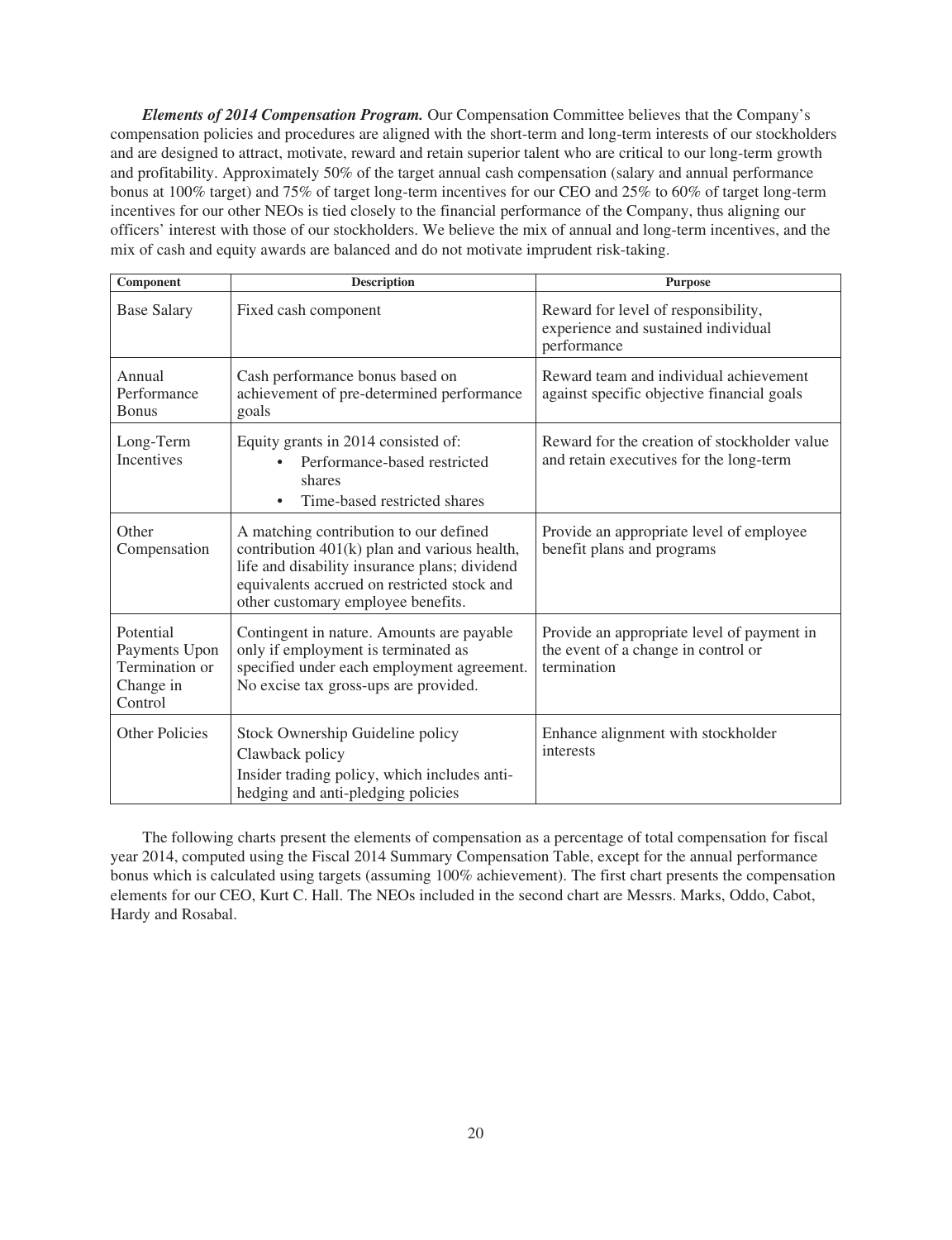

(a) Approximately 60% of Mr. Hall's compensation is performance-based and approximately 74% of his compensation is variable, which represents the performance-based elements and time-based restricted stock.



(b) Approximately 48% of all other NEOs' compensation is performance-based and approximately 72% of their compensation is variable, which represents the performance-based elements and time-based restricted stock.

*Pay-for-Performance Alignment.* The Compensation Committee believes that having a large percentage of executive officers' pay as performance-based compensation ensures their interests are aligned with those of our stockholders. Consistent with our compensation program design, our compensation program results for the 2014 fiscal year were aligned with the Company's financial results. The fiscal year 2014 annual performance bonuses paid out below target and the 3-Year Performance-Based Restricted Stock for the period ending January 1, 2015 did not vest. This is described in greater detail in "Fiscal 2014 Executive Performance Bonus Plan Payments" and "Results for Performance-Based Restricted Stock with Measurement Periods Ending January 1, 2015". In support of continuously striving to improve total shareholder return ("TSR"), the Company seeks to align short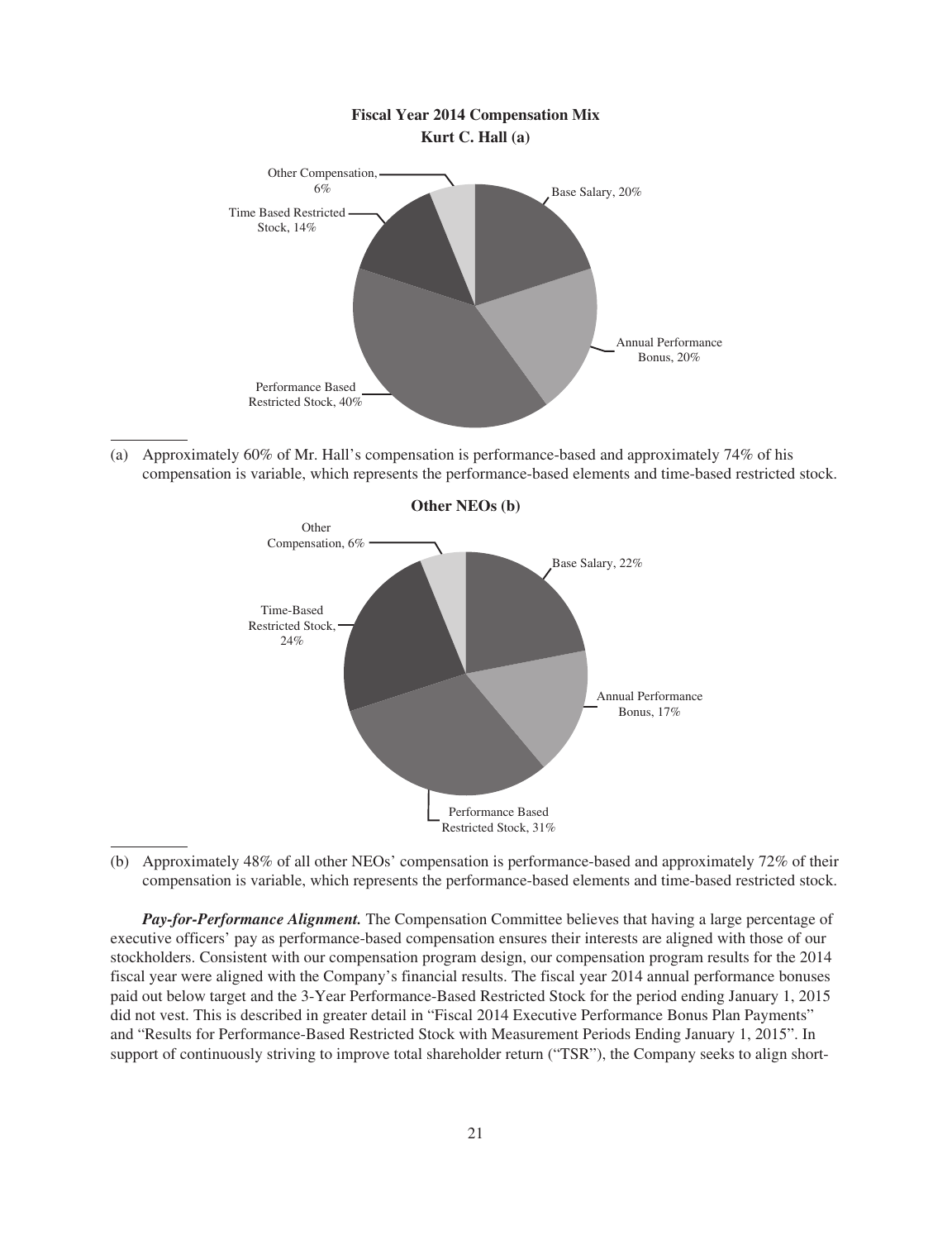term executive compensation with short-term Company performance and long-term compensation with longterm Company performance and stockholder return. The link between the realizable compensation of our CEO and indexed TSR is shown in the following graph.



(1) All categories are captured as shown in the Summary Compensation Table, except for equity incentive plan compensation and associated dividends, which are captured as of the year paid. Equity plan compensation is computed as the value of restricted stock actually vested based on performance each year, and the in-themoney value of options that vested during each year, based on the closing stock price at fiscal year-end. Dividends which are included in All Other Compensation are computed as the value of dividends paid on vested restricted stock awards, rather than accrued.

|                                     |               |               | As of                    |               |              |
|-------------------------------------|---------------|---------------|--------------------------|---------------|--------------|
| <b>Type of Compensation</b>         | Dec. 30, 2010 | Dec. 29, 2011 | Dec. 27, 2012            | Dec. 26, 2013 | Jan. 1, 2015 |
| Salary                              | \$ 735,420    | 750,128       | 765,131<br><sup>\$</sup> | 765.131       | 779,845      |
| <b>Annual Performance Bonus</b>     | 1,042,224     |               | 485,093                  | 857.329       | 367,452      |
| Discretionary Bonus                 |               | 330,056       |                          |               |              |
| Equity Incentive Plans Compensation | 1,602,863     | 435.912       | 1.946.406                | 1,714,544     | 586,623      |
| All Other Compensation              | 35,928        | 23,267        | 212,210                  | 147.922       | 68,824       |
| Total                               | \$3,416,435   | \$1,539,363   | \$3,408,840              | \$3,484,926   | \$1,802,744  |

(2) TSR is computed as NCM, Inc.'s closing stock price as of the end of each respective year less the closing stock price on December 30, 2010 plus dividends paid, divided by the closing stock price on December 30, 2010 multiplied by 100.

# **Consideration of 2014 Say-on-Pay Result**

In establishing and recommending 2015 compensation for the Company's NEOs, the Compensation Committee considered the results of the say-on-pay vote at the 2014 Annual Meeting of Stockholders. At that meeting, our stockholders approved our executive compensation for the 2013 fiscal year with approximately 97% of the votes cast in favor. Our board of directors recognizes that executive compensation is an important matter of stockholder concern and takes stockholder views into account when reviewing the compensation program throughout the year. The Compensation Committee considered the results of the advisory approval and as such generally maintained the overall composition of executive compensation for the 2014 fiscal year.

# **Compensation Philosophy**

The primary goals of our Compensation Committee with respect to executive compensation are to:

review the competitiveness of executive cash compensation and equity grant levels compared to a select peer group of companies, using the  $50<sup>th</sup>$  percentile as a reference point for setting compensation;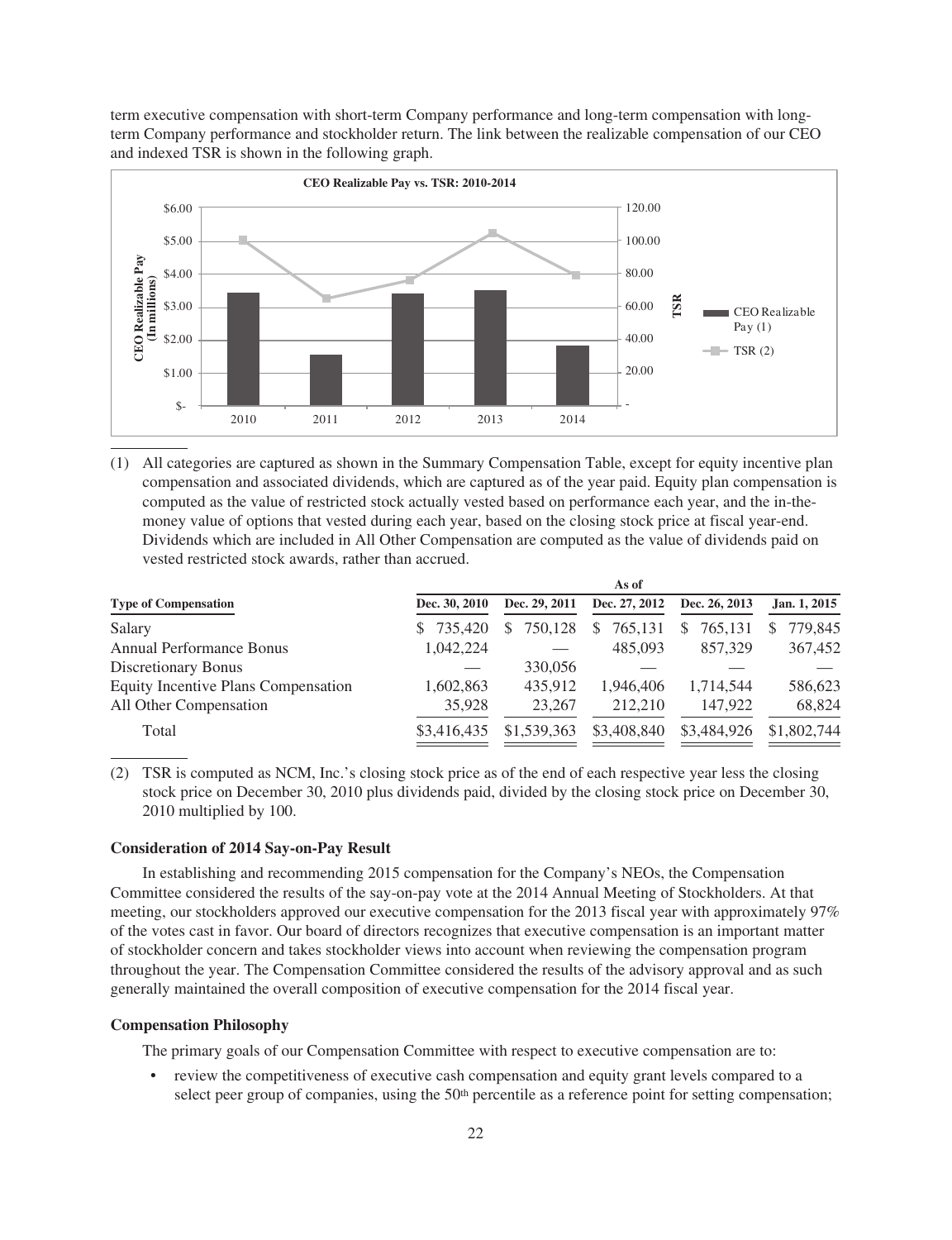- provide shorter term cash incentives primarily for achieving specified annual performance objectives;
- provide a mix of long-term equity incentives that are performance- and time-based to promote stock price growth, retention and ownership through achievement of long-term financial performance goals; and
- establish and monitor appropriate pay and performance relationships.

To achieve these goals, we intend to maintain a compensation structure that provides rewards for high performance and value creation for our stockholders (including the founding members). Our objectives are to maintain compensation plans with an appropriate balance of base salary, annual performance bonus and longterm incentives (stock-based awards), and to tie a substantial portion of executives' overall compensation to key financial goals such as achievement of targeted levels of adjusted advertising revenue, Adjusted OIBDA for Compensation Purposes and Free Cash Flow (all non-GAAP basis measurements are defined in "Definitions of Performance Measures Used in Incentive Plans" below, which also provides reconciliations to the closest GAAP based measurement).

### **Role of Compensation Consultant and CEO in Determining Executive Compensation**

Our CEO had substantial input in determining executive compensation other than his own and made all of the recommendations for the other five NEOs that were ultimately approved by the Compensation Committee.

In 2014, the Compensation Committee engaged ClearBridge, a nationally recognized consulting firm, to serve as an independent consultant, to assess the competitiveness of pay for the executive officers and provide independent advice and recommendations to the Compensation Committee regarding executive compensation. The Compensation Committee determined that ClearBridge is independent from the Company.

As part of its review, ClearBridge considered base salary, annual performance bonus, total cash compensation (combined salary and annual performance bonus), value of long-term incentives, and total compensation. ClearBridge reviewed and recommended a peer group for pay comparison for our executive officers comprised of companies that are domestic, publicly-traded, of comparable size to NCM, Inc., and in relevant industries (i.e., in advertising, media and entertainment industries, or software technology-based companies in media-related industries). The Compensation Committee reviewed and approved the peer group.

Our Compensation Committee believes that peer group comparisons are useful to measure the competitiveness of our compensation practices and uses the information provided by the compensation consultant to guide its decision making. Although the Compensation Committee references the 50<sup>th</sup> percentile of the peer group, specific positioning for each NEO is determined on a case-by-case basis.

The following peer companies were used in our competitive analysis for fiscal 2014 decisions:

- Arbitron Inc. Lamar Advertising Co. Belo Corp. QuinStreet, Inc. comScore, Inc. Reachlocal Inc. Crown Media Holdings, Inc. SeaChange International Inc. Digital Generation, Inc. Sinclair Broadcast Group Inc. Digital River Inc. Tivo, Inc. DreamWorks Animation SKG Inc. ValueClick Inc. Harte-Hanks Inc. WebMD Health Corp. IMAX Corp.
	-

In fiscal 2015, Outfront Media was added to the peer group. Four companies were removed from the peer group: Reachlocal, Inc. due to size and Belo Corp., Arbitron, Inc., and Digital Generation, Inc. due to acquisitions.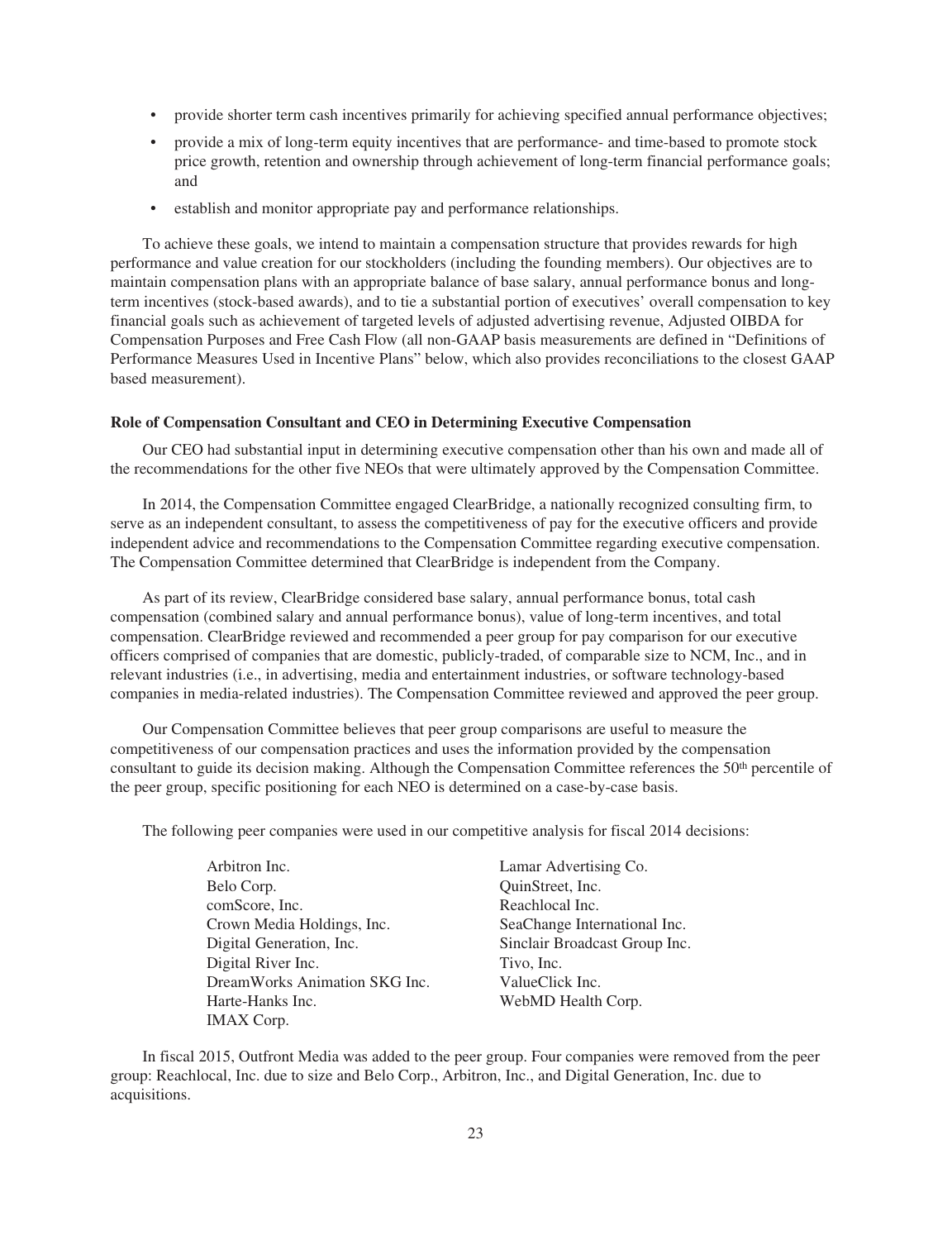# **2014 Compensation**

*Base Salary.* Base salaries for our executives were established based on the scope of their responsibilities, taking into account the internal value and importance of the role, experience and seniority of the individual, our ability to replace the individual, peer salary levels, and other primarily judgmental factors deemed relevant by the Compensation Committee.

Base salaries are reviewed annually by the Compensation Committee and the board, and may be adjusted from time to time pursuant to such review and/or in accordance with guidelines contained in the various employment agreements and are generally for relatively small percentage cost of living increases.

The base salaries of our NEOs in 2014 compared to 2013 were as follows.

| Name                    | <b>2013 Base</b><br><b>Salary</b> | <b>2014 Base</b><br><b>Salary</b> | Percentage<br><b>Change</b> |
|-------------------------|-----------------------------------|-----------------------------------|-----------------------------|
| Kurt C. Hall            | \$765,131                         | \$779,845                         | $2\%$                       |
| Clifford E. Marks       | \$737,805                         | \$751,994                         | $2\%$                       |
| David J. Oddo           | \$152,468                         | \$176,220                         | $16\%$ (1)                  |
| Jeffrey T. Cabot        | \$187,354                         | \$197,095                         | $5\% (2)$                   |
| Ralph E. Hardy          | \$286,642                         | \$292,154                         | $2\%$                       |
| Alfonso P. Rosabal, Jr. | \$242,462                         | \$267,462                         | $10\%$ (3)                  |

(1) Mr. Oddo received mid-year pay increases during 2013 in connection with his appointment as the Company's Interim Co-Chief Financial Officer (principal financial officer) in March 2013 and his promotion to Senior Vice President, Finance in August 2013. His pay increase in January 2014 was 2%.

- (2) Mr. Cabot received a mid-year pay increase during 2013 in connection with his appointment as the Company's Interim Co-Chief Financial Officer (principal accounting officer) in March 2013. His pay increase in January 2014 was 2%.
- (3) Mr. Rosabal received a 10% increase in connection with his promotion to Executive Vice President, Chief Operations Officer and Chief Technology Officer on December 27, 2013.

For 2014, we believe salary and total cash compensation of our executives, which is base salary combined with the annual performance bonus, was within a market competitive range versus our peer group, as well as, the total video advertising marketplace primarily made up of companies that are much larger than the Company, but which the Company competes with for sales executives.

*Annual Performance Bonus.* Annual performance bonuses are intended to compensate executives for achieving financial goals that support our annual operational and strategic goals. The target percentages for our executives were established based on the level of responsibility, as well as experience and seniority of the individual. We believe our annual bonuses, in combination with base salaries, deliver competitive total cash compensation. In addition, we believe rewarding our executives for achievement of our financial goals is consistent with the practice of aligning their interests with our stockholders. A stretch bonus is further incentive for our executive officers to exceed operating budgets and thus further increase our equity value.

Payments of performance bonuses are objectively calculated based on the achievement of specific financial targets for each named executive that was part of the Executive Performance Bonus Plan, which is designed to ensure executive compensation is aligned with the performance of the Company. All performance bonuses under the Executive Performance Bonus Plan are paid in cash.

The Compensation Committee adopted the National CineMedia, Inc. Executive Performance Bonus Plan on March 13, 2013 and it was approved by our stockholders on May 1, 2013. The Executive Performance Bonus Plan is expected to continue for five years. The Executive Performance Bonus Plan in 2014 included Messrs. Hall, Marks, Hardy and Rosabal. The financial performance criteria under the plan were consistent with 2013, however the payment scale changed in 2014, as shown below. The Compensation Committee may apply other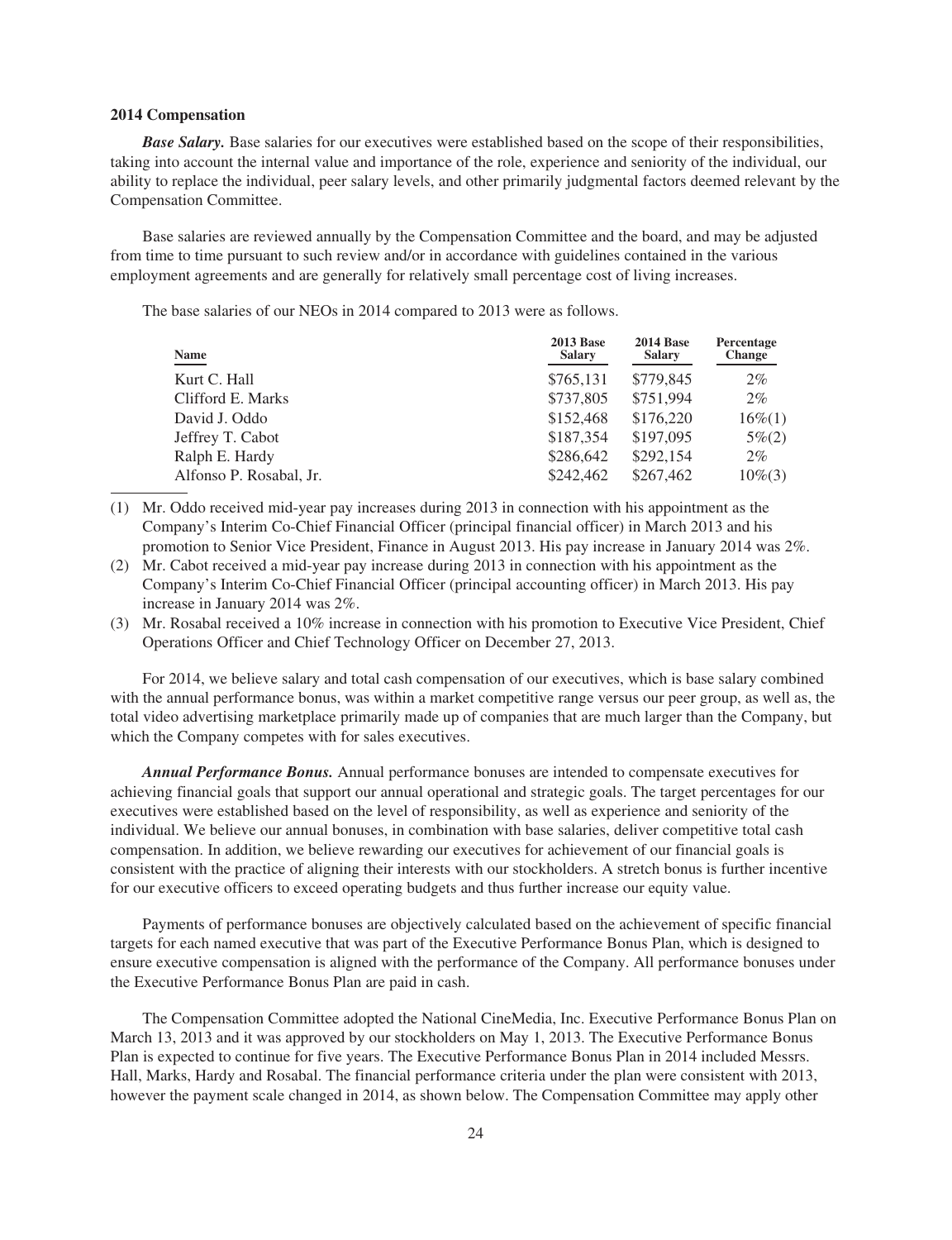pre-determined adjustments to the definitions of the financial performance criteria under the plan. The 2014 bonus awards for Mr. Oddo and Mr. Cabot were pursuant to the Officer Performance Plan that provided for 75% of the bonus potential to be based on Company performance and 25% at the discretion of the CEO and the Compensation Committee based on individual performance.

The objective financial factors are consistent with the metrics used in previous years and represent the metrics the Compensation Committee believes may best encourage sound decisions regarding operations and investment of capital and are important to our goal of increasing the value of our equity. We believe we have adequately addressed the risks that an executive might be incentivized to take inappropriate actions to meet the performance metrics through our internal controls over financial reporting, coupled with other elements of our overall compensation program (e.g., equity with multi-year vesting, ownership guidelines, stock holding requirements, clawback policy, etc.).

Our annual performance bonus traditionally has been paid in a single payment in the first quarter following the completion of a given fiscal year. Payments are subject to review, approval and certification by the Compensation Committee in conjunction with the issuance of our annual audit report.

Our performance weightings by individual pursuant to the Executive Performance Bonus Plan are as follows.

|                         | <b>Performance Measure Weightings</b>                                      |                                                 |                                                                                                           |                                                                               |  |  |  |
|-------------------------|----------------------------------------------------------------------------|-------------------------------------------------|-----------------------------------------------------------------------------------------------------------|-------------------------------------------------------------------------------|--|--|--|
|                         |                                                                            | Up to 100% of Target Bonus                      |                                                                                                           |                                                                               |  |  |  |
| Name                    | <b>Adjusted</b><br><b>OIBDA</b> for<br><b>Compensation</b><br>Purposes (1) | <b>Adjusted</b><br>advertising<br>revenue $(2)$ | <b>Technology</b><br>and<br><b>Operations</b><br>operating<br>and capital<br>expenditures<br>budget $(3)$ | <b>Adjusted</b><br><b>OIBDA</b> for<br><b>Compensation</b><br><b>Purposes</b> |  |  |  |
| Kurt C. Hall            | 100%                                                                       | $0\%$                                           | $0\%$                                                                                                     | 100%                                                                          |  |  |  |
| Clifford E. Marks       | $0\%$                                                                      | 100%                                            | $0\%$                                                                                                     | 100%                                                                          |  |  |  |
| Ralph E. Hardy          | 100%                                                                       | $0\%$                                           | $0\%$                                                                                                     | 100%                                                                          |  |  |  |
| Alfonso P. Rosabal, Jr. | 75%                                                                        | $0\%$                                           | 25%                                                                                                       | 100%                                                                          |  |  |  |

# **Fiscal 2014 Executive Performance Bonus Plan Summary**

(1) The performance bonus potential is based on the percentage of Adjusted OIBDA for Compensation Purposes (defined in the "Definitions of Performance Measures Used in Incentive Plans" below) target achieved as follows. Straight line interpolation is applied to performance between the levels shown.

| <b>Percentage of Adjusted OIBDA for Compensation Purposes Achieved</b> | % of Target Bonus |
|------------------------------------------------------------------------|-------------------|
| Less than or equal to $80\%$                                           | $0\%$             |
| 80%                                                                    | 25%               |
| 95%                                                                    | 90%               |
| $100\%$                                                                | $100\%$           |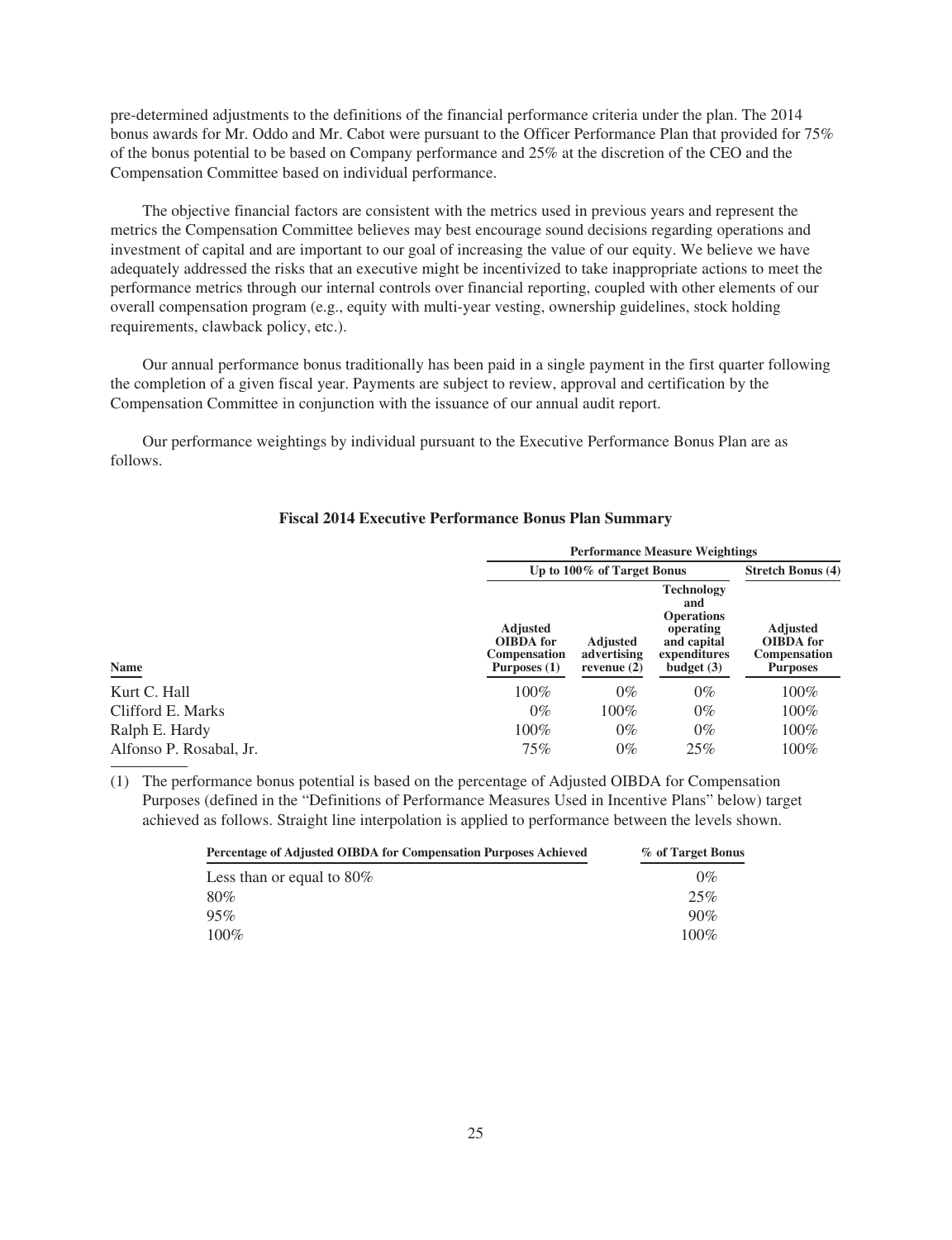(2) The performance bonus potential is based on the percentage of advertising revenue (defined in "Definitions of Performance Measures Used in Incentive Plans" below) target achieved as follows. Straight line interpolation is applied to performance between the levels shown.

| <b>Percentage of Adjusted Advertising Revenue Target Achieved</b> | % of Target1 Bonus |
|-------------------------------------------------------------------|--------------------|
| Less than $80\%$                                                  | $0\%$              |
| 80%                                                               | 50%                |
| 90%                                                               | 80%                |
| 95%                                                               | 90%                |
| $100\%$                                                           | $100\%$            |

- (3) No performance bonus is payable for 25% of Mr. Rosabal's award if the actual annual operating expenditures and capital expenditures, including any capitalized overhead, on an aggregate basis exceed 100% of budget.
- (4) The 2014 Stretch Bonus potential is 50% of the product of (a) the performance bonus paid times (b) the percentage obtained by dividing (i) the percentage that Adjusted OIBDA for Compensation Purposes is in excess of budget (capped at 10% and expressed as a whole number by (ii) 10.

Actual fiscal year 2014 performance results were as follows.

#### **Fiscal 2014 Performance Results (in millions)**

| <b>Performance Measure</b>                       | <b>Target</b> | Actual          | Achievement relative to target                             |
|--------------------------------------------------|---------------|-----------------|------------------------------------------------------------|
| Adjusted OIBDA for compensation purposes (a)     |               |                 | \$191.2 \$162.7 85.1% of targeted Adjusted OIBDA           |
| Adjusted advertising revenue (a)                 |               | \$399.8 \$355.9 | for compensation purposes<br>89.0% of Adjusted advertising |
|                                                  |               |                 | revenue target                                             |
| Technology and Operations operating expenditures |               | \$25.2\$32.3    | Under-spent target by 7.5%                                 |
| Technology and Operations capital expenditures   |               | \$11.1 \$ 8.8   | Under-spent target by 20.7%                                |

(a) Adjusted OIBDA for Compensation Purposes and adjusted advertising revenue are non-GAAP measures. See "Definitions of Performance Measures Used in Incentive Plans" below for the definitions of Adjusted OIBDA for Compensation Purposes and adjusted advertising revenue and the reconciliations to the closest GAAP basis measurement.

Resulting bonus payouts for fiscal year 2014 were as follows.

# **Fiscal 2014 Executive Performance Bonus Plan Payments**

The awards under the Executive Performance Bonus Plan were determined in accordance with the Company's actual performance compared to our internal targets. We believe the amounts paid under the Executive Performance Bonus Plan are appropriate in light of the achievement relative to the financial targets. The following table provides details about each component of the "Non-Equity Incentive Plan Compensation" column of the Fiscal 2014 Summary Compensation Table for Messrs. Hall, Marks, Hardy and Rosabal.

|                         | <b>Performance Bonus Results</b>                                                                                |          |                                           |                                 |
|-------------------------|-----------------------------------------------------------------------------------------------------------------|----------|-------------------------------------------|---------------------------------|
| Name                    | <b>Target</b><br>Actual<br>Achievement<br>Award as<br>$a \%$ of<br>as a $%$ of<br>Salary $(1)$<br><b>Target</b> |          | Actual<br>Award as<br>$a \%$ of<br>Target | <b>Total</b><br>Award<br>Amount |
| Kurt C. Hall            | $100\%$                                                                                                         | 85.1%    | 47.1%                                     | \$367,452                       |
| Clifford E. Marks       | $100\%$                                                                                                         | 89.0%    | 77.0%                                     | \$579,472                       |
| Ralph E. Hardy          | 75%                                                                                                             | $85.1\%$ | 47.1%                                     | \$103,244                       |
| Alfonso P. Rosabal, Jr. | 75%                                                                                                             | 88.8%    | 60.3%                                     | \$121,409                       |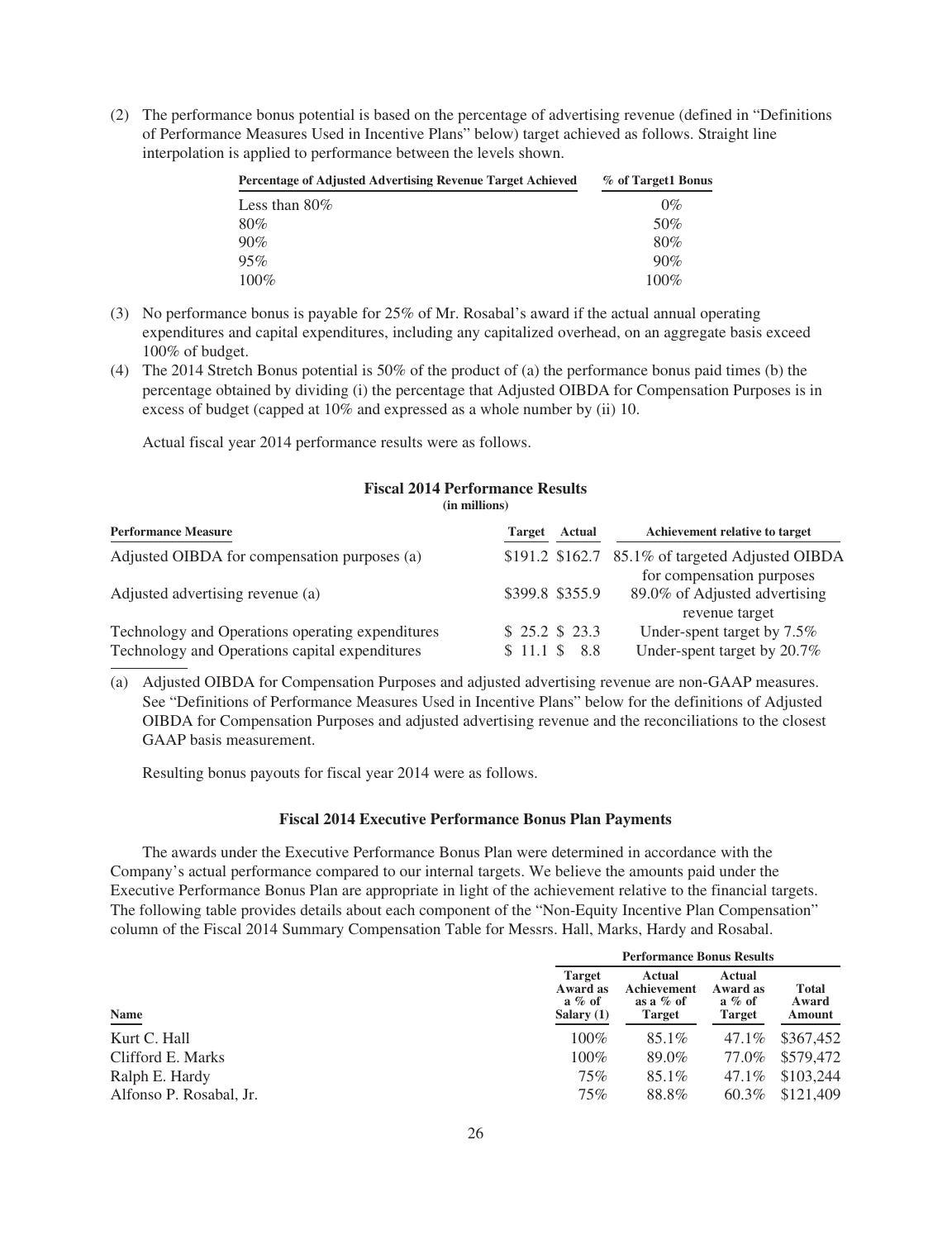(1) Percentage of base salary determined at the end of our 2014 fiscal year (January 1, 2015).

#### **Fiscal 2014 Bonus Plan Summary and Payments for Interim Co-Chief Financial Officers**

The financial performance criteria and applicable weights for financial performance criteria for the 2014 cash bonuses for the 2014 fiscal year for the Interim Co-Chief Financial Officers are as follows.

|                  |                                                                  | <b>Performance Measure Weightings</b> |                                                                     |  |  |
|------------------|------------------------------------------------------------------|---------------------------------------|---------------------------------------------------------------------|--|--|
|                  |                                                                  | Up to 100% of Target Bonus            |                                                                     |  |  |
| <b>Name</b>      | <b>Adjusted</b><br><b>OIBDA</b> for Compensation<br>Purposes (1) | <b>Individual</b><br>Performance (2)  | <b>Adjusted</b><br><b>OIBDA</b> for Compensation<br><b>Purposes</b> |  |  |
| David J. Oddo    | 75%                                                              | 25%                                   | 100%                                                                |  |  |
| Jeffrey T. Cabot | 75%                                                              | 25%                                   | $100\%$                                                             |  |  |

(1) The performance bonus potential for Adjusted OIBDA for Compensation Purposes and the stretch bonus are consistent with those described in footnotes 1 and 4 to the Fiscal 2014 Executive Performance Bonus Plan Summary table above.

(2) The individual performance targets are based upon the individual's performance during the 2014 fiscal year.

The awards to Messrs. Oddo and Cabot were determined in accordance with the Company's actual performance compared to our internal targets and individual performance. We believe the amounts paid are appropriate in light of the achievement relative to the financial targets, as shown under Fiscal 2014 Performance Bonus Results, and individual performance. The following table provides details about each component of the "Non-Equity Incentive Plan Compensation" column of the Fiscal 2014 Summary Compensation Table for Messrs. Oddo and Cabot.

|                                   |                                                            | <b>Performance Results</b>                                    |                                           |                                                                                                              |                                                                 |                                 |  |
|-----------------------------------|------------------------------------------------------------|---------------------------------------------------------------|-------------------------------------------|--------------------------------------------------------------------------------------------------------------|-----------------------------------------------------------------|---------------------------------|--|
|                                   | Target<br>Award as<br>$a \%$ of<br><b>Salary</b><br>(1)(2) | Actual<br><b>Achievement</b> as<br>$a \%$ of<br><b>Target</b> | Actual<br>Award as<br>$a \%$ of<br>Target | <b>Adjusted</b><br><b>OIBDA</b> for<br><b>Compensation</b><br><b>Purposes</b><br>Award $(75\%$<br>Weighting) | <b>Individual</b><br>Performance<br>Award $(25\%$<br>Weighting) | <b>Total</b><br>Award<br>Amount |  |
| David J. Oddo<br>Jeffery T. Cabot | $40\%$<br>40%                                              | 88.8%<br>88.8%                                                | 60.3%<br>60.3%                            | \$24,898<br>\$27,857                                                                                         | \$17,627<br>\$19,722                                            | \$42,525<br>\$47,579            |  |

(1) Includes supplemental bonus opportunity of 10% of base salary for Interim Co-Chief Financial Officer roles.

(2) Percentage of base salary determined at the end of our 2014 fiscal year (January 1, 2015).

*Long-Term Incentives.* We believe that creating long-term value for our stockholders is achieved, in part, by aligning the interests of our executive officers with those of our stockholders. We grant awards under our stockholder approved equity incentive plan, the National CineMedia, Inc. 2007 Equity Incentive Plan as amended and restated, which we refer to as the "Equity Incentive Plan."

All grants under the Equity Incentive Plan to our executive officers other than to the CEO are generally proposed annually by the CEO at the start of each fiscal year and approved and priced by the Compensation Committee at its first meeting of the fiscal year, although grants could be made at any time at the discretion of our Compensation Committee, generally related to promotions or other merit-related reasons.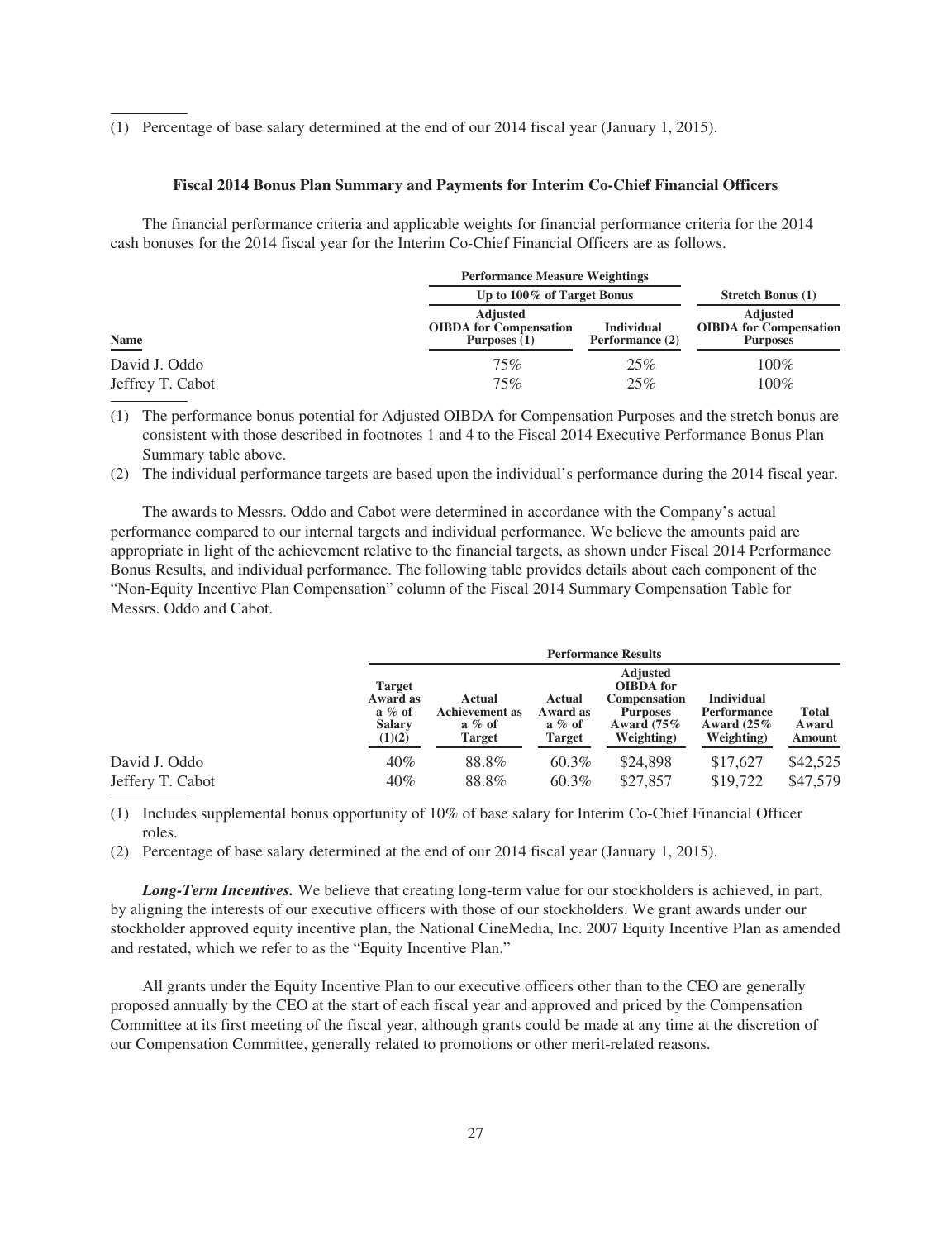For 2014, the Committee decided to continue to grant Performance-Based Restricted Stock to align executives with the long-term financial goals of the Company. The Committee also decided to continue to grant Time-Based Restricted Stock to promote retention objectives, stock ownership in the Company, and a more direct alignment of the executives' interests with stockholders' interests. On January 15, 2014, the Compensation Committee granted performance-based and time-based restricted stock awards to Messrs. Hall, Marks, Oddo, Cabot, Hardy and Rosabal, as follows.

|                             |                                                        | 2014 Restricted Stock Awards (1)                   |                                                               |                                                  |                                                                  |  |
|-----------------------------|--------------------------------------------------------|----------------------------------------------------|---------------------------------------------------------------|--------------------------------------------------|------------------------------------------------------------------|--|
| <b>Name</b>                 |                                                        | <b>Performance-Based Restricted</b><br>Stock $(2)$ |                                                               | <b>Time-Based</b><br><b>Restricted Stock (3)</b> |                                                                  |  |
|                             | % of Total<br>Long-Term<br>Incentives<br>(approximate) | <b>Target Number</b><br>of Shares<br>Granted (4)   | % of Total<br>Long-Term<br><b>Incentives</b><br>(approximate) | Number of<br><b>Shares Granted</b>               | <b>Total Number of</b><br><b>Target Shares</b><br><b>Granted</b> |  |
| Kurt C. Hall                | 75%                                                    | 79,090                                             | 25%                                                           | 26,363                                           | 105,453                                                          |  |
| Clifford E. Marks           | $60\%$                                                 | 62,685                                             | 40%                                                           | 38.712                                           | 101,397                                                          |  |
| David J. Oddo (5)           | 25%                                                    | 3,919                                              | 75%                                                           | 10,201                                           | 14,120                                                           |  |
| Jeffrey T. Cabot (5)        | 25%                                                    | 4,288                                              | 75%                                                           | 11,413                                           | 15,701                                                           |  |
| Ralph E. Hardy $(5)$        | 60%                                                    | 17,048                                             | 40%                                                           | 10,528                                           | 27,576                                                           |  |
| Alfonso P. Rosabal, Jr. (5) | $60\%$                                                 | 32,592                                             | 40%                                                           | 20,710                                           | 53,302                                                           |  |

(1) Performance-based and time-based restricted stock awards include the right to receive dividend equivalents, subject to vesting.

- (2) Performance-based restricted stock awards vest based on the achievement of cumulative 2014-2016 "Free Cash Flow" goals.
- (3) Vest ratably over a 3-year period.
- (4) Reflects the target number of shares that will vest if actual cumulative Free Cash Flow equals 100% of the three-year cumulative Free Cash Flow target. The performance-based restricted stock awards are scheduled to vest based on the scale shown below. The Compensation Committee may apply other pre-determined adjustments to the definition of Free Cash Flow under the plan.

| <b>Free Cash Flow</b><br>$-$ % of Target | <b>Award Vesting</b><br>% of Target Shares |  |  |  |
|------------------------------------------|--------------------------------------------|--|--|--|
| ${<}80\%$                                | $0\%$                                      |  |  |  |
| 80%                                      | 25%                                        |  |  |  |
| 95%                                      | 90%                                        |  |  |  |
| $100\%$                                  | $100\%$                                    |  |  |  |
| $\geq 110\%$                             | 150%                                       |  |  |  |

Straight line interpolation is applied to Free Cash Flow performance between the levels shown to determine the corresponding payout. Free Cash Flow is a non-GAAP measure. See "Definitions of Performance Measures Used in Incentive Plans" below for the definition of Free Cash Flow and the reconciliations to the closest GAAP basis measurement.

(5) Mr. Oddo and Mr. Cabot have approximately 25% performance-based restricted stock awards and approximately 75% time-based restricted stock awards due to their position as Senior Vice Presidents. Messrs. Hardy and Rosabal received approximately 60% performance-based restricted stock and approximately 40% time-based restricted stock due to their positions as Executive Vice Presidents.

*Results for Performance-Based Restricted Stock with Measurement Periods Ending January 1, 2015.* The 2012 restricted stock awards were scheduled to vest based upon achievement of the actual cumulative "Free Cash Flow" target at the end of the three-year measurement period ending January 1, 2015. The 2012 awards vest at 50% of the award at 90% of target achievement and vest at 150% of the award at 110% of target achievement (with interpolation between 90% and 110%). On all performance-based restricted stock, dividends accrue and are paid upon vesting for those shares earned. In the event that shares are not earned, accrued dividends on those shares are not paid.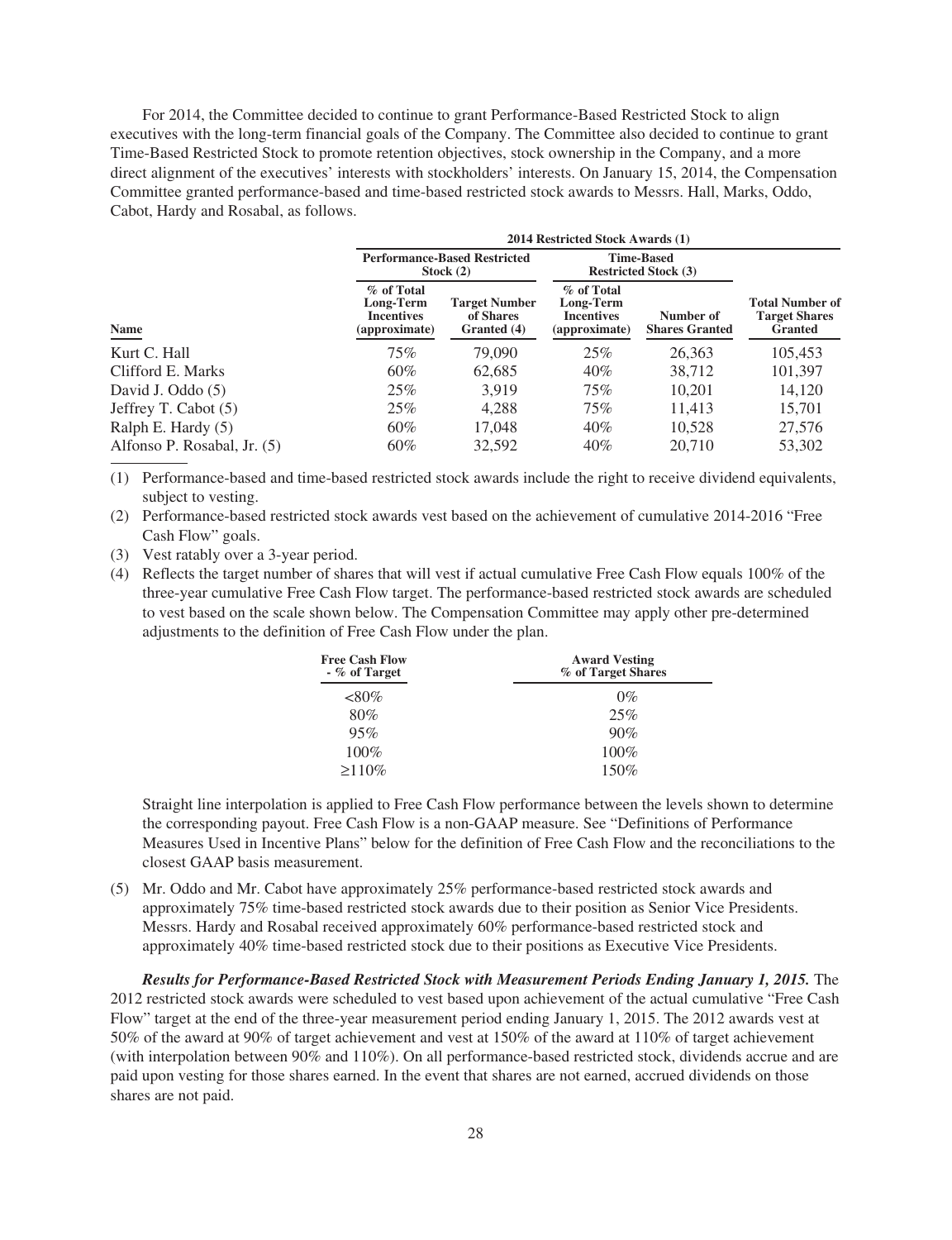Because achievement relative to target was below the 90% threshold, none of the Performance-Based Restricted Stock vested, as shown below.

|                                                     |                 |               | Achievement<br><b>Relative to</b> |             |
|-----------------------------------------------------|-----------------|---------------|-----------------------------------|-------------|
| <b>Performance Measure (in millions)</b>            |                 | Target Actual | Target                            | Vesting $%$ |
| 2012 grant three-year cumulative Free Cash Flow (a) | \$750.8 \$627.9 |               | 83.6%                             | $0\%$       |

(a) "Free Cash Flow" is a non-GAAP measure. See "Definitions of Performance Measures Used in Incentive Plans" below for the definition of Free Cash Flow and the reconciliations to the closest GAAP basis measurement.

*Other Compensation.* Our employees, including our NEOs, participate in various employee benefits. These benefits include the following: medical and dental insurance; flexible spending accounts for healthcare; life, accidental death and dismemberment and disability insurance; employee assistance programs (confidential counseling); a 401(k) plan; and paid time off.

None of our NEOs participate in or have account balances in qualified or non-qualified defined benefit plans sponsored by us or in non-qualified defined contribution plans or other deferred compensation plans maintained by us. The Compensation Committee may elect to provide our officers and other employees with non-qualified defined contribution or deferred compensation benefits if the Compensation Committee determines that doing so is in our best interests.

*Potential Payments upon Termination or Change in Control.* Upon certain types of terminations of employment, payments may be made to our executive officers in accordance with their respective employment agreements. These events and potential amounts are further described below under the heading "Potential Payments Upon Termination or Change in Control."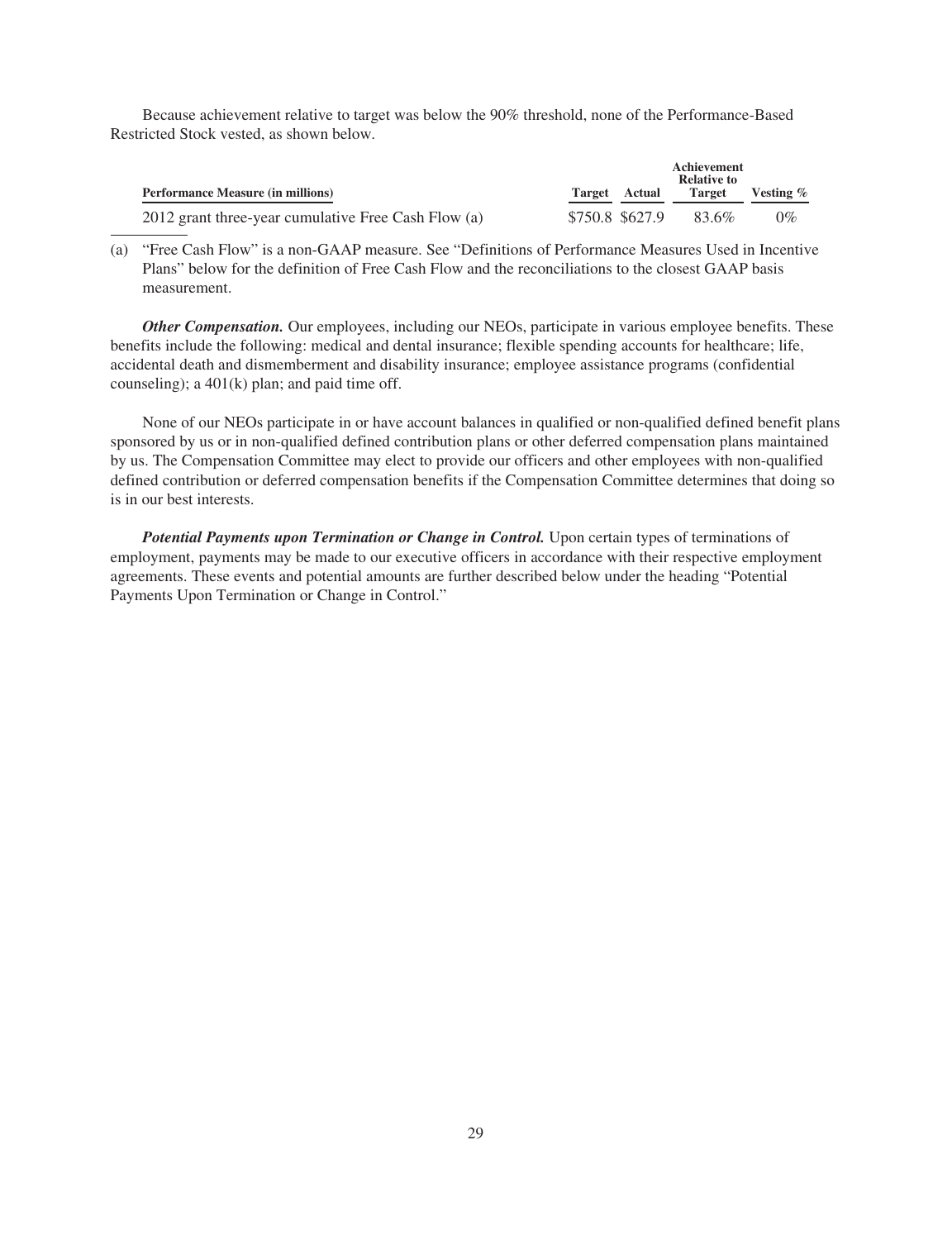#### *Definitions of Performance Measures Used in Incentive Plans.*

# **Adjusted OIBDA for Compensation Purposes**

Adjusted OIBDA for Compensation Purposes used to measure achievement against performance bonus targets is a non-GAAP financial measure that differs from Adjusted OIBDA as defined in our Form 10-K. It is a key metric used by management to measure the Company's operating performance. OIBDA represents consolidated net income (loss) plus income tax expense, interest and other costs and depreciation and amortization expense. Adjusted OIBDA for Compensation Purposes adds back the revenue from advertising by NCM LLC's founding members' beverage supplier, share-based compensation costs, merger-related administrative costs, make-good liability shifted into 2015 and other costs that are considered to be extraordinary or outside the control of management. The definition of Adjusted OIBDA for Compensation Purposes for 2014 was changed from prior years to exclude revenue from advertising by NCM LLC's founding members' beverage supplier as the level of that revenue in any year is contractual and thus outside of the control of management. While Adjusted OIBDA for Compensation Purposes is a measure used to calculate our Executive Performance Bonus awards, you should not consider this non-GAAP measure in isolation of, or as a substitute for, measures of our financial performance as determined in accordance with GAAP, such as net income (loss). Adjusted OIBDA for Compensation Purposes has material limitations as a performance measure because it excludes items that are necessary elements of our costs and operations. Because other companies may calculate Adjusted OIBDA for Compensation Purposes differently than we do, this measure may not be comparable to similarly-titled measures reported by other companies (dollars in millions).

|                                          | <b>FY 2014</b><br><b>Target</b> | <b>FY 2014</b><br>Actual |
|------------------------------------------|---------------------------------|--------------------------|
| Consolidated net income                  | \$95.2                          | \$65.6                   |
| Income tax expense                       | 16.7                            | 9.9                      |
| Interest and other non-operating costs   | 75.7                            | 76.2                     |
| Depreciation and amortization            | 34.3                            | 32.4                     |
| <b>OIBDA</b>                             | 221.9                           | 184.1                    |
| Founding member circuit beverage revenue | (40.9)                          | (38.4)                   |
| Share-based compensation costs           | 10.2                            | 7.7                      |
| Merger-related administrative costs      |                                 | 7.5                      |
| Make-good liability                      |                                 | 2.0                      |
| Other costs                              |                                 | (0.2)                    |
| Adjusted OIBDA for compensation purposes | \$191.2                         | \$162.7                  |

# **Adjusted Advertising Revenue**

Adjusted advertising revenue used to determine achievement against performance bonus targets is a non-GAAP financial measure used by management to measure the performance of certain of its advertising sales personnel, including Mr. Marks. Adjusted advertising revenue represents reported advertising revenue less founding member circuit beverage revenue, zero margin barter revenue and other founding member payments included in revenue plus the make-good liability shifted into 2015. You should not consider this non-GAAP measure in isolation of, or as a substitute for, measures of our financial performance as determined in accordance with GAAP, such as advertising revenue (dollars in millions).

|                                                                  | <b>FY 2014</b><br><b>Target</b> | <b>FY 2014</b><br>Actual |
|------------------------------------------------------------------|---------------------------------|--------------------------|
| Advertising revenue                                              | \$441.7                         | \$394.0                  |
| Less: Founding member circuit beverage revenue and other revenue | (41.9)                          | (40.1)                   |
| Plus: Make-good liability                                        |                                 | 2.0                      |
| Adjusted advertising revenue                                     | \$399.8                         | \$355.9                  |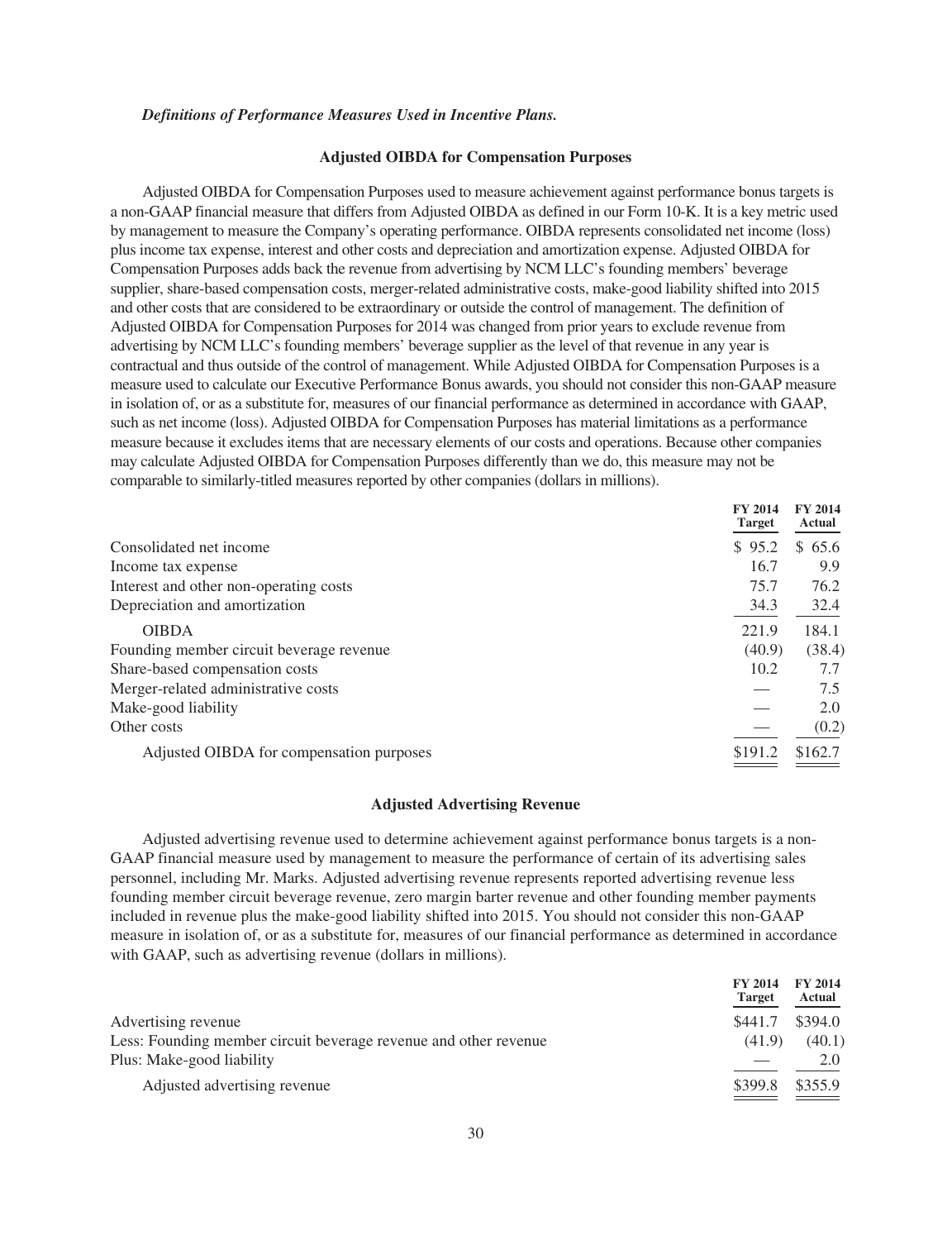# **Free Cash Flow**

Free Cash Flow is a non-GAAP measure used by management to measure the Company's operating cash flow in determining whether performance-based restricted stock targets have been achieved. Free Cash Flow represents Adjusted OIBDA for Compensation Purposes, described above, less capital expenditures (dollars in millions).

|                                        | 2012-2014<br><b>3- Year Cumulative</b><br><b>Ended January 1, 2015</b> |         |
|----------------------------------------|------------------------------------------------------------------------|---------|
|                                        | <b>Target</b>                                                          | Actual  |
| Consolidated net income                | \$355.7                                                                | \$260.7 |
| Income tax expense                     | 69.8                                                                   | 56.8    |
| Interest and other non-operating costs | 238.1                                                                  | 228.0   |
| Depreciation and amortization          | 76.1                                                                   | 79.4    |
| <b>OIBDA</b>                           | 739.7                                                                  | 624.9   |
| Share-based compensation costs         | 39.8                                                                   | 22.6    |
| Merger-related administrative costs    |                                                                        | 7.5     |
| Make-good liability                    |                                                                        | 2.0     |
| Other costs                            |                                                                        | 0.3     |
| Capital expenditures                   | (28.7)                                                                 | (29.4)  |
| Free Cash Flow – Actual                | \$750.8                                                                | \$627.9 |

# **Compensation Decisions for 2015**

Below is information about compensation decisions made for our NEOs (Messrs. Hall, Marks, Oddo, Cabot, Hardy and Rosabal) in early 2015.

*Base Salary.* The Compensation Committee reviewed executive compensation in January 2015 and decided to increase the base salary by a cost of living adjustment of 2% for each of Messrs. Hall, Marks, Oddo, Cabot, and Hardy which is consistent with the average increases given to the majority of employees. For Mr. Rosabal, 2015 compensation changes were made to reallocate the mix of pay elements to better align his compensation with the compensation of other comparable executives at our peer companies. Specifically, Mr. Rosabal's total direct compensation (salary, bonus and restricted stock) increased by 2%, with a shift in pay mix from restricted stock to salary, resulting in a 27% salary increase and a 10% reduction in restricted stock grant value.

*Annual Performance Bonus*. The process for setting the financial targets for 2015 was consistent with previous years as part of the annual budget review and approval. Mr. Oddo and Mr. Cabot's bonus opportunities were increased from 40% to 50% of base salary in order to better align with their roles as Interim Co-CFOs. In addition, Mr. Oddo and Mr. Cabot's bonus payouts will be determined under the Executive Performance Bonus Plan in 2015 and thus based on 100% Adjusted OIBDA for Compensation Purposes performance in 2015.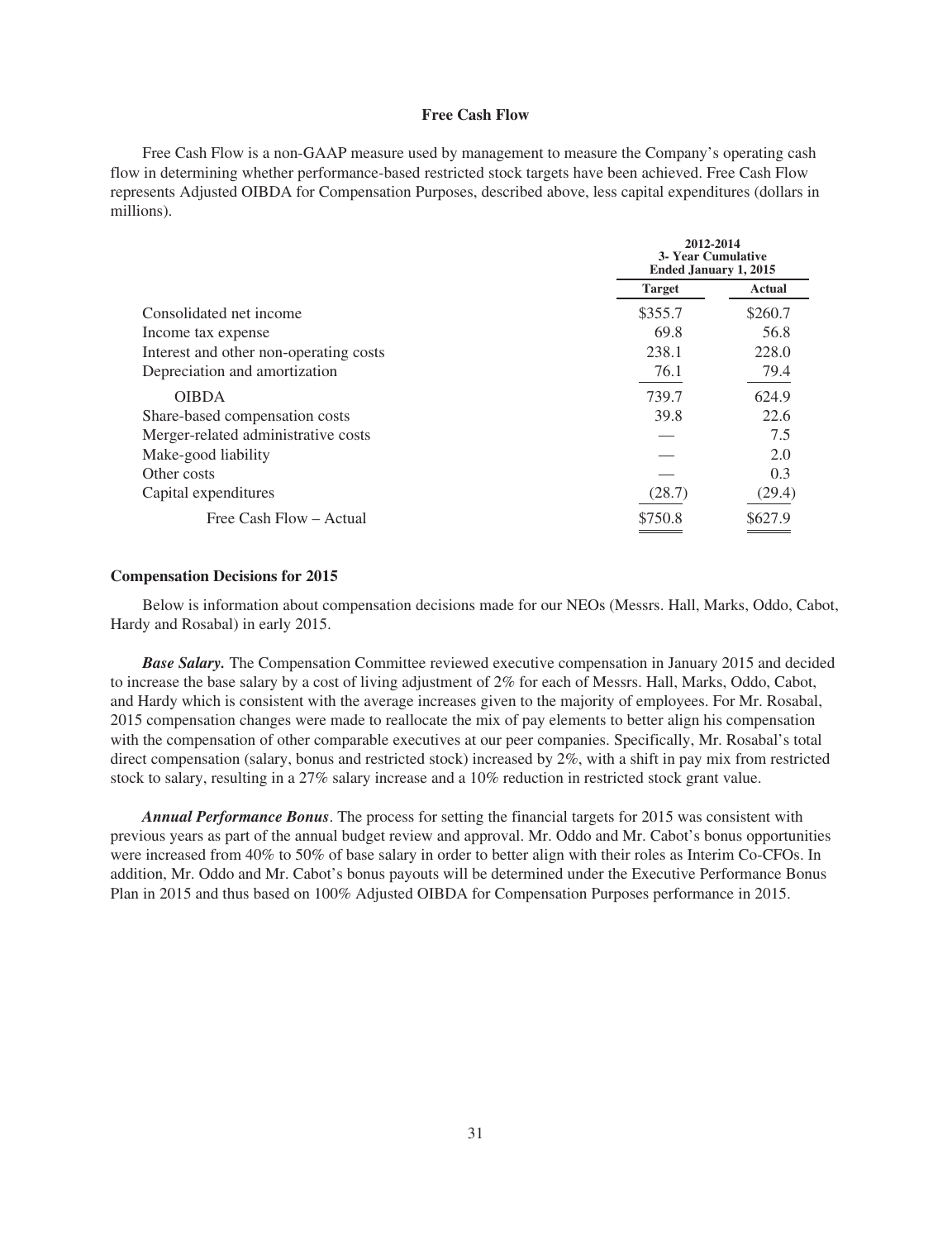*Long-Term Incentives.* The 2015 long-term incentive grant was made in consideration of several factors, including current role, individual performance, potential company performance and market positioning, among other factors. The Compensation Committee granted performance-based restricted stock awards and time-based restricted stock to each of our executive officers effective January 21, 2015, as described in greater detail below:

| Name                        | 2015 Restricted Stock Awards (1)                        |                                                  |                                              |                                    |                                                                  |
|-----------------------------|---------------------------------------------------------|--------------------------------------------------|----------------------------------------------|------------------------------------|------------------------------------------------------------------|
|                             | <b>Performance-Based</b><br><b>Restricted Stock (2)</b> |                                                  | <b>Time-Based</b><br><b>Restricted Stock</b> |                                    |                                                                  |
|                             | % of Total<br>Long-Term<br><b>Incentives</b>            | <b>Target Number</b><br>of Shares<br>Granted (3) | % of Total<br>Long-Term<br><b>Incentives</b> | Number of<br><b>Shares Granted</b> | <b>Total Number of</b><br><b>Target Shares</b><br><b>Granted</b> |
| Kurt C. Hall                | 75%                                                     | 108,198                                          | 25%                                          | 36,066                             | 144,264                                                          |
| Clifford E. Marks           | 60%                                                     | 78,168                                           | 40%                                          | 52,112                             | 130,280                                                          |
| David J. Oddo (4)           | 25%                                                     | 6,866                                            | 75%                                          | 20,598                             | 27,464                                                           |
| Jeffrey T. Cabot (4)        | 25%                                                     | 6,828                                            | 75%                                          | 20.485                             | 27,313                                                           |
| Ralph E. Hardy (4)          | 60%                                                     | 24.295                                           | 40%                                          | 16,197                             | 40,492                                                           |
| Alfonso P. Rosabal, Jr. (4) | $60\%$                                                  | 37,067                                           | 40%                                          | 24,711                             | 61,778                                                           |

(1) The performance-based and time-based restricted stock awards include the right to receive dividend equivalents, subject to vesting.

(2) Performance-based restricted stock awards vest based on the achievement of cumulative 2015-2017 "Free Cash Flow" goals.

(3) Reflects the target number of shares that will vest if actual cumulative Free Cash Flow equals 100% of the three-year cumulative Free Cash Flow target. The performance-based restricted stock awards are scheduled to vest based on the scale below. The Compensation Committee may apply other pre-determined adjustments to the definition of Free Cash Flow under the plan.

| <b>Free Cash Flow</b><br>$-$ % of Target | Award<br>Vesting $\%$ of<br><b>Target Shares</b> |
|------------------------------------------|--------------------------------------------------|
| ${<}80\%$                                | $0\%$                                            |
| 80%                                      | 25%                                              |
| 95%                                      | 90%                                              |
| 100%                                     | 100%                                             |
| $\geq 110\%$                             | 150%                                             |

Straight line interpolation is applied to Free Cash Flow performance between the levels shown. Free Cash Flow is a non-GAAP measure. See "Definitions of Performance Measures Used in Incentive Plans" above for the definition of Free Cash Flow and the reconciliations to the closest GAAP basis measurement.

(4) Mr. Oddo and Mr. Cabot have approximately 25% performance-based restricted stock awards and approximately 75% time-based restricted stock awards due to their position as Senior Vice Presidents. Messrs. Hardy and Rosabal received approximately 60% performance-based restricted stock and approximately 40% time-based restricted stock due to their positions as Executive Vice Presidents.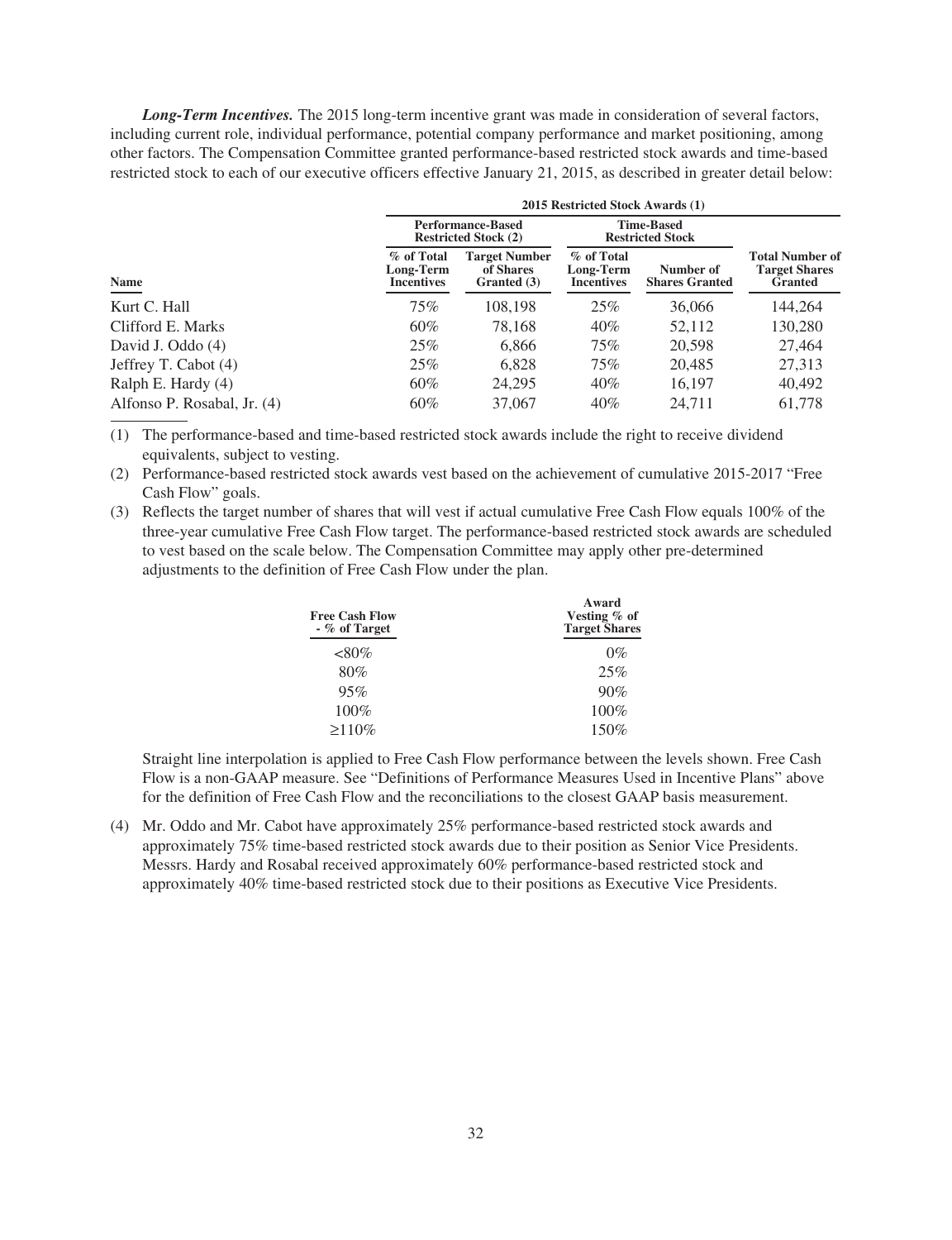# **EXECUTIVE COMPENSATION TABLES FISCAL 2014 SUMMARY COMPENSATION TABLE**

The following table shows the amount of compensation earned by our NEOs during the years indicated. For additional information regarding the material terms of each NEOs' employment agreement, see "Employment Agreements" and "Potential Payments Upon Termination or Change in Control" below.

| <b>Name and Principal</b><br><b>Position</b>                                                                                             | Year | <b>Salary</b>                                              | <b>Bonus</b>                                         | <b>Stock</b><br>Awards<br>(1)                             | Option<br>Awards<br>(2)                                          | <b>Non-Equity</b><br><b>Incentive Plan</b><br>(3) | <b>All Other</b><br><b>Compensation Compensation</b><br>(4) | <b>Total</b>                              |
|------------------------------------------------------------------------------------------------------------------------------------------|------|------------------------------------------------------------|------------------------------------------------------|-----------------------------------------------------------|------------------------------------------------------------------|---------------------------------------------------|-------------------------------------------------------------|-------------------------------------------|
| Kurt C. Hall<br>President, Chief<br><b>Executive Officer and</b><br>Chairman                                                             |      | 2014 \$779,845<br>2013 \$765,131<br>2012 \$765,131         | $\overline{\phantom{m}}$                             | \$2,050,006<br>\$1,931,626<br>\$1,609,689 \$299,888       | $\overline{\phantom{m}}$                                         | \$367,452<br>\$857,329<br>\$485,093               | \$207,584<br>\$121,781<br>\$118,883                         | \$3,404,887<br>\$3,675,867<br>\$3,278,684 |
| Clifford E. Marks<br>President of Sales &<br>Marketing                                                                                   |      | 2014 \$751,994 -<br>2013 \$737,805<br>2012 \$737,805       | $\overline{\phantom{m}}$<br>$\hspace{0.05cm}$        | \$1,971,158<br>\$1,844,517<br>\$1,293,500 \$240,981       | $\overbrace{\phantom{aaaaa}}$                                    | \$579,472<br>\$801,540<br>\$596,367               | \$204,322<br>\$113,214<br>\$92,904                          | \$3,506,946<br>\$3,497,076<br>\$2,961,557 |
| David J. Oddo (5)<br>Senior Vice President.<br>Finance and Interim Co-<br><b>Chief Financial Officer</b>                                 |      | 2014 \$176,220<br>2013 \$152,468                           | $\overline{\phantom{m}}$<br>$\overline{\phantom{m}}$ | $\mathbb{S}$<br>274,493<br>\$<br>226,243                  | $\overbrace{\hspace{25mm}}^{ }$<br>$\overbrace{\phantom{aaaaa}}$ | \$42,525<br>\$80,535                              | \$34,417<br>\$12,292                                        | 527,655<br>$\mathbb{S}$<br>\$471,538      |
| Jeffrey T. Cabot (6)<br>Senior Vice President,<br>Controller and Interim<br>Co-Chief Financial<br>Officer                                |      | $2014$ \$197,095 -<br>2013 \$187,354                       | $\overline{\phantom{m}}$                             | S.<br>305,227<br>196,257<br>$\mathbb{S}$                  |                                                                  | \$47,579<br>\$89,279                              | \$ 34,068<br>\$13,611                                       | 583,969<br>\$<br>486,501<br>\$            |
| Ralph E. Hardy<br><b>Executive Vice</b><br>President and General<br>Counsel                                                              |      | $2014$ \$292,154 -<br>$2013$ \$286,642 -<br>2012 \$286,642 | $\overline{\phantom{m}}$                             | $\mathbb{S}$<br>536,077<br>\$<br>501,635<br><sup>\$</sup> | 418,771 \$ 78,017                                                | \$103,244<br>\$242,320<br>\$136,298               | \$61,198<br>\$36,811<br>\$32,799                            | \$992,673<br>\$1,067,408<br>\$952,527     |
| Alfonso P. Rosabal, Jr. (7)<br><b>Executive Vice</b><br>President, Chief<br>Operations Officer and<br><b>Chief Technology</b><br>Officer |      | 2014 \$267,462                                             | $\hspace{0.1mm}-\hspace{0.1mm}$                      | \$1,036,191                                               |                                                                  | \$121,409                                         | \$95,537                                                    | \$1,520,599                               |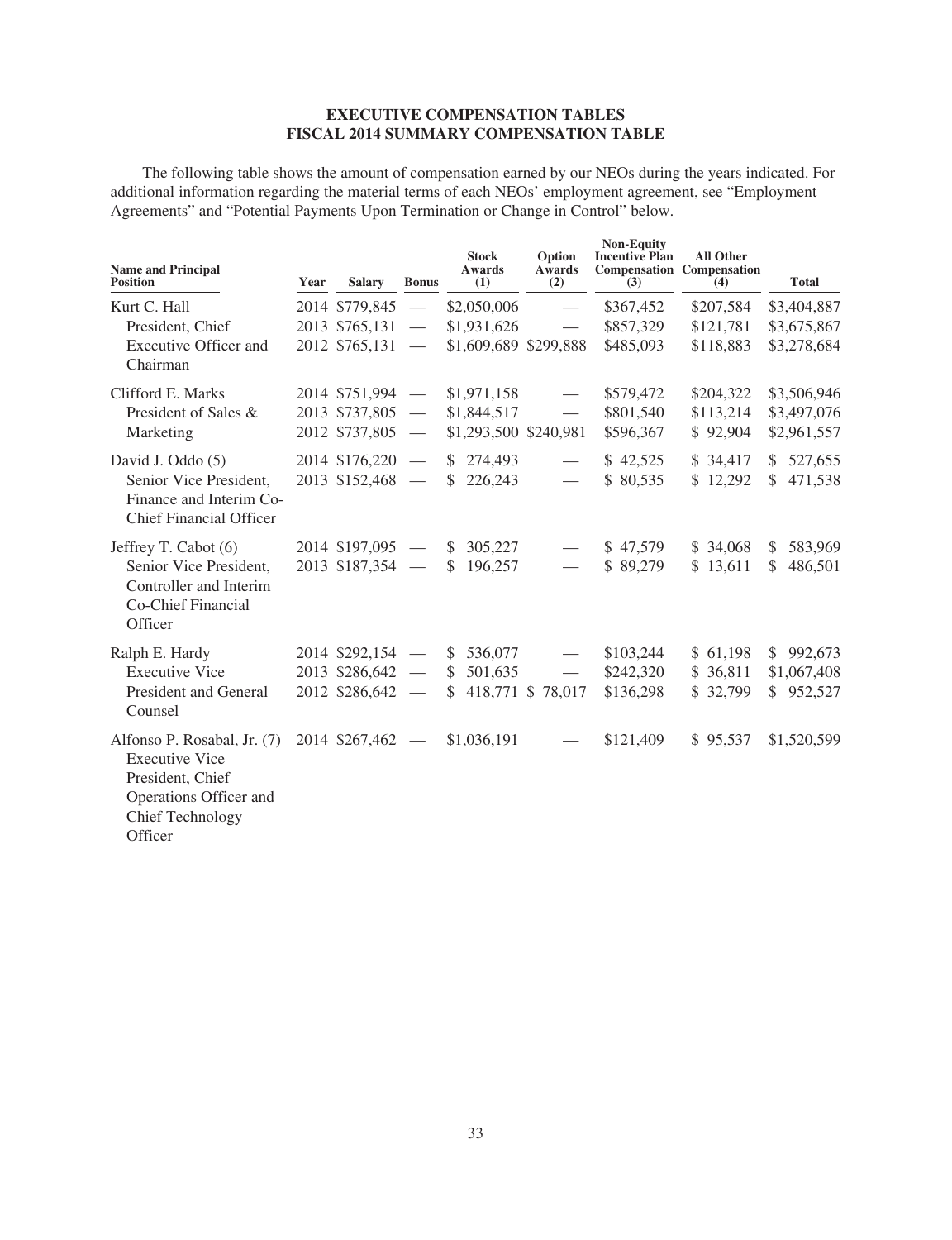(1) The amounts represent the aggregate grant date fair value of the target level of stock awards computed in accordance with ASC Topic 718. Certain of the stock awards granted in 2014, 2013 and 2012 are scheduled to vest based upon the achievement of performance conditions relating to cumulative "Free Cash Flow" at the end of the two or three-year measuring period. The amounts for these awards are presented based on 100% of the fair market value on the date of grant and do not include an estimate of performance. Actual results could materially differ from this estimate (in fact the 2011 and 2012 grants ultimately vested at 0%). Stock awards are further discussed in the "Long-Term Incentives" section of our CD&A. The table below includes the maximum amounts payable assuming the highest level of performance is achieved:

| <b>Stock Awards</b>     |                   |                                                                                    |                                             |  |  |  |
|-------------------------|-------------------|------------------------------------------------------------------------------------|---------------------------------------------|--|--|--|
| Name                    | <b>Grant Date</b> | <b>Maximum</b><br>Number of<br><b>Shares</b><br><b>Scheduled to</b><br><b>Vest</b> | <b>Maximum Grant</b><br>Date Fair Value (a) |  |  |  |
| Kurt C. Hall            | 1/15/2014         | 144,998                                                                            | \$2,818,761                                 |  |  |  |
|                         | 1/15/2013         | 177,302                                                                            | \$2,655,984                                 |  |  |  |
|                         | 1/12/2012         | 183,754                                                                            | \$2,414,527                                 |  |  |  |
| Clifford E. Marks       | 1/15/2014         | 132,740                                                                            | \$2,580,456                                 |  |  |  |
|                         | 1/15/2013         | 169,307                                                                            | \$2,536,211                                 |  |  |  |
|                         | 1/12/2012         | 147,660                                                                            | \$1,940,252                                 |  |  |  |
| David J. Oddo           | 1/15/2014         | 16,080                                                                             | 312,585<br>\$                               |  |  |  |
|                         | 1/15/2013         | 5,264                                                                              | \$<br>78,847                                |  |  |  |
|                         | 5/1/2013          | 6,875                                                                              | \$<br>106,906                               |  |  |  |
|                         | 8/14/2013         | 6,875                                                                              | \$<br>125,331                               |  |  |  |
| Jeffrey T. Cabot        | 1/15/2014         | 17,845                                                                             | \$<br>346,907                               |  |  |  |
|                         | 1/15/2013         | 10,878                                                                             | \$<br>162,945                               |  |  |  |
|                         | 5/1/2013          | 6,875                                                                              | \$<br>106,906                               |  |  |  |
| Ralph E. Hardy          | 1/15/2014         | 36,100                                                                             | \$<br>701,784                               |  |  |  |
|                         | 1/15/2013         | 46,045                                                                             | \$<br>689,747                               |  |  |  |
|                         | 1/12/2012         | 47,805                                                                             | \$<br>628,157                               |  |  |  |
| Alfonso P. Rosabal, Jr. | 1/15/2014         | 69,598                                                                             | \$1,352,985                                 |  |  |  |

- (a) The amount is based on the maximum number of shares as of the grant date subject to the award assuming the highest level of performance is achieved (150%) for the performance-based restricted stock grants. The time-based restricted stock grants are included at 100%. The amounts for these awards are presented based upon the fair market value on the date of grant.
- (2) The amounts represent the aggregate grant date fair value of the options computed in accordance with ASC Topic 718 and do not represent cash payments made to the individuals or amounts realized. See details of the assumptions used in valuation of the options in Note 11 "Share-Based Compensation" to the audited financial statements filed with the SEC on Form 10-K for the year ended January 1, 2015. The full grant date fair values of the awards were \$4.08 (January 12, 2012) per share. Share-based options are discussed in the "Long-Term Incentives" section of our Compensation Discussion and Analysis (CD&A).
- (3) The Compensation Committee approved fiscal 2014 performance bonuses for the NEOs on February 23, 2015, and the bonuses were paid on February 27, 2015. See further discussion in the "Annual Performance Bonus" section of our CD&A. For fiscal 2013, the payments of non-equity incentive plan compensation included a stretch bonus and a 2% raise deferral performance bonus due to achievement of certain performance measures.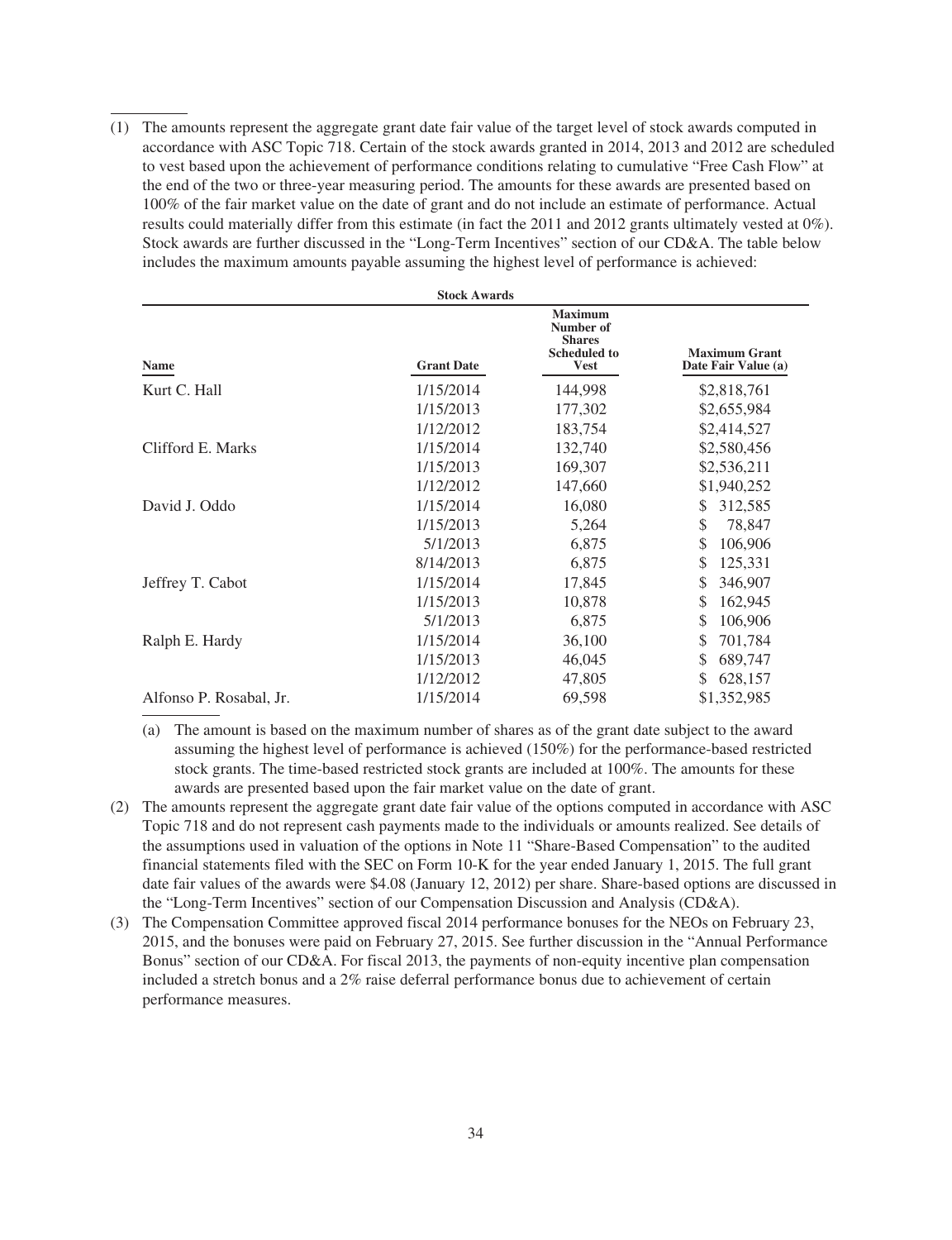(4) The following table provides details about each component of the "All Other Compensation" column from the Fiscal 2014 Summary Compensation Table above.

| <b>Name</b>             | Year | 401(k)<br><b>Employer</b><br><b>Contribution</b><br>(a) | <b>Term Life</b><br><b>Insurance</b><br>(b) | <b>Disability</b><br><b>Insurance</b><br>(c) | <b>Restricted</b><br><b>Stock</b><br><b>Dividends</b><br>(d) | <b>Miscellaneous</b><br>(e) | <b>Total All</b><br><b>Other</b><br><b>Compensation</b> |
|-------------------------|------|---------------------------------------------------------|---------------------------------------------|----------------------------------------------|--------------------------------------------------------------|-----------------------------|---------------------------------------------------------|
| Kurt C. Hall            | 2014 | \$6,240                                                 | 890<br>\$                                   | \$1,356                                      | \$199,098                                                    | \$                          | \$207,584                                               |
|                         | 2013 | \$6,120                                                 | \$<br>873                                   | \$1,356                                      | \$111,658                                                    | \$1,774                     | \$121,781                                               |
|                         | 2012 | \$6,000                                                 | \$1,510                                     | \$3,414                                      | \$107,959                                                    | \$                          | \$118,883                                               |
| Clifford E. Marks       | 2014 | \$6,240                                                 | 858<br>\$                                   | \$1,356                                      | \$195,868                                                    | \$                          | \$204,322                                               |
|                         | 2013 | \$6,120                                                 | \$<br>842                                   | \$1,356                                      | \$103,034                                                    | \$1,862                     | \$113,214                                               |
|                         | 2012 | \$6,000                                                 | \$1,456                                     | \$3,304                                      | \$81,024                                                     | \$1,120                     | \$92,904                                                |
| David J. Oddo           | 2014 | \$6,162                                                 | \$<br>201                                   | \$1,124                                      | \$26,930                                                     | \$                          | \$34,417                                                |
|                         | 2013 | \$3,870                                                 | \$<br>175                                   | \$979                                        | \$<br>7,268                                                  | \$                          | 12,292<br>S.                                            |
| Jeffrey T. Cabot        | 2014 | \$4,211                                                 | 225<br>\$                                   | \$1,249                                      | \$28,383                                                     | \$                          | \$34,068                                                |
|                         | 2013 | \$4,241                                                 | \$<br>215                                   | \$1,202                                      | \$<br>7,953                                                  | \$                          | \$13,611                                                |
| Ralph E. Hardy          | 2014 | \$6,240                                                 | \$<br>334                                   | \$1,356                                      | \$ 53,268                                                    | \$                          | \$ 61,198                                               |
|                         | 2013 | \$6,120                                                 | \$<br>327                                   | \$1,356                                      | \$29,008                                                     | \$                          | \$ 36,811                                               |
|                         | 2012 | \$6,000                                                 | \$<br>566                                   | \$1,485                                      | \$24,748                                                     | \$                          | \$ 32,799                                               |
| Alfonso P. Rosabal, Jr. | 2014 | \$6,240                                                 | \$<br>305                                   | \$1,356                                      | 87,636<br>S.                                                 | \$                          | \$95,537                                                |

(a) Represents matching contributions made pursuant to NCM LLC's defined contribution 401(k) Plan. Eligible employees, including the NEOs are eligible for a discretionary contribution under the 401(k) plan on base pay up to IRS limits.

(b) Represents imputed income for term life insurance coverage.

(c) Represents imputed income for long-term and short-term disability insurance coverage.

(d) Under the 2007 and 2008 restricted stock awards, the NEOs are entitled to receive cash dividends at the same time as other stockholders on unvested shares. Starting with the 2009 restricted stock grants, dividends are accrued and paid only when vested. Dividends that are accrued on unvested restricted stock are reported in the year such amounts accrue instead of the year paid, based on an SEC staff interpretation. These dividends are payable to the executive only if and to the extent the restricted stock vests and is not forfeited. The amounts above include both ordinary and special dividends declared which were \$1.38 per share in 2014, \$0.88 per share in 2013 and \$0.88 per share in 2012. The Company assigned probability weightings to the restricted stock dividends at the end of each fiscal year based upon its expectations of the performance conditions being met and shares ultimately vesting.

(e) Represents business-related awards, gifts and prizes and taxable fringe benefits for Messrs. Hall and Marks.

(5) Compensation for Mr. Oddo is only provided for 2013 and 2014, as he was appointed as the Company's Interim Co-Chief Financial Officer in March 2013.

(6) Compensation for Mr. Cabot is only provided for 2013 and 2014, as he was appointed as the Company's Interim Co-Chief Financial Officer in March 2013.

(7) Compensation for Mr. Rosabal is only provided for 2014, as he was appointed as the Company's Executive Vice President, Chief Operations Officer and Chief Technology Officer on December 27, 2013.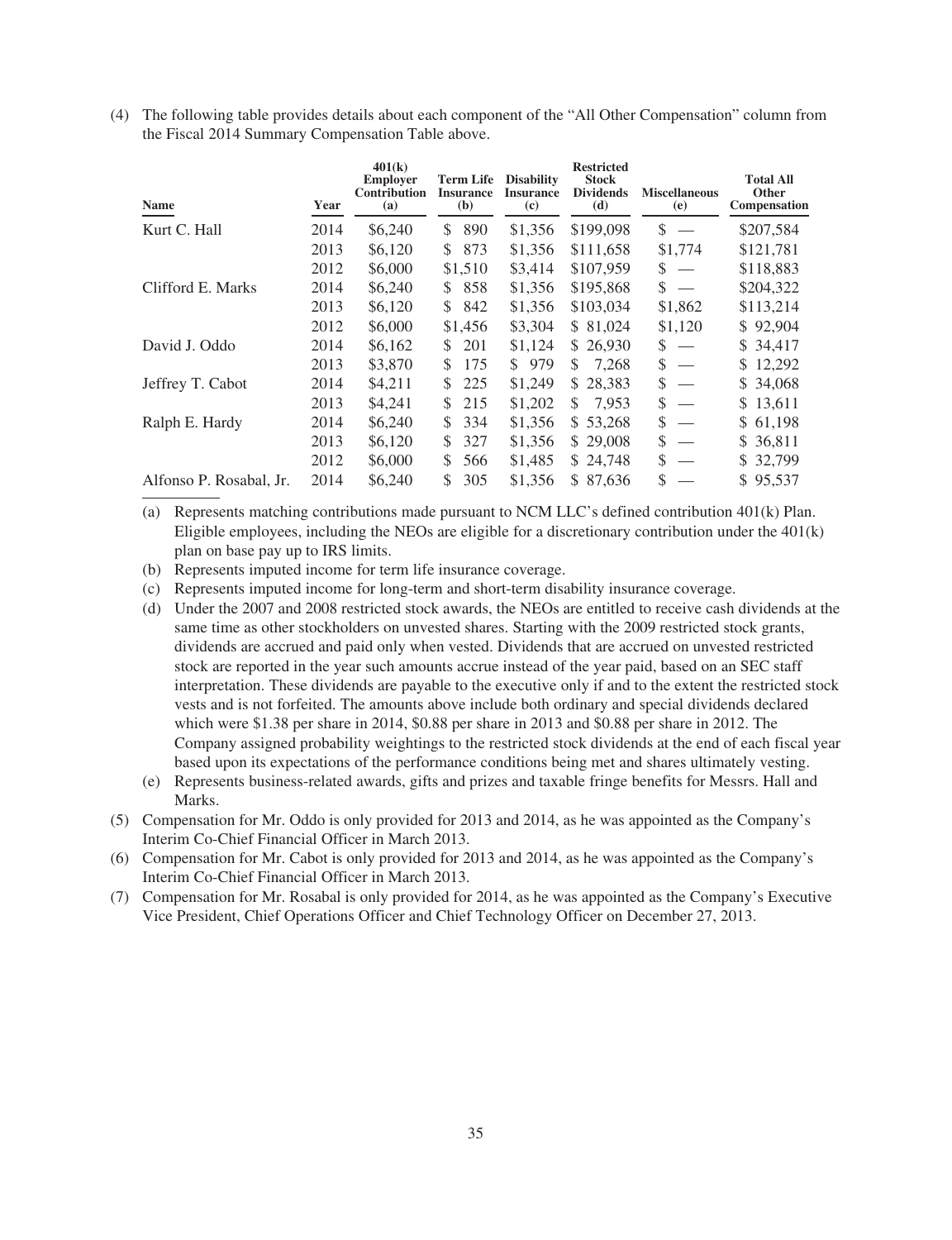#### **FISCAL 2014 GRANTS OF PLAN-BASED AWARDS**

|                         |               | <b>Estimated Future Payouts</b><br><b>Under Non-Equity</b><br><b>Incentive Plan Awards (1)</b> |                              |                       | <b>Estimated Future Payouts</b><br><b>Under Equity</b><br><b>Incentive Plan Awards (2)</b> |                     |                           | <b>All Other</b><br><b>Stock</b><br>Awards:<br><b>Number of Securities</b> | <b>All Other</b><br>Option<br><b>Awards:</b><br>Number of | <b>Exercise</b><br>of Base<br><b>Price of</b> | Grant<br>Date Fair<br>Value of<br><b>Stock and</b><br>Option |  |
|-------------------------|---------------|------------------------------------------------------------------------------------------------|------------------------------|-----------------------|--------------------------------------------------------------------------------------------|---------------------|---------------------------|----------------------------------------------------------------------------|-----------------------------------------------------------|-----------------------------------------------|--------------------------------------------------------------|--|
| <b>Name</b>             | Grant<br>Date | <b>Thres-</b><br>hold $(\$)$                                                                   | <b>Target</b><br><b>(\$)</b> | Maxi-<br>$mum(\$))$   | Thres-<br>hold $(H)$                                                                       | <b>Target</b><br>#) | <b>Maxi-</b><br>mum $(H)$ | <b>Shares of</b><br>Stock $(\#)$                                           | Underlying<br><b>Options</b>                              | Option<br>Awards                              | Awards<br>(3)(3)                                             |  |
| Kurt C. Hall            | N/A           |                                                                                                |                              | \$796,042 \$1,194,063 |                                                                                            |                     |                           |                                                                            |                                                           |                                               |                                                              |  |
|                         | 1/15/2014     |                                                                                                |                              |                       |                                                                                            | 79,090              | 118,635                   |                                                                            |                                                           |                                               | \$1,537,510                                                  |  |
|                         | 1/15/2014     |                                                                                                |                              |                       |                                                                                            |                     |                           | 26,363                                                                     |                                                           |                                               | \$512,497                                                    |  |
| Clifford E. Marks       | N/A           |                                                                                                |                              | \$767,612 \$1,151,418 |                                                                                            |                     |                           |                                                                            |                                                           |                                               |                                                              |  |
|                         | 1/15/2014     |                                                                                                |                              |                       |                                                                                            | 62,685              | 94,028                    |                                                                            |                                                           |                                               | \$1,218,596                                                  |  |
|                         | 1/15/2014     |                                                                                                |                              |                       |                                                                                            |                     |                           | 38,712                                                                     |                                                           |                                               | 752,561<br>S.                                                |  |
| David J. Oddo           | N/A           |                                                                                                |                              | \$71,918 \$107,876    |                                                                                            |                     |                           |                                                                            |                                                           |                                               |                                                              |  |
|                         | 1/15/2014     |                                                                                                |                              |                       |                                                                                            | 3,919               | 5,879                     |                                                                            |                                                           |                                               | \$<br>76,185                                                 |  |
|                         | 1/15/2014     |                                                                                                |                              |                       |                                                                                            |                     |                           | 10,201                                                                     |                                                           |                                               | 198,307<br>S.                                                |  |
| Jeffrey T. Cabot        | N/A           |                                                                                                | \$80,465                     | 120,698               |                                                                                            |                     |                           |                                                                            |                                                           |                                               |                                                              |  |
|                         | 1/15/2014     |                                                                                                |                              |                       |                                                                                            | 4,288               | 6,432                     |                                                                            |                                                           |                                               | 83,359                                                       |  |
|                         | 1/15/2014     |                                                                                                |                              |                       |                                                                                            |                     |                           | 11,413                                                                     |                                                           |                                               | 221,869                                                      |  |
| Ralph E. Hardy          | N/A           |                                                                                                | $$223,667$ \$                | 335,500               |                                                                                            |                     |                           |                                                                            |                                                           |                                               |                                                              |  |
|                         | 1/15/2014     |                                                                                                |                              |                       |                                                                                            | 17,048              | 25,572                    |                                                                            |                                                           |                                               | 331,413<br>S.                                                |  |
|                         | 1/15/2014     |                                                                                                |                              |                       |                                                                                            |                     |                           | 10,528                                                                     |                                                           |                                               | 204,664<br>S                                                 |  |
| Alfonso P. Rosabal, Jr. | N/A           |                                                                                                | $$255,750$ \$                | 383,625               |                                                                                            |                     |                           |                                                                            |                                                           |                                               |                                                              |  |
|                         | 1/15/2014     |                                                                                                |                              |                       |                                                                                            | 32,592              | 48,888                    |                                                                            |                                                           |                                               | 633,588<br>S.                                                |  |
|                         | 1/15/2014     |                                                                                                |                              |                       |                                                                                            |                     |                           | 20,710                                                                     |                                                           |                                               | 402,602<br>S                                                 |  |

The following table shows the awards granted to our NEOs for our 2014 fiscal year.

(1) Amounts represent potential cash bonus amounts if targets are achieved for 2014 performance for each NEO. The Compensation Committee may, at its discretion, reduce the amount of any awards payable under the Executive Performance Bonus Plan by up to 25%. See our Summary Compensation Table for amounts paid.

(2) Represents performance-based restricted stock grants made in 2014 under the Equity Incentive Plan. The restricted stock awards provide that the award will accrue dividends payable subject to vesting. For additional information regarding equity awards see "Long-Term Incentives" in the CD&A and "Equity Incentive Plan Information."

(3) Grant date fair value of stock and option awards was calculated in accordance with GAAP. Some of the 2014 restricted stock awards are scheduled to vest based upon achievement of the actual cumulative "Free Cash Flow" target at the end of the three-year measuring period and are presented in the table based on target amounts. Refer to footnote (2) to our Summary Compensation Table for the maximum number of shares that could be awarded.

# **Non-Equity Incentive Plan Awards**

Refer to our Summary Compensation Table for the actual payouts for fiscal 2014, 2013 and 2012. Additional information about these awards and our actual performance is included in our CD&A, "Annual Performance Bonus."

# **Equity Incentive Plan Awards**

During fiscal 2014, each of our NEOs received awards under our Equity Incentive Plan. Additional information about the awards is included in our CD&A, "Long-Term Incentives."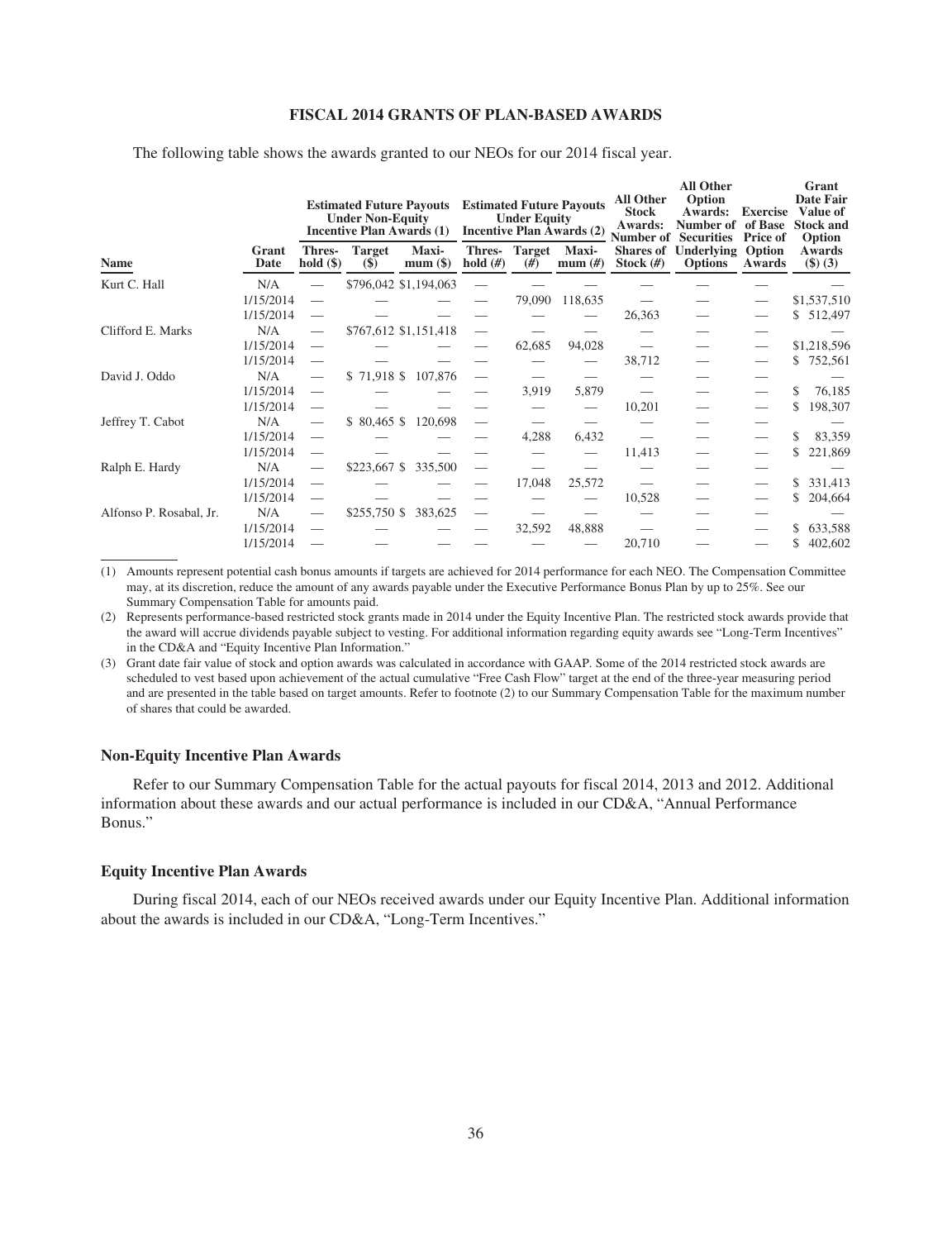|                   |                                                                                      | <b>Stock Option Awards</b>                                                                                        |                 |                                                    |                                                                                        |                                                                                       | <b>Restricted Stock Awards</b>                                                                                                                         |                                                                                                                                                               |
|-------------------|--------------------------------------------------------------------------------------|-------------------------------------------------------------------------------------------------------------------|-----------------|----------------------------------------------------|----------------------------------------------------------------------------------------|---------------------------------------------------------------------------------------|--------------------------------------------------------------------------------------------------------------------------------------------------------|---------------------------------------------------------------------------------------------------------------------------------------------------------------|
| Name              | Number of<br><b>Securities</b><br>Underlying<br><b>Unexercised</b><br><b>Options</b> | Number of<br><b>Securities</b><br>Underlying<br><b>Unexercised</b><br><b>Options</b><br>Exercisable Unexercisable | Option<br>Price | Option<br><b>Exercise Expiration</b><br>Date $(a)$ | Number of<br><b>Shares of</b><br><b>Stock That</b><br><b>Have Not</b><br><b>Vested</b> | <b>Market</b><br><b>Value of</b><br><b>Shares of</b><br><b>Have Not</b><br>Vested (b) | <b>Equity</b><br><b>Incentive</b><br>Plan<br>Awards:<br>Number of<br><b>Unearned</b><br><b>Stock That Shares That</b><br><b>Have Not</b><br>Vested (c) | Equity<br>Incentive<br>Plan<br>Awards:<br>Market or<br>Payout<br>Value of<br><b>Unearned</b><br><b>Shares</b><br>That<br><b>Have Not</b><br><b>Vested</b> (b) |
| Kurt C. Hall<br>. | 237,864                                                                              |                                                                                                                   | \$16.43         | 1/14/2020                                          |                                                                                        |                                                                                       |                                                                                                                                                        |                                                                                                                                                               |
|                   | 227,689                                                                              |                                                                                                                   | \$17.79         | 1/13/2021                                          |                                                                                        |                                                                                       |                                                                                                                                                        |                                                                                                                                                               |
|                   | 490,445                                                                              |                                                                                                                   | \$15.83         | 4/4/2021                                           |                                                                                        |                                                                                       |                                                                                                                                                        |                                                                                                                                                               |
|                   | 50,598                                                                               | 25,298(d)                                                                                                         |                 | \$12.73 1/12/2022                                  |                                                                                        |                                                                                       |                                                                                                                                                        |                                                                                                                                                               |
|                   |                                                                                      |                                                                                                                   |                 |                                                    |                                                                                        |                                                                                       | 73,502                                                                                                                                                 | \$1,056,224                                                                                                                                                   |
|                   |                                                                                      |                                                                                                                   |                 |                                                    |                                                                                        |                                                                                       | 96,710                                                                                                                                                 | \$1,389,723                                                                                                                                                   |
|                   |                                                                                      |                                                                                                                   |                 |                                                    | 21,491(f)                                                                              | \$308,826                                                                             |                                                                                                                                                        |                                                                                                                                                               |
|                   |                                                                                      |                                                                                                                   |                 |                                                    | 26,363(i)                                                                              | \$378,836                                                                             |                                                                                                                                                        |                                                                                                                                                               |
|                   |                                                                                      |                                                                                                                   |                 |                                                    |                                                                                        |                                                                                       | 79,090                                                                                                                                                 | \$1,136,523                                                                                                                                                   |
| Clifford E. Marks | 182,964                                                                              |                                                                                                                   | \$17.79         | 1/13/2021                                          |                                                                                        |                                                                                       |                                                                                                                                                        |                                                                                                                                                               |
|                   | 38,543                                                                               |                                                                                                                   | \$23.28         | 9/7/2021                                           |                                                                                        |                                                                                       |                                                                                                                                                        |                                                                                                                                                               |
|                   | 20,330                                                                               | 20,329(d)                                                                                                         | \$12.73         | 1/12/2022                                          |                                                                                        |                                                                                       |                                                                                                                                                        |                                                                                                                                                               |
|                   |                                                                                      |                                                                                                                   |                 |                                                    |                                                                                        |                                                                                       | 59,064                                                                                                                                                 | \$<br>848,750                                                                                                                                                 |
|                   |                                                                                      |                                                                                                                   |                 |                                                    |                                                                                        |                                                                                       | 92,349                                                                                                                                                 | \$1,327,055                                                                                                                                                   |
|                   |                                                                                      |                                                                                                                   |                 |                                                    | 20,522(f)                                                                              | \$294,901                                                                             |                                                                                                                                                        |                                                                                                                                                               |
|                   |                                                                                      |                                                                                                                   |                 |                                                    | 38,712(i)                                                                              | \$556,291                                                                             |                                                                                                                                                        |                                                                                                                                                               |
|                   |                                                                                      |                                                                                                                   |                 |                                                    |                                                                                        |                                                                                       | 62,685                                                                                                                                                 | \$<br>900,784                                                                                                                                                 |
| David J. Oddo     | 3,098<br>1,033                                                                       |                                                                                                                   |                 | \$20.34 2/13/2017<br>\$18.88 4/29/2018             |                                                                                        |                                                                                       |                                                                                                                                                        |                                                                                                                                                               |
|                   | 1,264                                                                                |                                                                                                                   |                 | \$17.79 1/13/2021                                  |                                                                                        |                                                                                       |                                                                                                                                                        |                                                                                                                                                               |
|                   |                                                                                      | 562(d)                                                                                                            | \$12.73         | 1/12/2022                                          |                                                                                        |                                                                                       | 1,632                                                                                                                                                  | \$<br>23,452                                                                                                                                                  |
|                   |                                                                                      |                                                                                                                   |                 |                                                    |                                                                                        |                                                                                       | 2,871                                                                                                                                                  | \$<br>41,256                                                                                                                                                  |
|                   |                                                                                      |                                                                                                                   |                 |                                                    | 638(f)                                                                                 | 9,168<br>\$                                                                           |                                                                                                                                                        |                                                                                                                                                               |
|                   |                                                                                      |                                                                                                                   |                 |                                                    | 833(g) \$                                                                              | 11,970                                                                                |                                                                                                                                                        |                                                                                                                                                               |
|                   |                                                                                      |                                                                                                                   |                 |                                                    |                                                                                        |                                                                                       | 3,750                                                                                                                                                  | \$<br>53,888                                                                                                                                                  |
|                   |                                                                                      |                                                                                                                   |                 |                                                    |                                                                                        | 833(h) \$ 11,970                                                                      |                                                                                                                                                        |                                                                                                                                                               |
|                   |                                                                                      |                                                                                                                   |                 |                                                    |                                                                                        |                                                                                       | 3,750                                                                                                                                                  | \$<br>53,888                                                                                                                                                  |
|                   |                                                                                      |                                                                                                                   |                 |                                                    | 10,201(i)                                                                              | \$146,588                                                                             |                                                                                                                                                        |                                                                                                                                                               |
|                   |                                                                                      |                                                                                                                   |                 |                                                    |                                                                                        |                                                                                       | 3,919                                                                                                                                                  | \$<br>56,316                                                                                                                                                  |
| Jeffrey T. Cabot  | 5,163                                                                                |                                                                                                                   |                 | 2,581(d) \$12.73 1/12/2022                         |                                                                                        |                                                                                       |                                                                                                                                                        |                                                                                                                                                               |
|                   |                                                                                      |                                                                                                                   |                 |                                                    |                                                                                        |                                                                                       | 7,500                                                                                                                                                  | \$<br>107,775                                                                                                                                                 |
|                   |                                                                                      |                                                                                                                   |                 |                                                    |                                                                                        |                                                                                       | 5,933                                                                                                                                                  | \$<br>85,257                                                                                                                                                  |
|                   |                                                                                      |                                                                                                                   |                 |                                                    | 1,318(f)                                                                               | \$18,940                                                                              |                                                                                                                                                        |                                                                                                                                                               |
|                   |                                                                                      |                                                                                                                   |                 |                                                    |                                                                                        | 833(g) \$ 11,970                                                                      |                                                                                                                                                        |                                                                                                                                                               |
|                   |                                                                                      |                                                                                                                   |                 |                                                    |                                                                                        |                                                                                       | 3,750                                                                                                                                                  | \$<br>53,888                                                                                                                                                  |
|                   |                                                                                      |                                                                                                                   |                 |                                                    | 11,413(i)                                                                              | \$164,005                                                                             |                                                                                                                                                        |                                                                                                                                                               |
|                   |                                                                                      |                                                                                                                   |                 |                                                    |                                                                                        |                                                                                       | 4,288                                                                                                                                                  | \$<br>61,619                                                                                                                                                  |
| Ralph E. Hardy    | 22,143                                                                               |                                                                                                                   |                 | \$ 8.93 1/15/2019                                  |                                                                                        |                                                                                       |                                                                                                                                                        |                                                                                                                                                               |
|                   | 19,745                                                                               |                                                                                                                   |                 | \$17.79 1/13/2021                                  |                                                                                        |                                                                                       |                                                                                                                                                        |                                                                                                                                                               |
|                   | 6,582                                                                                | 6,581(d)                                                                                                          |                 | \$12.73 1/12/2022                                  |                                                                                        |                                                                                       |                                                                                                                                                        |                                                                                                                                                               |
|                   |                                                                                      |                                                                                                                   |                 |                                                    |                                                                                        |                                                                                       | 19,122                                                                                                                                                 | \$<br>274,783                                                                                                                                                 |
|                   |                                                                                      |                                                                                                                   |                 |                                                    |                                                                                        |                                                                                       | 25,115                                                                                                                                                 | \$<br>360,903                                                                                                                                                 |
|                   |                                                                                      |                                                                                                                   |                 |                                                    | 5,581(f)                                                                               | \$ 80,199                                                                             |                                                                                                                                                        |                                                                                                                                                               |
|                   |                                                                                      |                                                                                                                   |                 |                                                    | 10,528(i)                                                                              | \$151,287                                                                             |                                                                                                                                                        |                                                                                                                                                               |
|                   |                                                                                      |                                                                                                                   |                 |                                                    |                                                                                        |                                                                                       | 17,048                                                                                                                                                 | \$<br>244,980                                                                                                                                                 |

# **OUTSTANDING EQUITY AWARDS AT JANUARY 1, 2015**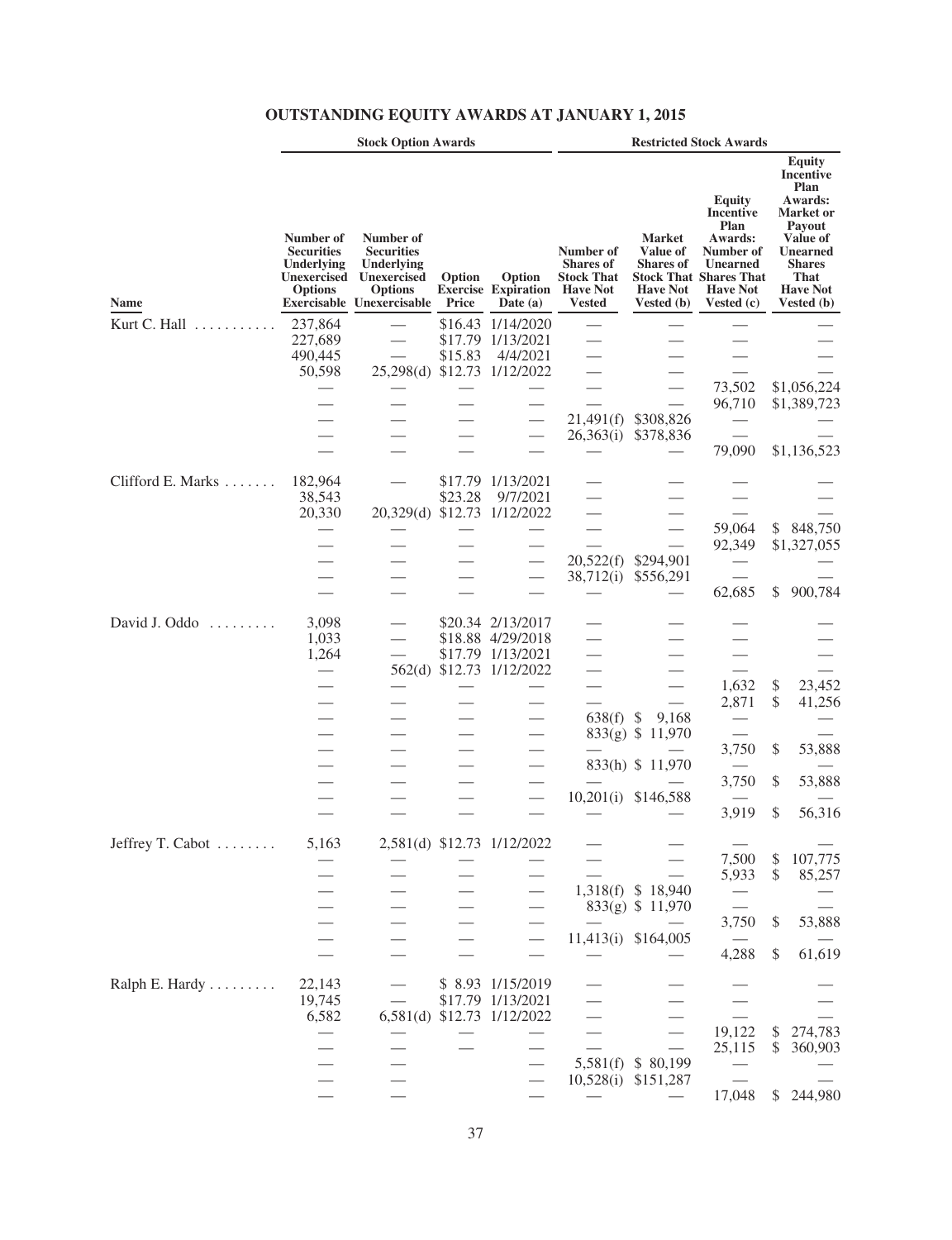|                         |                                                                                      | <b>Stock Option Awards</b>                                                                                               |                                    |                                           | <b>Restricted Stock Awards</b>                                                         |                                                                                              |                                                                                                                                          |                                                                                                                                                                             |  |
|-------------------------|--------------------------------------------------------------------------------------|--------------------------------------------------------------------------------------------------------------------------|------------------------------------|-------------------------------------------|----------------------------------------------------------------------------------------|----------------------------------------------------------------------------------------------|------------------------------------------------------------------------------------------------------------------------------------------|-----------------------------------------------------------------------------------------------------------------------------------------------------------------------------|--|
| Name                    | Number of<br><b>Securities</b><br>Underlying<br><b>Unexercised</b><br><b>Options</b> | Number of<br><b>Securities</b><br>Underlying<br><b>Unexercised</b><br><b>Options</b><br><b>Exercisable Unexercisable</b> | Option<br><b>Exercise</b><br>Price | Option<br><b>Expiration</b><br>Date $(a)$ | Number of<br><b>Shares of</b><br><b>Stock That</b><br><b>Have Not</b><br><b>Vested</b> | <b>Market</b><br><b>Value of</b><br><b>Shares of</b><br><b>Have Not</b><br><b>Vested</b> (b) | Equity<br>Incentive<br>Plan<br>Awards:<br>Number of<br><b>Unearned</b><br><b>Stock That Shares That</b><br><b>Have Not</b><br>Vested (c) | <b>Equity</b><br><b>Incentive</b><br>Plan<br>Awards:<br><b>Market</b> or<br>Payout<br>Value of<br><b>Unearned</b><br><b>Shares</b><br>That<br><b>Have Not</b><br>Vested (b) |  |
| Alfonso P. Rosabal, Jr. | 77,443                                                                               |                                                                                                                          |                                    | \$18.57 11/4/2020                         |                                                                                        |                                                                                              |                                                                                                                                          |                                                                                                                                                                             |  |
|                         | 26,981                                                                               |                                                                                                                          | \$17.79                            | 1/13/2021                                 |                                                                                        |                                                                                              |                                                                                                                                          |                                                                                                                                                                             |  |
|                         | 3,997                                                                                | 3,997(d)                                                                                                                 | \$12.73                            | 1/12/2022                                 |                                                                                        |                                                                                              |                                                                                                                                          |                                                                                                                                                                             |  |
|                         |                                                                                      |                                                                                                                          |                                    |                                           |                                                                                        |                                                                                              | 11,614                                                                                                                                   | \$<br>166,893                                                                                                                                                               |  |
|                         | 2,582                                                                                | 2,581(e) \$13.66                                                                                                         |                                    | 8/2/2022                                  |                                                                                        |                                                                                              |                                                                                                                                          |                                                                                                                                                                             |  |
|                         |                                                                                      |                                                                                                                          |                                    |                                           |                                                                                        |                                                                                              | 7,500                                                                                                                                    | 107,775<br>\$                                                                                                                                                               |  |
|                         |                                                                                      |                                                                                                                          |                                    |                                           |                                                                                        |                                                                                              | 30,541                                                                                                                                   | \$<br>438,874                                                                                                                                                               |  |
|                         |                                                                                      |                                                                                                                          |                                    |                                           | 6,786(f)                                                                               | \$97,515                                                                                     |                                                                                                                                          |                                                                                                                                                                             |  |
|                         |                                                                                      |                                                                                                                          |                                    |                                           | 20,710(i)                                                                              | \$297,603                                                                                    |                                                                                                                                          |                                                                                                                                                                             |  |
|                         |                                                                                      |                                                                                                                          |                                    |                                           |                                                                                        |                                                                                              | 32,592                                                                                                                                   | \$<br>468,347                                                                                                                                                               |  |

(a) Options generally expire prior to date if NEO terminates employment.

- (b) Amounts are based on the closing stock price, \$14.37 per share, on December 31, 2014 based on the target level of performance.
- (c) The restricted stock awards are scheduled to vest based on achievement of the actual cumulative "Free Cash Flow" target at the end of the three-year measuring period. Refer to CD&A for discussion of cumulative Free Cash Flow.
- (d) The options vest 33.33% per year commencing on January 12, 2013, subject to continuous service.
- (e) The options vest 33.33% per year commencing on August 2, 2013, subject to continuous service.
- (f) The restricted stock vests 33.33% per year commencing on January 16, 2014, subject to continuous service.
- (g) The restricted stock vests 33.33% per year commencing on May 1, 2014, subject to continuous service.
- (h) The restricted stock vests 33.33% per year commencing on August 14, 2014, subject to continuous service.
- (i) The restricted stock vests 33.33% per year commencing on January 15, 2015, subject to continuous service.

See "Long-Term Incentives" in the CD&A for additional information.

# **OPTION EXERCISES AND STOCK VESTED AT JANUARY 1, 2015**

|                         |                                                                     | <b>Option Awards</b>                     | <b>Stock Awards</b>                                                |                                         |  |
|-------------------------|---------------------------------------------------------------------|------------------------------------------|--------------------------------------------------------------------|-----------------------------------------|--|
| Name                    | Number of<br><b>Shares</b><br><b>Acquired on</b><br><b>Exercise</b> | <b>Value Realized</b><br>on Exercise (a) | Number of<br><b>Shares</b><br><b>Acquired on</b><br><b>Vesting</b> | <b>Value Realized</b><br>on Vesting (b) |  |
| Kurt C. Hall            |                                                                     | \$                                       | 38,726                                                             | \$642,059                               |  |
| Clifford E. Marks       |                                                                     | S                                        | 32,745                                                             | \$547,043                               |  |
| David J. Oddo           | 7,265                                                               | \$24,763                                 | 1,619                                                              | \$25,970                                |  |
| Jeffrey T. Cabot        |                                                                     | \$                                       | 1,077                                                              | \$18,993                                |  |
| Ralph E. Hardy          |                                                                     | S                                        | 10,071                                                             | \$166,960                               |  |
| Alfonso P. Rosabal, Jr. |                                                                     | \$                                       | 6.710                                                              | \$116,657                               |  |

(a) Amounts are based on the difference between the market price of our shares at exercise and the exercise price of the options.

(b) Amounts are based on the closing stock price on the date realized.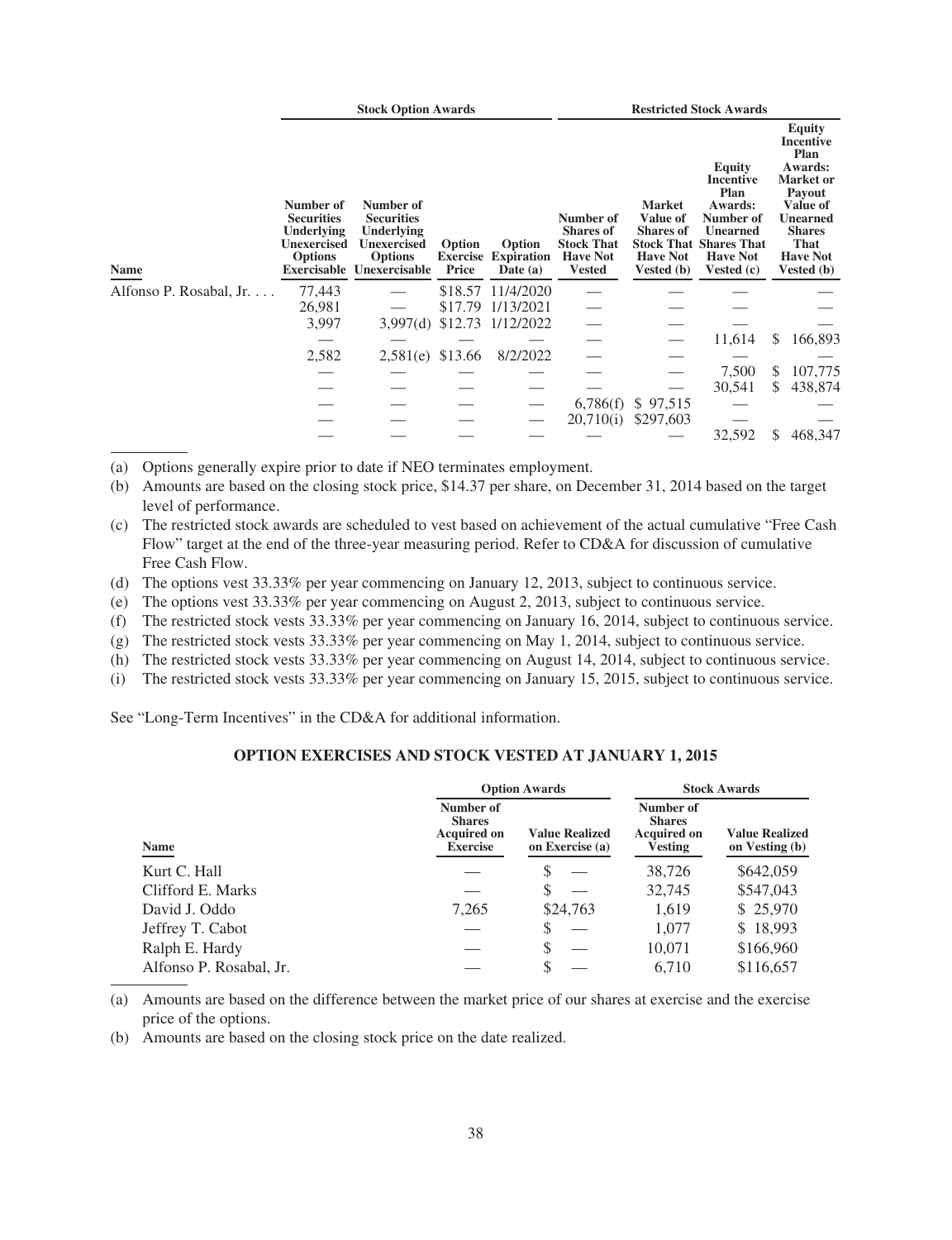# **Potential Payments Upon Termination or Change in Control**

The following summaries set forth potential payments payable to our NEOs upon termination of their employment or a change in control of NCM, Inc. under their employment agreements, as amended, and under the Equity Incentive Plan. The following discussion is based on the assumption that the actual bonus amount would be the target amount reported as a non-equity incentive plan award in the Grants of Plan Based Awards table. Actual payments may be more or less than the amounts described below. In addition, the Company may enter into new arrangements or modify these arrangements, from time to time. Each employment agreement provides definitions for the termination reasons.

The following table assumes the executive's employment was terminated under each of these circumstances on January 1, 2015 and such payments and benefits have an estimated value of:

|                                                                          |    | Cash<br><b>Severance</b><br>(1) | <b>Bonus</b><br>(1)        | <b>Medical</b><br>(2) | (2)       | <b>Term Life Disability</b><br>(2) | 401(k)<br><b>Employer</b><br>(2) | Value of<br>Accelerated<br>Insurance Insurance Insurance Contribution Equity Awards<br>(2) |
|--------------------------------------------------------------------------|----|---------------------------------|----------------------------|-----------------------|-----------|------------------------------------|----------------------------------|--------------------------------------------------------------------------------------------|
| Kurt C. Hall $(a)$                                                       |    |                                 |                            |                       |           |                                    |                                  |                                                                                            |
| <b>Without Cause</b>                                                     |    |                                 | \$1,592,084 \$367,452      | \$54,720              | \$1,780   | \$2,712                            |                                  |                                                                                            |
| For Good Reason                                                          |    |                                 | \$2,388,126 \$367,452      | \$54,720              | \$1,780   | \$2,712                            |                                  |                                                                                            |
| Without Cause or For Good Reason 3<br>months prior or one year following |    |                                 |                            |                       |           |                                    |                                  |                                                                                            |
| a Change of Control                                                      |    |                                 | \$3,582,189 \$367,452      | \$68,400              | \$2,225   | \$3,390                            |                                  | \$4,311,734                                                                                |
| Death                                                                    |    |                                 | \$367,452                  | \$27,360              |           |                                    |                                  |                                                                                            |
| Disability                                                               |    |                                 | \$367,452                  | \$27,360              | \$ 890    | \$1,356                            |                                  |                                                                                            |
| Clifford E. Marks (b)                                                    |    |                                 |                            |                       |           |                                    |                                  |                                                                                            |
| Without Cause or For Good Reason or                                      |    |                                 |                            |                       |           |                                    |                                  |                                                                                            |
| <b>Expiration of Agreement</b>                                           | \$ |                                 | 767,612 \$579,472          | \$27,360              | \$ 858    | \$1,356                            | \$6,240                          |                                                                                            |
| Without Cause or For Good Reason 3<br>months prior or one year following |    |                                 |                            |                       |           |                                    |                                  |                                                                                            |
| a Change of Control                                                      |    |                                 | 579,472                    |                       |           |                                    |                                  | \$3,961,212                                                                                |
| Death                                                                    | \$ |                                 | \$579,472                  | \$27,360              | $s -$     | $s -$                              |                                  |                                                                                            |
| Disability*                                                              | \$ |                                 | 383,806 \$579,472          | \$27,360              | \$ 858    | \$1,356                            |                                  |                                                                                            |
| Ralph E. Hardy (c)                                                       |    |                                 |                            |                       |           |                                    |                                  |                                                                                            |
| Without Cause or For Good Reason or                                      |    |                                 |                            |                       |           |                                    |                                  |                                                                                            |
| <b>Expiration of Agreement</b>                                           |    |                                 | \$ 298,222 \$103,244       | \$26,834              | \$334     | \$1,356                            | \$6,240                          |                                                                                            |
| Without Cause or For Good Reason 3<br>months prior or one year following |    |                                 |                            |                       |           |                                    |                                  |                                                                                            |
| a Change of Control                                                      |    |                                 | \$103,244                  |                       |           |                                    |                                  | \$1,122,974                                                                                |
| Death                                                                    |    |                                 | \$103,244                  | \$26,834              |           |                                    |                                  |                                                                                            |
| Disability*                                                              | \$ |                                 | 149,111 \$103,244          | \$26,834              | \$334     | \$1,356                            |                                  |                                                                                            |
| Alfonso P. Rosabal, Jr. (c)                                              |    |                                 |                            |                       |           |                                    |                                  |                                                                                            |
| Without Cause or For Good Reason or                                      |    |                                 |                            |                       |           |                                    |                                  |                                                                                            |
| Expiration of Agreement                                                  | S  |                                 | 341,000 \$121,409 \$27,360 |                       | \$305     | \$1,356                            | \$6,240                          |                                                                                            |
| Without Cause or For Good Reason 3<br>months prior or one year following |    |                                 |                            |                       |           |                                    |                                  |                                                                                            |
| a Change of Control                                                      |    |                                 | \$121,409                  |                       |           |                                    |                                  | \$1,585,425                                                                                |
| Death                                                                    |    |                                 | \$121,409                  | \$27,360              |           |                                    |                                  |                                                                                            |
| Disability*                                                              | \$ | 170,500                         | \$121,409                  | \$27,360              | \$<br>305 | \$1,356                            |                                  |                                                                                            |

net of amounts offset by disability insurance payments

(1) If the employment of the NEO is terminated by NCM, Inc. for reasons other than disability, death or cause, or the executive resigns for good reason, as defined in the agreement, or his agreement is not renewed on substantially equal terms, he will be entitled to severance for a specified period and any annual bonuses awarded but not yet paid. If the NEO's employment terminates due to his death, his beneficiaries will receive his base salary paid through the end of the month of his death. Except for Mr. Hall, if the NEO terminates employment on account of his disability, in exchange for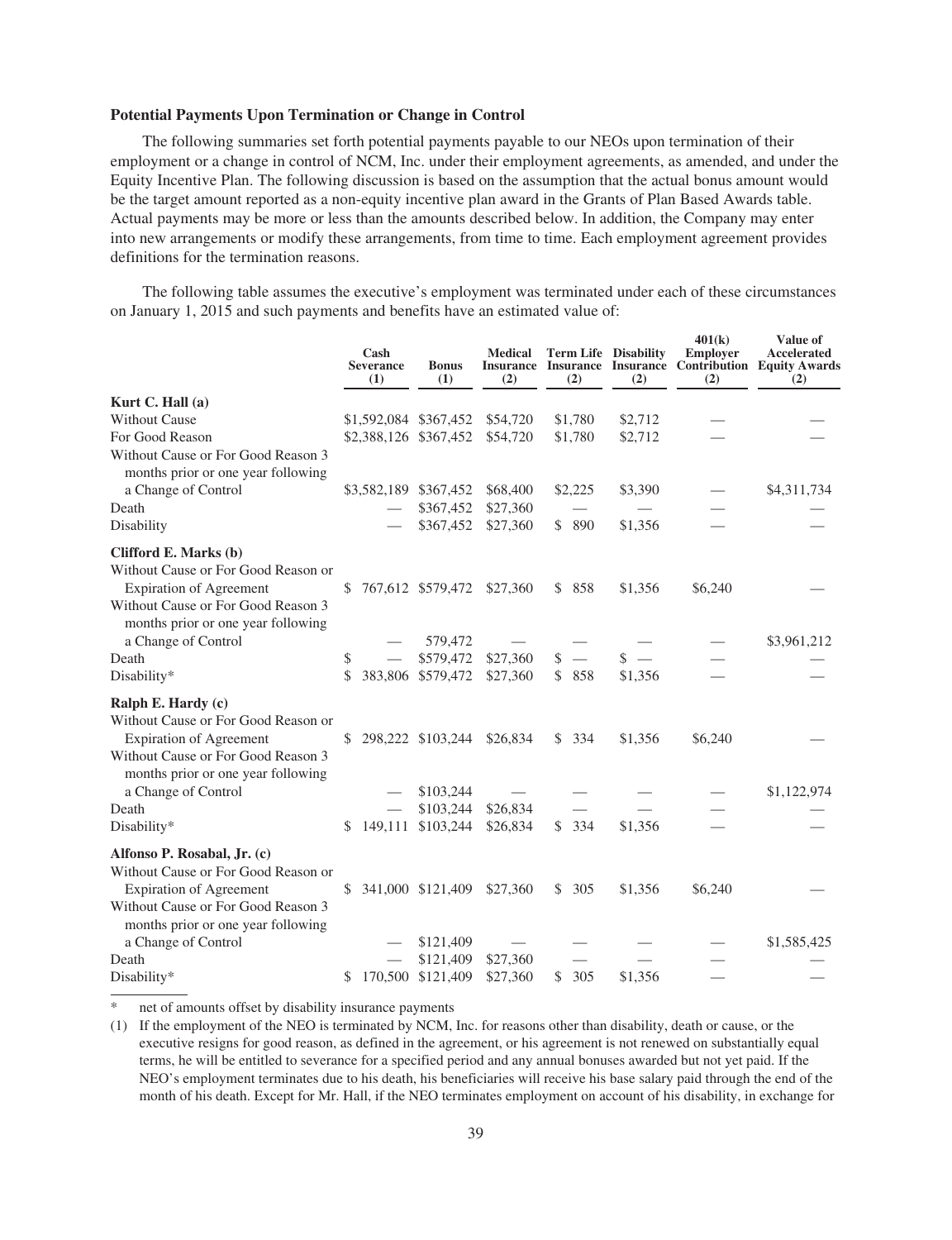a release of claims against the Company, he will be entitled to his base salary for a period of six months following termination, offset by any disability benefits provided under a company sponsored benefit arrangement.

- (a) If the employment of Mr. Hall is terminated by NCM, Inc., for reasons other than permanent disability, death or cause, he will be entitled to severance equal to two times his base salary. If Mr. Hall resigns from NCM, Inc. with good reason, as defined in the agreement, he will be entitled to severance equal to three times his base salary. If, within three months before or one year after a change of control, as defined in the agreement, Mr. Hall resigns for good reason or his employment is terminated for reasons other than permanent disability, death or cause, he would be entitled to severance equal to 2.25 times the sum of his base salary and his target bonus. If Mr. Hall terminates employment for any reason, other than cause, he or his beneficiaries will receive his actual bonus for the current year prorated by the number of days until his termination to be paid at the same time bonuses are paid to other executives. Because this table assumes termination as of January 1, 2015, the full 2014 bonus would be payable. Amounts are based on Mr. Hall's base salary in effect on January 21, 2015.
- (b) Mr. Marks will be entitled to severance equal to the greater of (1) his base salary paid over the remaining existing term of the contract and a bonus equal to the last bonus paid per month applied against the remaining contract period or (2) one year of base salary plus 100% of the bonus amount paid for the last full year of employment. The cash severance amount is based on Mr. Marks' base salary in effect on January 21, 2015 and the bonus amount is based on the Summary Compensation Table under the heading "Non-Equity Incentive Plan Compensation" for 2014.
- (c) Mr. Hardy and Mr. Rosabal's severance represents base salary paid over 12 months based on his base salary in effect on January 21, 2015.
- (2) Except for Mr. Hall, if the employment of a NEO is terminated by NCM, Inc. for reasons other than disability, death or cause, or he resigns for good reason, as defined in the agreement, the NEO is entitled to receive an amount equal to NCM, Inc.'s premium costs or other contributions made by the Company on behalf of each NEO with respect to all employee benefit plans or programs that such NEO was participating in on the date of his termination of employment, for a specified period. If Mr. Hall's employment is terminated by NCM, Inc. for reasons other than disability, death or cause, or he resigns for good reason, as defined in the agreement, he will be entitled to payments equal to the amount of company contributions and payments under any medical, health and life insurance plans per month for the preceding calendar year, for a specified period. If the NEO terminates employment on account of his death or disability, he or his beneficiaries will be entitled to one year of continued coverage under the NCM, Inc. medical and health insurance plan pursuant to COBRA.
	- (a) Amounts for Mr. Hall represent a 24-month period, except if within three months before or one year after a change of control, as defined in the agreement, then he is entitled to 30-months of continued benefits.
	- (b) Amounts for Mr. Marks represent estimates until the date he receives equivalent coverage but not longer than the period for which his base salary is paid after termination.
	- (c) Amounts for Mr. Hardy and Mr. Rosabal represent a 12-month period.
- (3) Under the Equity Incentive Plan, if within three months prior to or one year after the consummation of a change of control, as defined in the plan, the NEO's employment is terminated by NCM, Inc., its affiliate or a successor in interest without cause or by the NEO for good reason, both as defined in the plan, then all outstanding options and stock appreciation rights shall become immediately exercisable and all other awards shall become vested and any restrictions will lapse. Amounts are based on the closing stock price, \$14.37 per share, on December 31, 2015.

# **Employment Agreements**

On February 13, 2007, NCM, Inc. and NCM LLC entered into multi-year employment agreements with three of our NEOs (Messrs. Hall, Marks and Hardy) as described further below. The agreements were amended effective as of January 1, 2009 in order to comply with the requirements of Section 409A and Section 162(m) of the Internal Revenue Code of 1986. We entered into an employment agreement with Mr. Rosabal on January 15, 2014. The Compensation Committee believes these employment agreements are consistent with the industry standard in our industry for top executives. The agreements provide for payments and benefits if each executive's employment with the Company and its affiliates is terminated (i) without cause (as defined in the agreements), (ii) for good reason (as defined in the agreements), (iii) without cause or good reason three months prior to or within one year following a change of control (as defined in the agreements), (iv) in the event of death, and (v) in the event of disability. See "Potential Payments Upon Termination or Change in Control" for additional information about such payments and benefits.

# *Kurt C. Hall*

Mr. Hall's employment agreement, which initially had a two-year term beginning February 13, 2007, provides that he will serve as President, Chief Executive Officer and as a member of the Board of NCM, Inc. On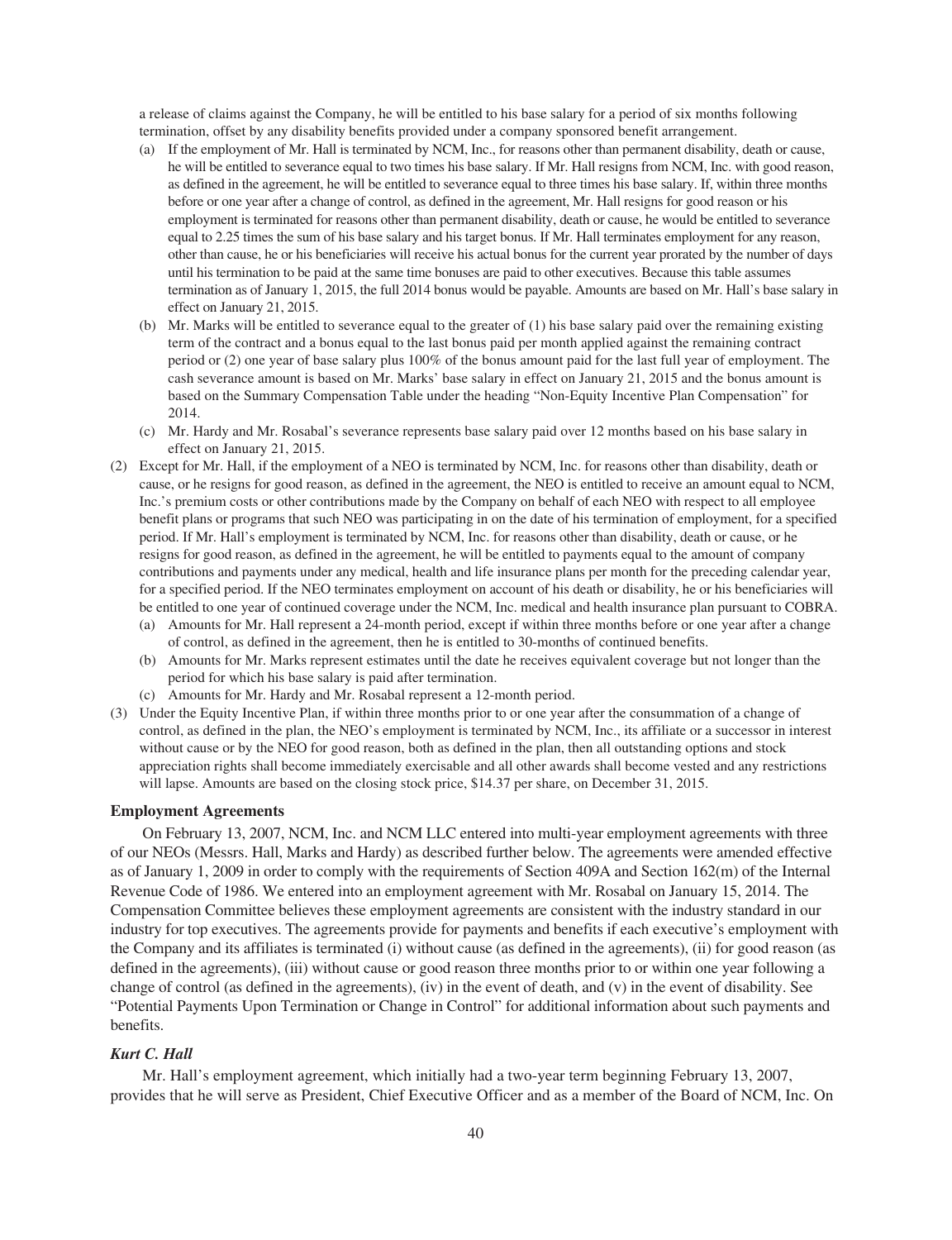each May 24, beginning in 2007, one year is added to the term of the agreement. The agreement initially provided that Mr. Hall be paid an initial base salary at the rate of \$700,000 per year, subject to annual increases at the discretion of the Compensation Committee based on previous year performance, market conditions and other factors deemed to be relevant by the Compensation Committee. The Compensation Committee set Mr. Hall's base salary at \$765,131, \$765,131 and \$779,845 and \$796,042 effective January 2012, January 2013 and January 2014, and January 2015 respectively. In addition to base salary, Mr. Hall is eligible to receive an annual cash bonus pursuant to the Company's annual Performance Bonus Plan based upon attainment of performance goals determined by the Compensation Committee. Mr. Hall will also be reimbursed for reasonable out-of-pocket business expenses. Under the agreement, during his employment and for 12 months thereafter, Mr. Hall, subject to certain limitations, has agreed not to compete with NCM, Inc. or any of its affiliates or subsidiaries or solicit anyone who was employed by these entities. Under the agreement, Mr. Hall has also agreed not to divulge or disclose confidential information of NCM, Inc. or its affiliates or subsidiaries except in the business of and for the benefit of NCM, Inc., or as required by law.

# *Clifford E. Marks*

Mr. Marks' employment agreement, which initially had a two-year term beginning February 13, 2007, provides that he will serve as the President of Sales & Marketing. On September 30 of each year, beginning in 2008, the term is automatically extended by one year. Under the agreement, Mr. Marks is paid a base salary, which was initially at the rate of \$675,000 per year with increases of not less than 1% annually; however the Company and Mr. Marks agreed that his base salary would not be increased for fiscal 2009. The Compensation Committee set Mr. Marks' base salary at \$737,805, \$737,805 and \$751,994 and \$767,612 effective January 2012, January 2013, January 2014 and January 2015, respectively. The Compensation Committee will review Mr. Marks' salary at least annually and may increase (but not reduce) the base salary in its sole discretion. In addition to base salary, Mr. Marks is eligible to receive an annual cash bonus pursuant to the Company's annual Performance Bonus Plan based upon attainment of performance goals determined by the Compensation Committee. The Compensation Committee will review Mr. Marks' bonus structure and may adjust the bonus structure in its sole discretion based on previous year performance, market conditions and other factors deemed relevant by the Compensation Committee. Under the agreement, during his employment and for 12 months thereafter, Mr. Marks has agreed not to compete with NCM, Inc., its affiliates or subsidiaries, or solicit anyone who is an employee, officer or agent of these entities. Under the agreement, Mr. Marks has also agreed not to divulge or disclose customer lists or trade secrets of NCM, Inc. or its affiliates or subsidiaries except in the course of carrying out his duties under the agreement or as required by law.

#### *Ralph E. Hardy*

Mr. Hardy's employment agreement provides that he will serve as the Executive Vice President and General Counsel of NCM, Inc. The term of employment terminates on each December 31, but will be considered automatically renewed unless notice of termination is given by either party. The agreement initially provided that Mr. Hardy be paid an initial base salary at the rate of \$221,728 per year, subject to further annual increases at the discretion of the Compensation Committee based on previous year performance, market conditions and other factors deemed relevant by the Compensation Committee. The Compensation Committee set Mr. Hardy's base salary at \$286,642, \$286,642 and \$292,154 and \$298,222 effective January 2012, January 2013, January 2014 and January 2015, respectively. In addition to base salary, Mr. Hardy is eligible to receive an annual cash bonus pursuant to the Company's annual Performance Bonus Plan based upon attainment of performance goals determined by the Compensation Committee. Under the agreement, during his employment and for so long as he is entitled to receive any benefits or payment under the agreement (but in no event less than 12 months), Mr. Hardy has agreed not to compete with NCM, Inc. or any of its affiliates or subsidiaries, or solicit any of the employees, officers or agents of these entities. Under the agreement, Mr. Hardy has also agreed not to divulge or disclose customer lists or trade secrets of NCM, Inc. or its affiliates or subsidiaries except in the course of carrying out his duties under the agreement or as required by law.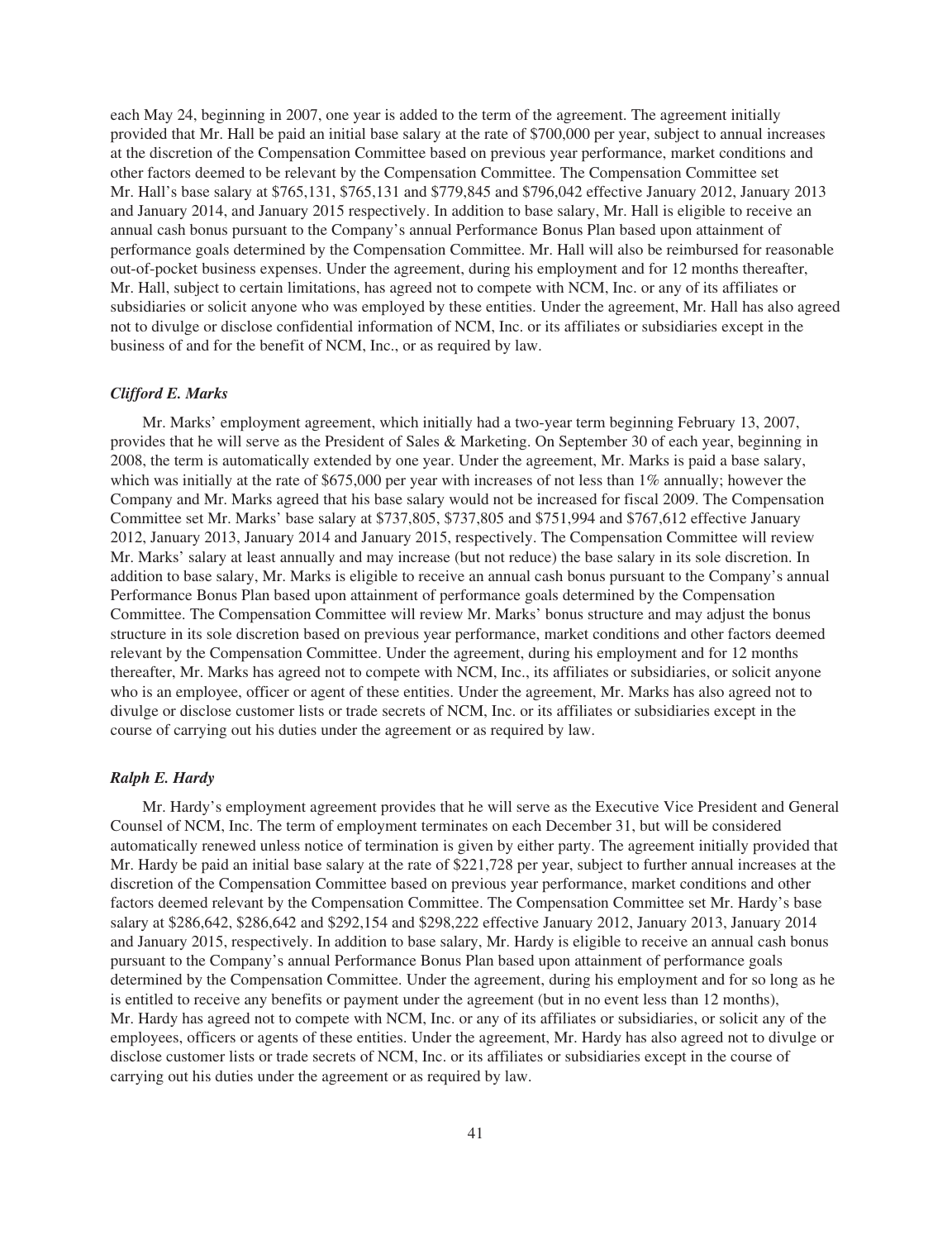#### *Alfonso P. Rosabal, Jr.*

Mr. Rosabal's employment agreement provides that he will serve as the Executive Vice President, Chief Technology Officer and Chief Operations Officer of NCM, Inc. The term of employment terminates on each December 31, but will be considered automatically renewed unless notice of termination is given by either party. The agreement initially provided that Mr. Rosabal be paid an initial base salary at the rate of \$268,400 per year, subject to further annual increases at the discretion of the Compensation Committee based on previous year performance, market conditions and other factors deemed relevant by the Compensation Committee. The Compensation Committee set Mr. Rosabal's base salary at \$341,000 effective January 2015. In addition to base salary, Mr. Rosabal is eligible to receive an annual cash bonus pursuant to the Company's annual Performance Bonus Plan based upon attainment of performance goals determined by the Compensation Committee. Under the agreement, during his employment and for so long as he is entitled to receive any benefits or payment under the agreement (but in no event less than 12 months), Mr. Rosabal has agreed not to compete with NCM, Inc. or any of its affiliates or subsidiaries, or solicit any of the employees, officers or agents of these entities. Under the agreement, Mr. Rosabal has also agreed not to divulge or disclose customer lists or trade secrets of NCM, Inc. or its affiliates or subsidiaries except in the course of carrying out his duties under the agreement or as required by law.

# **NON-EMPLOYEE INDEPENDENT DIRECTOR COMPENSATION**

# *Non-Employee Directors*

For our 2014 fiscal year, our directors who were not our employees or employees of our founding members ("independent directors") received annual cash retainers and meeting fees as follows.

|                    | \$45,000 per annum Retainer for each independent director                                      |
|--------------------|------------------------------------------------------------------------------------------------|
|                    | \$12,000 per annum Additional retainer for serving as Lead Director                            |
|                    | \$12,000 per annum Additional retainer for serving as Chairman of the Audit Committee          |
| $$6,000$ per annum | Additional retainer for serving as Chairman of the Compensation Committee or                   |
|                    | Nominating and Governance Committee                                                            |
|                    | \$1,750 per meeting Fee for attending meetings of the board of directors                       |
|                    | \$1,750 per meeting Fee for attending meetings of the Audit Committee                          |
|                    | \$1,200 per meeting Fee for attending meetings of the Compensation Committee or Nominating and |
|                    | Governance Committee                                                                           |
|                    | \$1,200 per meeting Fee for attending meetings of the Special Committee                        |

Non-employee directors received a grant of 5,144 restricted stock units at \$19.44 per share on January 15, 2014. Ms. Madison receive a grant of 5,144 restricted stock units at \$15.19 per share on April 30, 2014. The restricted stock units will be settled in shares of the Company's common stock. The restricted stock units vested on February 15, 2015 and had a value of \$14.92 per share based on the closing price of the Company's common stock on the trading day preceding the vesting date. The restricted stock unit awards include the right to receive dividend equivalents, subject to vesting. We reimburse all of our directors for reasonable travel, lodging and other expenses related to their service on our board of directors.

In January 2015, the Nominating and Governance Committee considered compensation for 2015 for nonemployee directors and recommended no change to the cash fees, but increased the value of their grant of restricted stock units from \$100,000 to \$110,000. Non-employee directors received a grant of 7,468 restricted stock units at \$14.73 per share on January 21, 2015. The restricted stock units will be settled in shares of the Company's common stock. The restricted stock units are scheduled to vest on February 21, 2016, subject to continuous service. The restricted stock unit awards include the right to receive dividend equivalents, subject to vesting.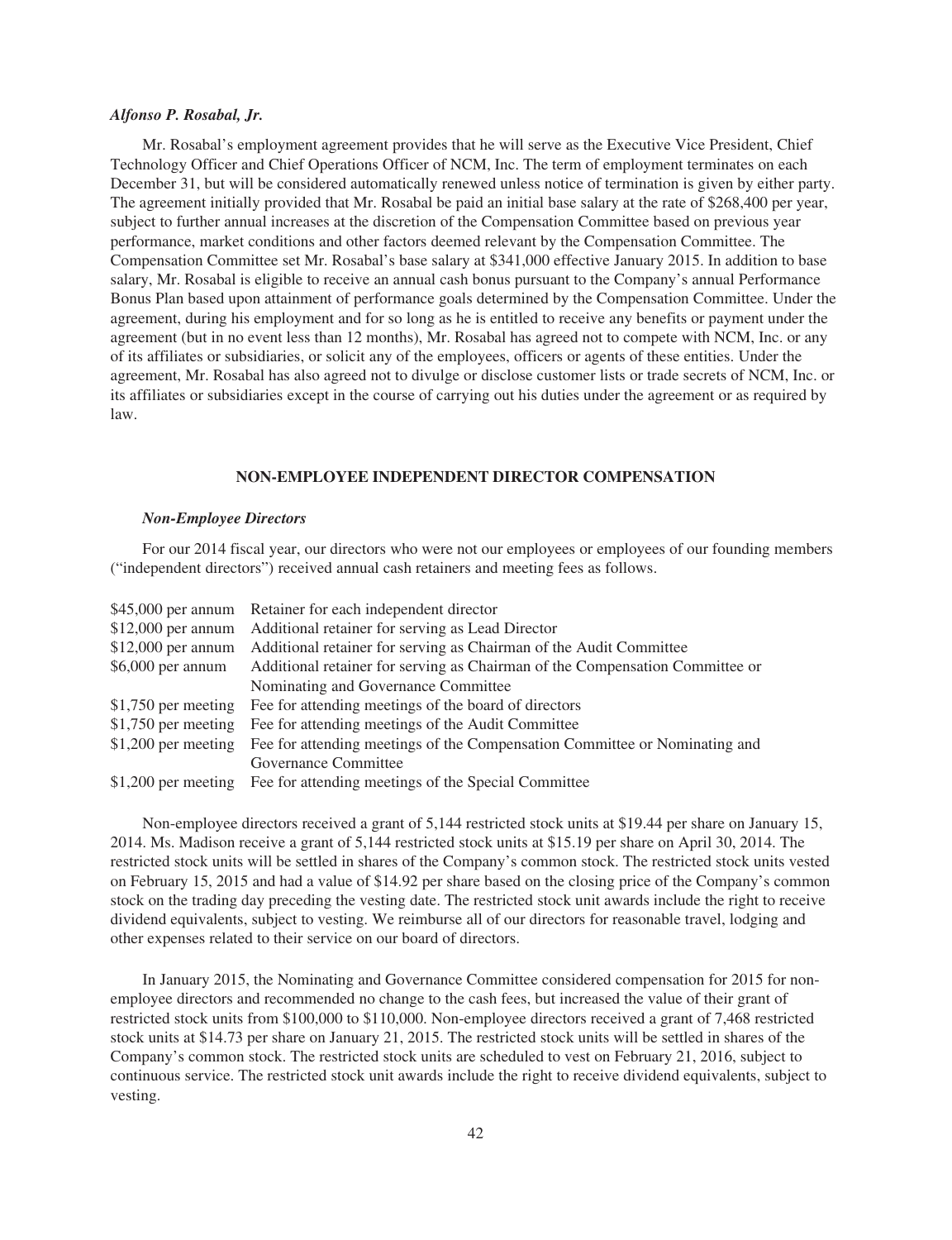#### *Employee Directors*

Our employees and employees of our founding members who also serve as directors receive compensation for their services as employees from their respective employers, but they do not receive any additional compensation from us for their service as our directors.

| <b>Name</b>                 | <b>Fees Earned or</b><br>Paid in Cash<br>(4) | <b>Stock Awards</b><br>(5) | <b>All Other</b><br>Compensation<br>(6) | <b>Total</b> |
|-----------------------------|----------------------------------------------|----------------------------|-----------------------------------------|--------------|
| Lawrence A. Goodman         | \$100,700                                    | \$99,999                   | \$7,099                                 | \$207,798    |
| David R. Haas               | \$111,200                                    | \$99,999                   | \$7,099                                 | \$218,298    |
| James R. Holland, Jr. $(1)$ | \$79,750                                     | \$99,999                   | $s =$                                   | \$179,749    |
| Stephen L. Lanning          | \$85,850                                     | \$99,999                   | \$7,099                                 | \$192,948    |
| Thomas F. Lesinski (2)      |                                              |                            | $\overline{\phantom{0}}$                |              |
| Paula Williams Madison      | \$68,500                                     | \$78,137                   | \$3,395                                 | \$150,032    |
| Edward H. Meyer (3)         | \$12,852                                     | \$99,999                   | $s =$                                   | \$112,851    |
| Scott N. Schneider          | \$101,600                                    | \$99,999                   | \$7,099                                 | \$208,698    |

# **FISCAL 2014 NON-EMPLOYEE INDEPENDENT DIRECTOR COMPENSATION**

(1) Mr. Holland resigned from NCM, Inc.'s board of directors on October 27, 2014. Mr. Holland served as the Company's lead director and was a member of the Company's Audit Committee. Mr. Holland forfeited 5,144 of his unvested restricted stock units upon his resignation.

(2) Mr. Lesinski was named a director of NCM, Inc. on December 19, 2014 filling the vacancy left by the resignation of Mr. Holland. Mr. Lesinski attended his first meeting in January 2015, and thus did not receive any compensation for the 2014 fiscal year.

(3) Mr. Meyer resigned from NCM, Inc.'s board of directors on March 3, 2014. Mr. Meyer served on the Company's Compensation Committee and Nominating and Governance Committee. AMC nominated Paula Williams Madison as his replacement and the board of directors appointed her as a director on March 3, 2014. Mr. Meyer received an annual retainer prorated for his time of service during 2014 and forfeited 5,144 of his unvested restricted stock units upon his resignation.

(4) The following table provides details about each component of the "Fees Earned or Paid in Cash" column from the Fiscal 2014 Director Compensation Table above.

| Name                   | Annual<br><b>Retainer</b> | <b>Lead Director/</b><br><b>Committee Chair</b><br><b>Retainer</b> | Meeting<br>Fees | <b>Total Fees</b><br><b>Earned or Paid</b><br>in Cash |
|------------------------|---------------------------|--------------------------------------------------------------------|-----------------|-------------------------------------------------------|
| Lawrence A. Goodman    | \$45,000                  | \$6,000                                                            | \$49,700        | \$100,700                                             |
| David R. Haas          | \$45,000                  | \$12,000                                                           | \$54,200        | \$111,200                                             |
| James R. Holland, Jr.  | \$45,000                  | \$12,000                                                           | \$22,750        | \$79,750                                              |
| Stephen L. Lanning     | \$45,000                  | \$6,000                                                            | \$34,850        | \$85,850                                              |
| Paula Williams Madison | \$45,000                  | S                                                                  | \$23,500        | \$68,500                                              |
| Edward H. Meyer        | \$ 7,502                  | S                                                                  | \$5,350         | \$12,852                                              |
| Scott N. Schneider     | \$45,000                  | S                                                                  | \$56,600        | \$101,600                                             |

(5) The amounts represent the aggregate grant date fair value of the restricted stock unit awards as computed under ASC 718 and do not represent cash payments made to the individuals or amounts realized. The grant date fair value of the awards was \$19.44 per share for Messrs. Goodman, Haas, Holland, Lanning, Meyer and Schneider. The grant date fair value of the awards was \$15.19 per share for Ms. Madison.

(6) During 2014, NCM, Inc. accrued per share dividends of \$0.22 on March 6, 2014, May 19, 2014, August 21, 2014 and November 20, 2014, respectively. During 2014, NCM, Inc. also accrued a special dividend on March 6, 2014 of \$0.50. The accrued dividends were paid on February 26, 2015 after the vesting on February 15, 2015, except for Mr. Lanning who elected to defer delivery of their shares until February 15,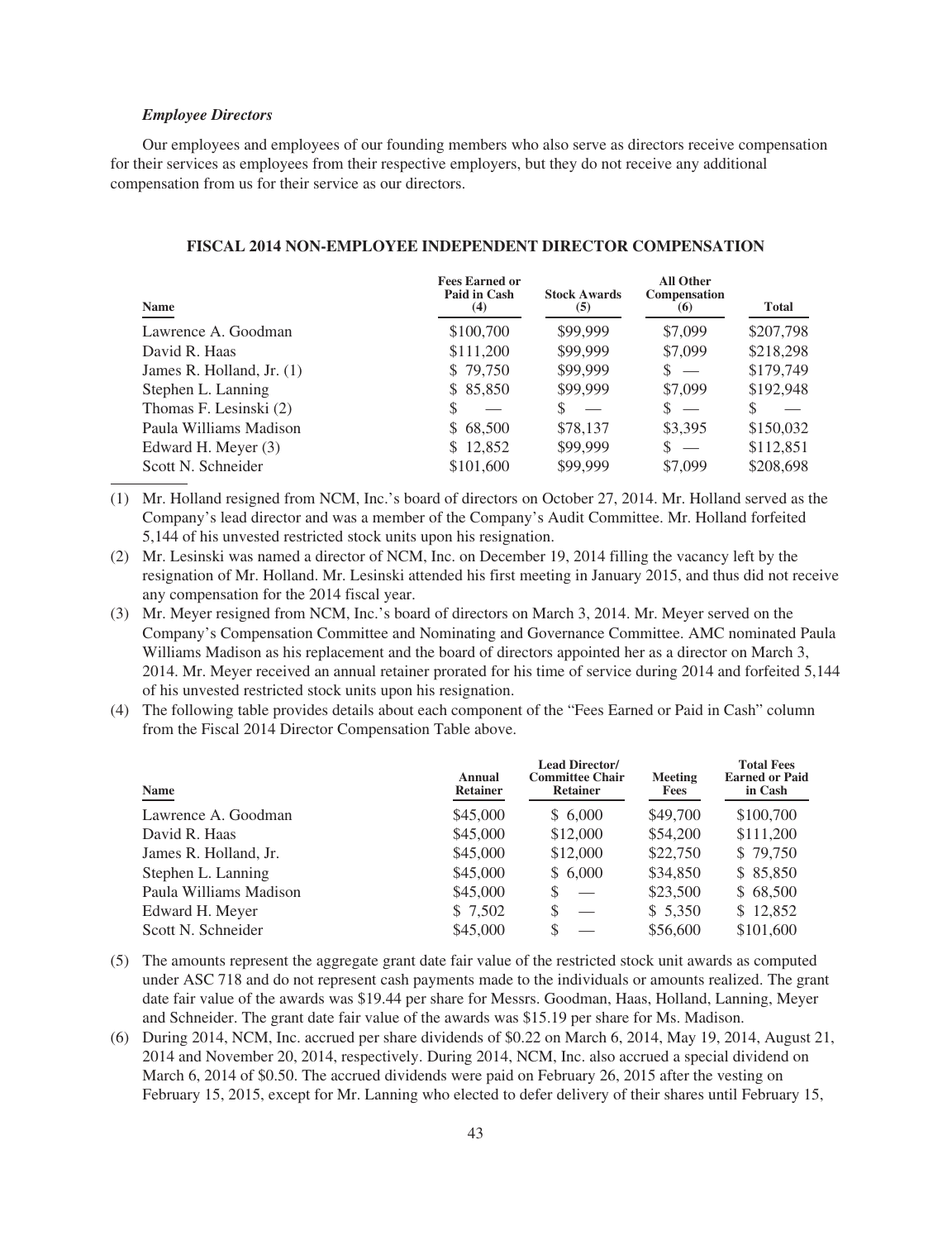2016 and will receive his payment of the dividend equivalents upon the delivery of their shares. Mr. Meyer and Mr. Holland did not receive any dividends due to the forfeiture of their restricted stock units prior to vesting.

**Outstanding Equity Awards at**

**Number of securities**

The restricted stock units are also subject to the terms and provisions of the Equity Incentive Plan. The following table provides details about the "Stock Awards" column from the Fiscal 2014 Director Compensation Table above and outstanding stock awards at January 1, 2015.

|                           | <b>Fiscal 2014 Grants</b> |                                               |                                                                         | <b>Outstanding Equity Awarus at</b><br><b>January 1, 2015</b>                |                                                                              |
|---------------------------|---------------------------|-----------------------------------------------|-------------------------------------------------------------------------|------------------------------------------------------------------------------|------------------------------------------------------------------------------|
| Name                      | <b>Grant Date</b>         | Number of<br><b>Shares of</b><br><b>Stock</b> | <b>Grant Date</b><br><b>Fair Value of</b><br><b>Stock Awards</b><br>(a) | Number of<br><b>Shares of Stock</b><br><b>That Have Not</b><br><b>Vested</b> | Market Value of<br><b>Shares of Stock That</b><br><b>Have Not Vested (b)</b> |
| Lawrence A. Goodman       | 1/15/2014                 | 5.144                                         | \$19.44                                                                 | 5,144                                                                        | \$73,919                                                                     |
| David R. Haas             | 1/15/2014                 | 5.144                                         | \$19.44                                                                 | 5,144                                                                        | \$73,919                                                                     |
| James R. Holland, Jr. (c) | 1/15/2014                 | 5.144                                         | \$19.44                                                                 |                                                                              |                                                                              |
| Stephen L. Lanning (d)    | 1/15/2014                 | 5.144                                         | \$19.44                                                                 | 5,144                                                                        | \$73,919                                                                     |
| Paula Williams Madison    | 4/30/2014                 | 5,144                                         | \$15.19                                                                 | 5,144                                                                        | \$73,919                                                                     |
| Edward H. Meyer (c)       | 1/15/2014                 | 5.144                                         | \$19.44                                                                 |                                                                              |                                                                              |
| Scott N. Schneider        | 1/15/2014                 | 5.144                                         | \$19.44                                                                 | 5.144                                                                        | \$73.919                                                                     |

(a) Calculated in accordance with ASC Topic 718 as described in footnote (4) to the Fiscal 2014 Director Compensation Table above and based on a stock price of \$19.44.

(b) Amounts are based on the closing stock price, \$14.37 per share, on December 31, 2014.

(c) Mr. Holland and Mr. Meyer resigned during 2014 and their unvested restricted stock units were forfeited upon their resignation.

(d) Mr. Lanning elected to defer delivery of his shares until February 12, 2016.

# **EQUITY COMPENSATION PLAN**

The following table sets forth, as of January 1, 2015, information for all equity compensation plans under which our equity securities were authorized for issuance:

| <b>Plan Category</b>                                          | Number of securities to<br>be issued upon exercise<br>of outstanding options,<br>warrants and rights<br>(a) | Weighted-average<br>exercise price of<br>outstanding options,<br>warrants and rights<br>(b) | namber or securities<br>remaining available<br>for future issuance<br>under equity<br>compensation plans<br>(excluding securities<br>reflected in column<br>$(a))$ $(c)$ |
|---------------------------------------------------------------|-------------------------------------------------------------------------------------------------------------|---------------------------------------------------------------------------------------------|--------------------------------------------------------------------------------------------------------------------------------------------------------------------------|
| Equity compensation plans approved by security<br>holders     | 3,782,600(1)                                                                                                | \$16.53(2)                                                                                  | 4,126,037(3)                                                                                                                                                             |
| Equity compensation plans not approved by<br>security holders |                                                                                                             |                                                                                             |                                                                                                                                                                          |
| Total                                                         | 3,782,600                                                                                                   | \$16.53                                                                                     | 4,126,037                                                                                                                                                                |

(1) Includes 3,004,841 stock option grants; 25,720 restricted stock units; 189,370, 314,660 and 248,009 for additional shares for the 2014, 2013 and 2012 performance-based restricted stock grants, respectively, that may be issued assuming the highest level of performance is achieved (150%). For the 2012 three-year performance awards, we achieved 83.6% of target resulting in a vesting of 0% of the awards on February 23, 2015. Actual results could vary from estimates, especially in the later years included in the three-year projections.

- (2) Restricted stock awards are excluded as there is no exercise price for these awards.
- (3) Represents remaining shares of our common stock available for issuance under the Equity Incentive Plan. The Equity Incentive Plan, as amended, was approved by our stockholders on May 1, 2013.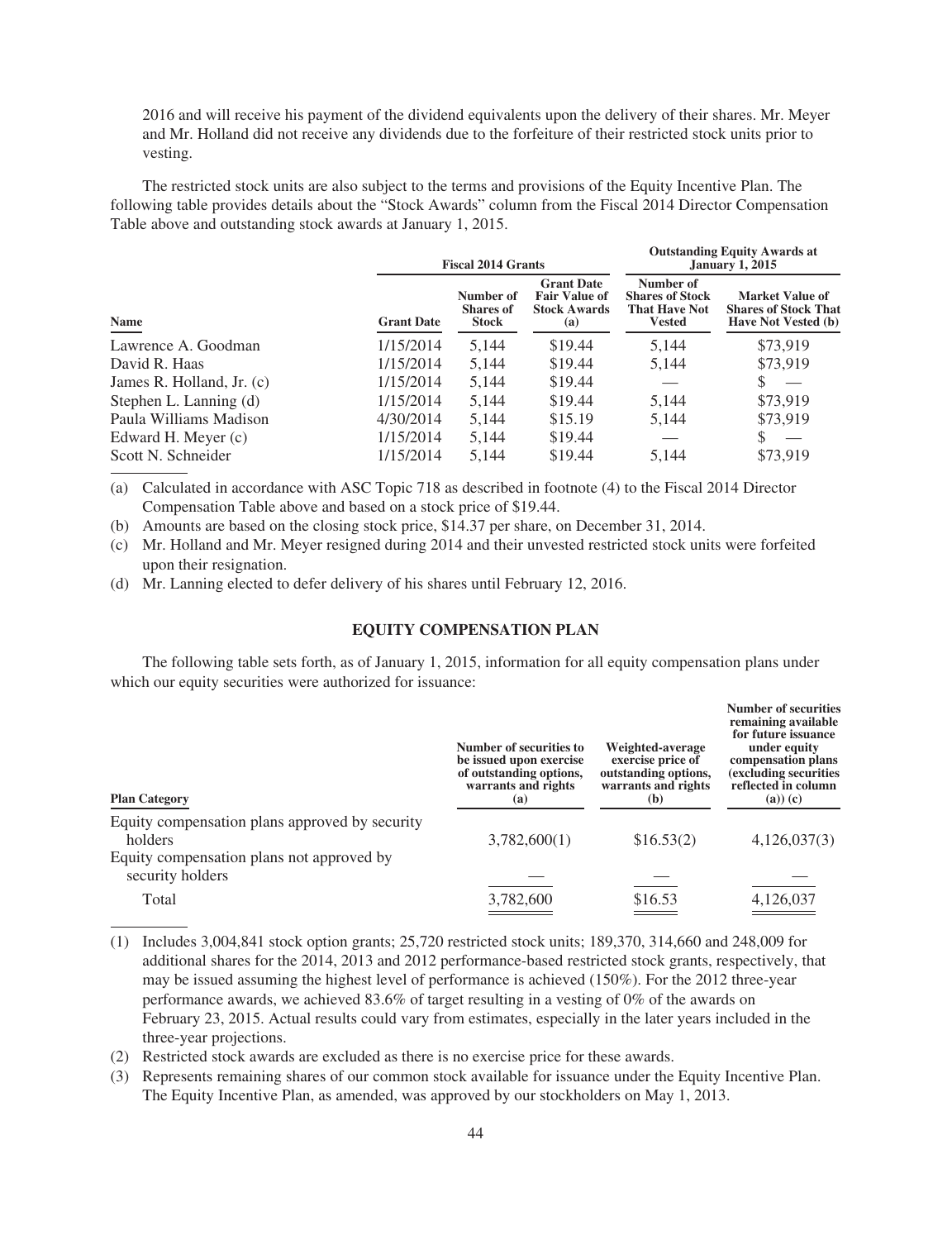# **CERTAIN RELATIONSHIPS AND RELATED PARTY TRANSACTIONS**

### **General**

Before the completion of our IPO in February 2007, NCM LLC was wholly owned by the founding members. After the IPO, NCM LLC was owned by NCM, Inc. and the founding members. In connection with the IPO, we entered into several agreements to define and regulate the relationships among us, NCM LLC and the founding members. Except as described in this section, we do not expect to have any material arrangements with NCM LLC, the founding members or any of our or their respective directors, officers or other affiliates going forward, other than ordinary course business relationships. As of January 1, 2015, NCM, Inc. owned approximately 45.8% of the outstanding common membership units in NCM LLC, and the founding members collectively owned approximately 54.2% of the outstanding common membership units in NCM LLC. NCM, Inc. is the sole managing member of NCM LLC.

Further transactions between NCM, Inc. and our founding members, if any, have been and will continue to be approved by our Audit Committee, which is composed of independent members of our board of directors, or another committee comprised entirely of independent members of our board. Our Audit Committee charter authorizes the Audit Committee to hire financial advisors and other professionals to assist the committee in evaluating and approving any transaction between us and any related party, including our founding members.

# **Transactions with Founding Members**

#### *Exhibitor Services Agreements*

In connection with the IPO, NCM LLC and each of AMC, Cinemark and Regal executed an amended and restated exhibitor service agreement ("ESA"), effective as of February 13, 2007, which replaced the exhibitor services agreements previously in effect. In connection with the sale of the Fathom business, on December 26, 2013, NCM LLC and each of AMC, Cinemark and Regal amended and restated the ESAs to remove those provisions addressing the rights and obligations related to the digital programming services of the Fathom Events business as described under "– Other Transactions – Sale of Fathom Events Business to AC JV, LLC". Certain basic terms of the ESAs are discussed below:

Advertising Services. Under the ESAs, NCM LLC is the exclusive provider within the United States of advertising services in the founding members' theatres (subject to pre-existing contractual obligations and other limited exceptions for the benefit of the founding members). The ESAs have a term of 30 years from the completion of the IPO, with a five-year right of first refusal to enter into a services agreement for the services provided under the ESA with the applicable founding member on terms equivalent to those offered by a thirdparty.

The advertising services include the on-screen advertising of the *FirstLook* pre-show, use of the lobby entertainment network or LEN and lobby promotions. The pre-show is generally 20 to 30 minutes long. The *FirstLook* pre-show includes up to two minutes for the founding members to be used to promote various activities associated with operation of the theatres, including concessions, ticketing partners, gift card and loyalty programs, founding member special events and vendors of non-film related services provided to theatres, only if the promotion is incidental to the vendor's service (called theatre advertising). During 2014, the last 60 seconds of the *FirstLook* program was sold to NCM LLC's founding members to be used to satisfy the founding members' on-screen advertising commitments under their beverage concessionaire agreements. In December 2014, we were notified by one of our founding members that beginning in July 2015, they will reduce their beverage advertising from 60 seconds to 30 seconds to accommodate a six-month test of other in-theatre marketing activities by their beverage supplier. Beginning in 2012, the CPM rate equaled the annual percentage change in the advertising CPM charged by NCM LLC to unaffiliated third parties whose ads exhibited in segment one of the *FirstLook* pre-show, limited to the highest advertising CPM being then-charged by NCM LLC.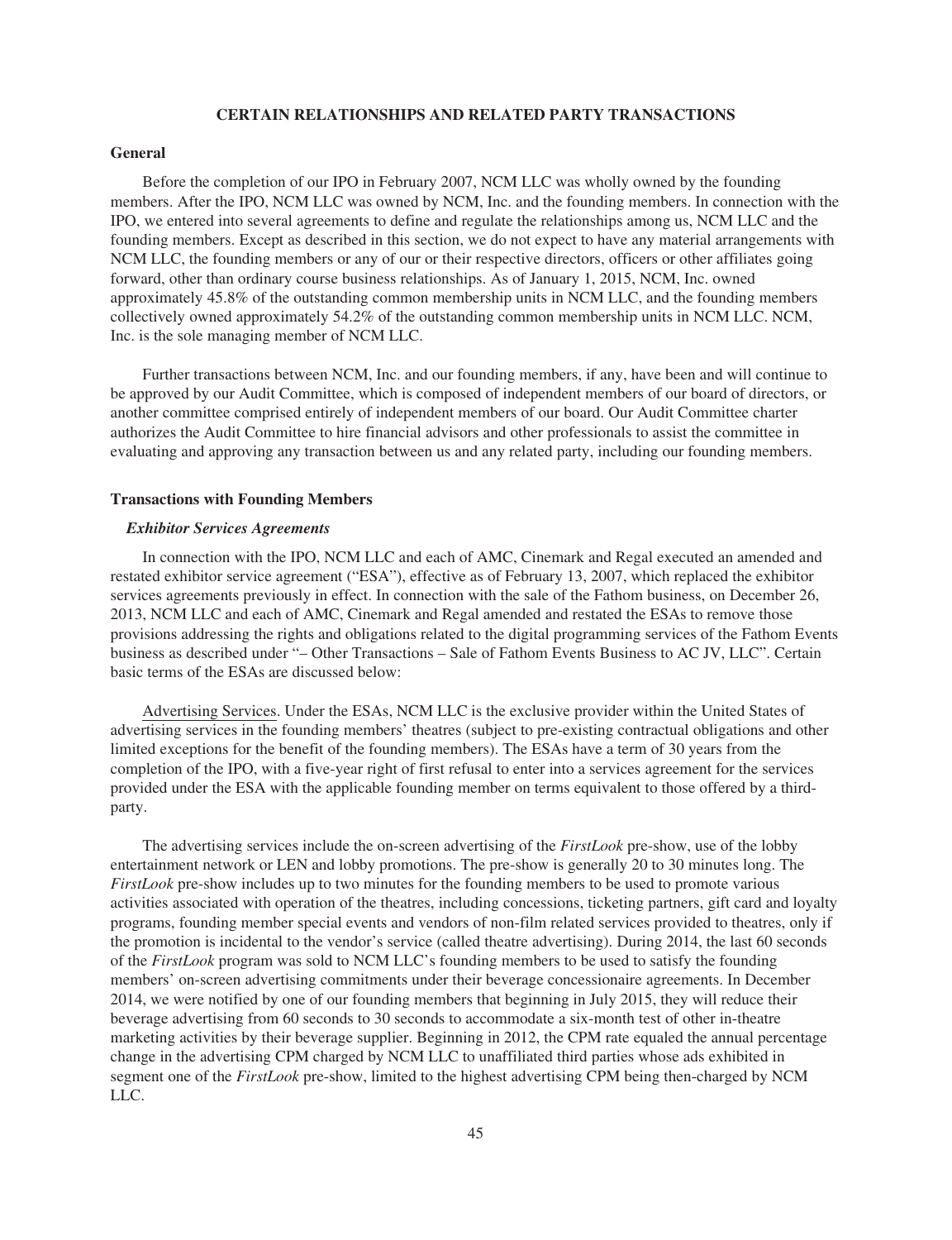In the lobby, the founding members are required to provide a specified number of LEN screens according to the number of auditoriums in the theatre. The founding members have the right to install additional screens in their theatre lobbies, but these screens can only be used for limited strategic programs, described below, concessions and theatre advertising. NCM LLC's founding members may conduct a limited number of lobby promotions at no charge in connection with the promotion of motion pictures and their strategic programs; however, such activities do not reduce the lobby promotions inventory available to us.

Payments. In consideration for access to the founding members' theatre attendees for on-screen advertising and use of the founding members' theatres for the LEN and lobby promotions, the founding members receive a monthly theatre access fee. The theatre access fee is composed of a fixed payment per patron and a fixed payment per digital screen, which may be adjusted for any advertising exhibited by some, but not all, theatres or founding members because of content objections or technical capacity. Beginning on October 1, 2010, the theatre access fee paid to founding members included an additional fee for digital cinema systems connected to our advertising network. The payment per theatre patron increases by 8% every five years with the first such increase occurring after the end of fiscal 2011. The payment per digital screen and for the digital cinema systems increases annually by 5%. In 2014, the theatre access fee aggregate payments to the founding members totaled \$70.6 million. Also in 2014, total revenue from the founding members related to beverage concessionaire agreements totaled \$38.4 million.

Net Payments to Founding Members. In 2014, the net payments to each founding member for theatre access fees and payments for use of their screens and theatres for the Fathom business, less the purchase from NCM LLC of advertising under the founding member's beverage concessionaire agreements were \$9.0 million to AMC, \$9.2 million to Cinemark and \$14.1 million to Regal, respectively.

# *NCM LLC Operating Agreement*

NCM, Inc., AMC, Cinemark and Regal executed the NCM LLC third amended and restated limited liability company operating agreement, effective as of February 13, 2007, which was amended on March 16, 2009 (to permit NCM LLC to provide advertising to a variety or out-of-home advertising venues), and on August 6, 2010 and September 3, 2013 (in each case, to modify the timing of written notice should a founding member desire to exercise its option to redeem common membership units). Certain basic terms of the restated operating agreement are as follows.

Manager of NCM LLC. NCM, Inc. is a member and the sole manager of NCM LLC. As the sole manager, NCM, Inc. controls all of the day to day business affairs and decision-making of NCM LLC through our officers and directors without the approval of any other member. Furthermore, we cannot be removed as manager of NCM LLC. As long as we are the manager of NCM LLC, unless the founding members approve, our business will be limited to owning and managing the common units, managing the business of NCM LLC, fulfilling our obligations under the Exchange Act, and activities incidental to the foregoing. We are not entitled to compensation for our services as manager except as provided in the Management Services Agreement described under "– Transactions with NCM LLC – Management Services Agreement" below or as otherwise approved by the members under the restated operating agreement. We are entitled to reimbursement by NCM LLC for our reasonable out-of-pocket expenses incurred by us on its behalf. In connection with entering into the Screenvision merger agreement, which was terminated in March 2015, the founding members acknowledged that NCM LLC would indemnify us with respect to the termination fee and any costs incurred in connection with the proposed Screenvision merger.

Issuance of Units upon Exercise or Vesting of Equity Compensation. Upon the exercise of options we have issued or the vesting of shares for other types of equity compensation, we will have the right to acquire from NCM LLC a number of common units equal to the number of our shares being issued in connection with the exercise of options or vesting of shares for other types of equity compensation. In consideration for such units,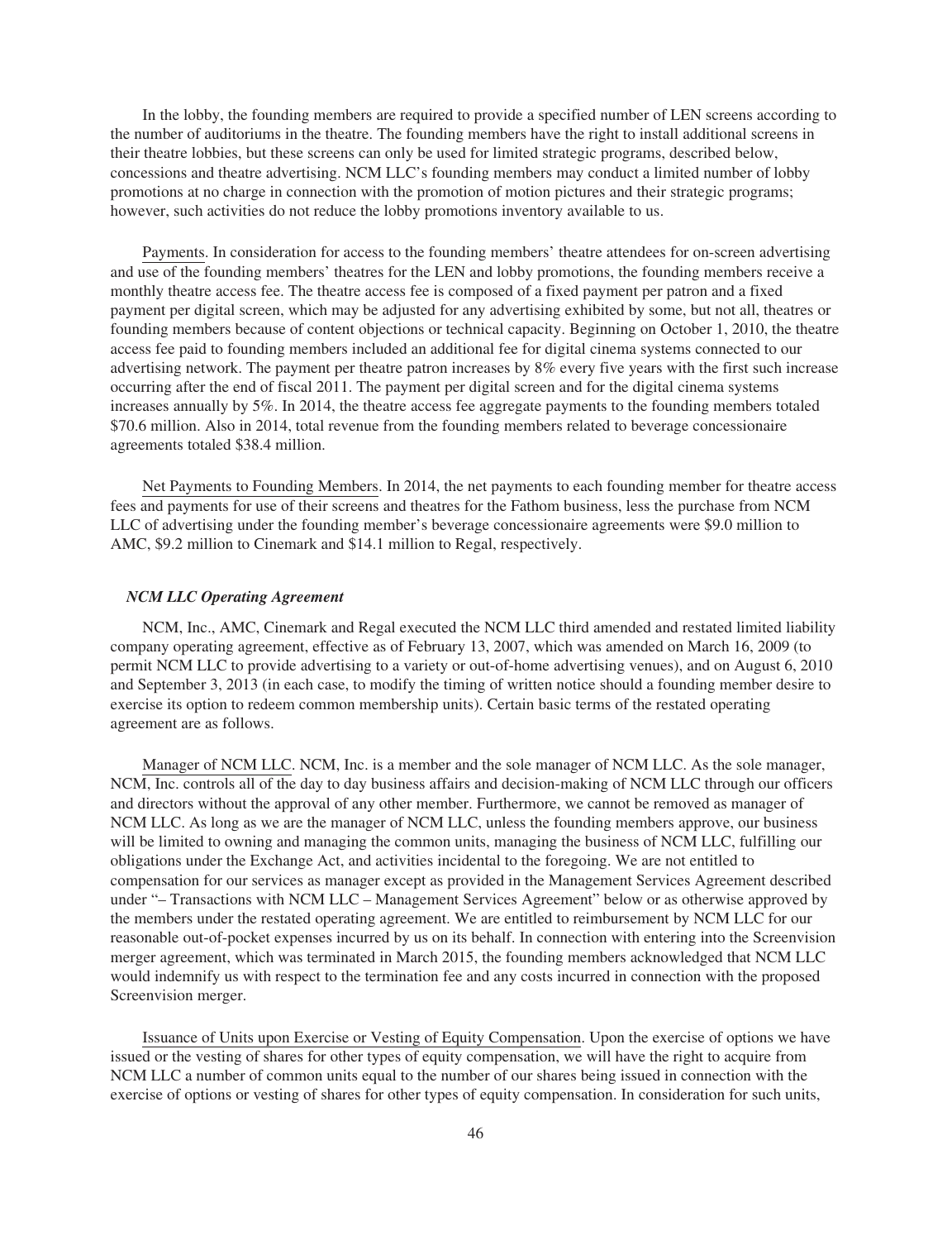we will contribute to NCM LLC the consideration we received for the exercise of options or vesting of shares for other types of equity compensation. In 2014, we acquired 231,789 units due to vesting of restricted stock and exercise of options and contributed \$0.8 million to NCM LLC.

Founding Member Approval Rights. If any director designee to our board of directors designated by NCM LLC's founding members under the Director Designation Agreement, described below, is not appointed to our board, nominated by us or elected by our stockholders, as applicable, then each of the founding members (so long as such founding member continues to own 5% of NCM LLC's issued and outstanding common membership units) will be entitled to approve certain actions of NCM LLC as identified in the restated operating agreement.

Distributions. We are required to make mandatory distributions to members of all "Available Cash," as defined in the restated operating agreement. Available Cash does not include amounts drawn or paid under NCM LLC's working capital line of credit. The mandatory distributions must occur quarterly. In 2014, available cash distributions totaled \$146.4 million. Of that amount, the portion payable to NCM, Inc., AMC, Cinemark and Regal totaled \$67.0 million, \$21.9 million, \$28.0 million and \$29.5 million, respectively.

Common Unit Redemption Right. Members have a redemption right to exchange common membership units of NCM LLC for our shares of common stock on a one-for-one basis (as adjusted for certain events), or at our option, a cash payment equal to the market price of one share of our common stock. Under our amended and restated certificate of incorporation, upon the surrender of the NCM LLC common units, we will then contribute cash or shares of our common stock to NCM LLC in exchange for an amount of newly issued common units equal to the number of units surrendered by the redeeming member. NCM LLC will then distribute the cash or shares of common stock to the redeeming member to complete the redemption.

# *Common Unit Adjustment Agreement*

NCM, Inc., NCM LLC, AMC, Cinemark, and Regal executed the common unit adjustment agreement, effective as of February 13, 2007. The common unit adjustment agreement provides a mechanism for adjusting membership units held by the founding members based on increases or decreases in the number of screens operated by each founding member. Increases in the number of screens are included in the unit adjustment if arising from acquisition of a theatre or opening of a newly constructed theatre (subject to certain exceptions). Decreases in the number of screens are included in the unit adjustment if arising from disposition of a theatre (subject to certain exceptions).

NCM LLC adjusts its membership units annually, except that an earlier adjustment will occur for a founding member if it acquires or disposes of theatres, in a single transaction or cumulatively that will result in a change of two percent or more in the total annual attendance of all founding members (called an extraordinary attendance increase or decrease). The changes in annual attendance are calculated based on attendance at the relevant theatres during the prior twelve fiscal months; however, if an acquired theatre has not been operating during the twelve prior fiscal months, the change in annual attendance will be calculated based on 75% of the projected annual attendance for such theatre, with a subsequent adjustment for the actual attendance.

On March 27, 2014, NCM LLC issued 141,731 common membership units to AMC, 557,631 common membership units to Cinemark and 388,549 common membership units to Regal for the 2013 fiscal year common unit agreement adjustment. Neither NCM, Inc. nor NCM LLC received any cash consideration in exchange for the issuance of the units.

Theatre and attendance information is being provided to us by our founding members and we expect the calculation for our 2014 fiscal year common unit adjustment to be completed pursuant to the provisions in the common unit adjustment agreement in the first quarter of 2015.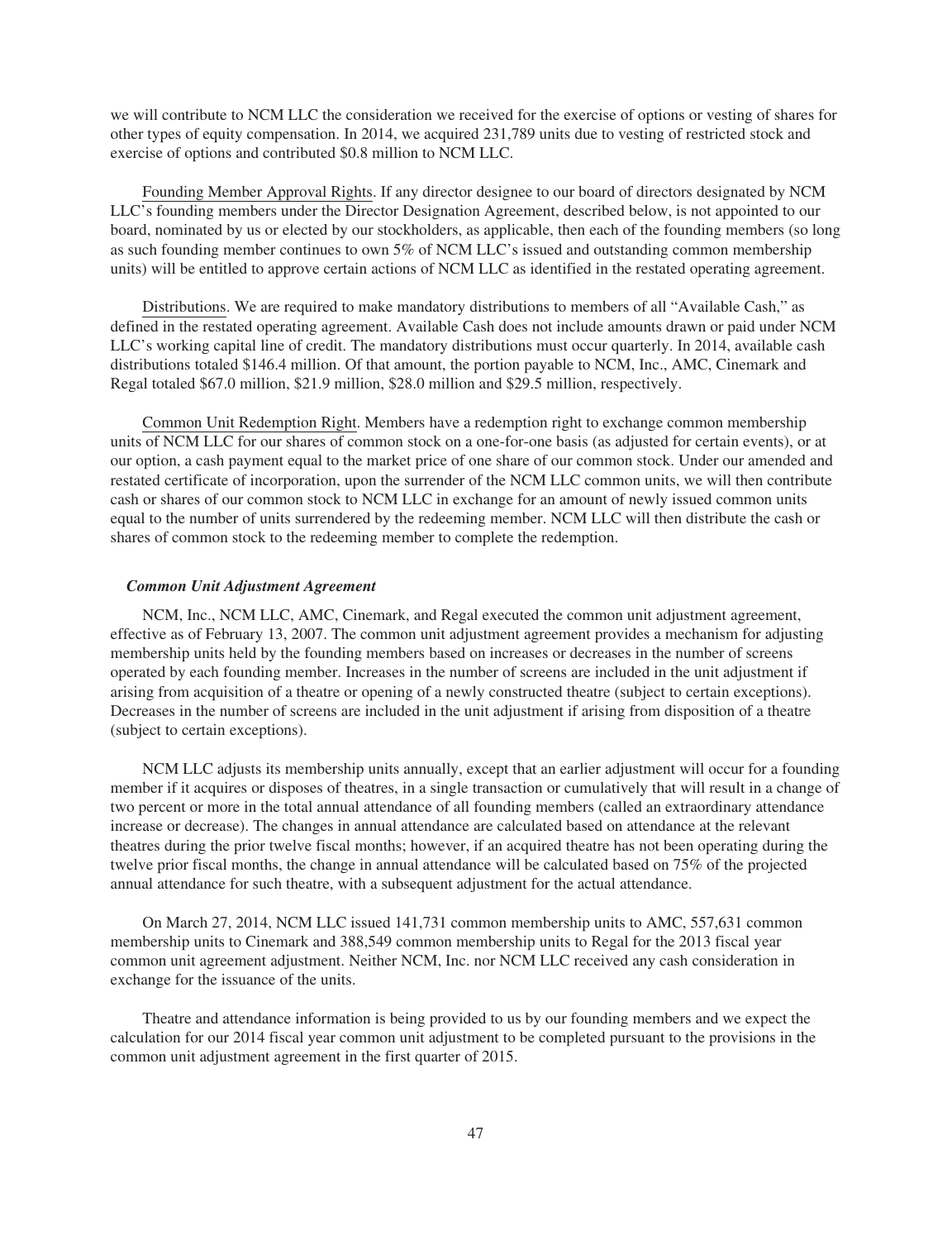#### *Tax Receivable Agreement*

NCM, Inc., NCM LLC, AMC, Cinemark, and Regal executed the tax receivable agreement, effective as of February 13, 2007, as amended on April 29, 2008 (to permit NCM, Inc. to make estimated payments to each of the founding members or ESA parties).

The tax receivable agreement provides for the effective payment by us to the founding members of 90% of the amount of cash savings, if any, in U.S. federal, state, and local income tax or franchise tax that we actually realized as a result of certain increases in our proportionate share of tax basis in NCM LLC's tangible and intangible assets resulting from our IPO and related transactions, including increases attributable to payments made under the tax receivable agreement. These tax benefit payments are not conditioned upon one or more of the founding members maintaining a continued ownership interest in either NCM LLC or NCM, Inc. We expect to benefit from the remaining 10% of cash savings, if any, that we may actually realize.

Under the tax receivable agreement, cash savings in income and franchise tax are computed by comparing our actual income and franchise tax liability to the amount of such taxes that we would have been required to pay had there been no increase in our proportionate share of tax basis in NCM LLC's tangible and intangible assets and had the tax receivable agreement not been entered into. The tax receivable agreement generally applies to our taxable years up to and including the 30th anniversary date of our IPO and will continue until any utilized benefits are no longer subject to potential audit or examination by a taxing authority. The term of the tax receivable agreement may, however, be terminated at an earlier date in the event that we exercise our right to terminate the agreement pursuant to an early termination procedure that requires us to pay the founding members an agreed upon amount equal to the present value of the estimated remaining payments to be made under the revenue sharing agreement.

Although the actual timing and amount of any payments that may be made under the tax receivable agreement varies depending upon a number of factors (including the timing of any redemptions of common membership units in NCM LLC by our founding members, the extent to which such redemptions are taxable, the trading price of shares of our common stock at the time of any such redemptions, and the amount and timing of our income), we expect the payments that we may effectively make to the founding members could be substantial. If the Internal Revenue Service or other taxing authority were to subsequently challenge any of our cash savings covered by the tax receivable agreement, and if such challenge were ultimately upheld, the terms of the tax receivable agreement require the founding members to repay to us an amount equal to the prior payments effectively made by us in respect of such disallowed cash savings, plus a proportionate share of any applicable interest and penalties. In such an event, and if a founding member is unable to make a timely repayment to us under the terms of the tax receivable agreement, we will have the ability to cause NCM LLC to offset against payments owed to the founding member. The repayment obligation is a several liability of each founding member and not a joint liability among the founding members.

As of January 1, 2015, we had a balance recorded for the payable to our founding members under the tax receivable agreement of approximately \$166.3 million, of which the Company expects to make \$1.5 million for the 2012 taxable year and \$18.1 million for the 2014 taxable year. In 2014, pursuant to the terms of the tax receivable agreement, we made estimated payments of \$8.7 million to AMC, \$6.4 million to Cinemark and \$12.0 million to Regal, respectively for the 2012 and 2013 taxable years.

# *Software License Agreement*

NCM LLC, AMC, Cinemark, Regal CineMedia Corporation ("RCM") and Digital Cinema Implementation Partners, LLC, a company jointly owned by the founding members ("DCIP"), executed the Second Amended and Restated Software License Agreement effective as of February 13, 2007 (the "license agreement"). Certain basic terms of the license agreement are discussed below:

AMC and RCM granted to NCM LLC an exclusive license (subject to certain exceptions) to identified technology for use in the United States with respect to the services provided under the ESAs. The founding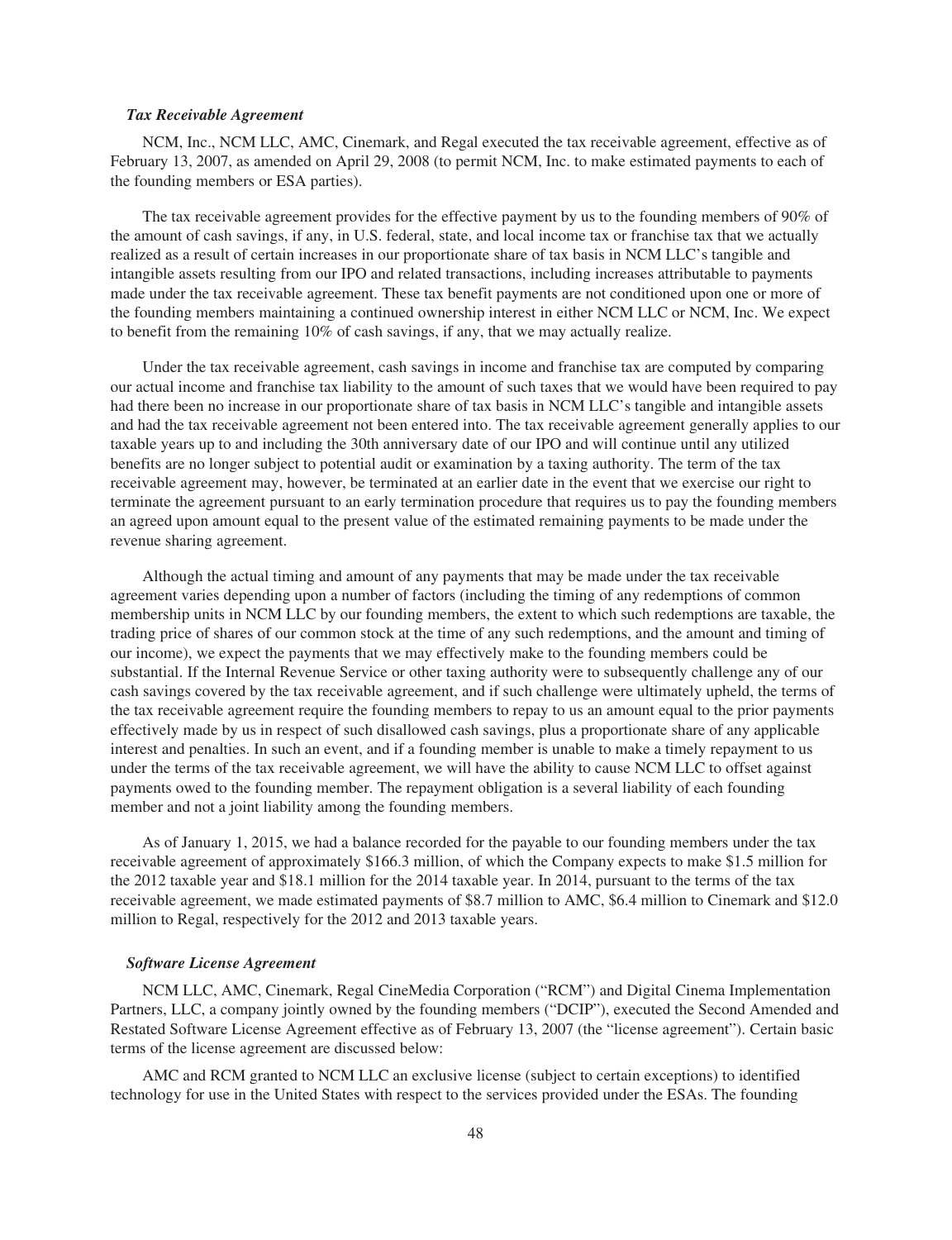members and DCIP each granted to NCM LLC a license, subject to certain limitations, to any existing and future developments of such party based on the licensed technology that has application to the services provided under the ESAs. NCM LLC granted to the founding members a license, subject to certain limitations, to any NCM LLC developments that existed at the IPO date based on licensed technology, solely for the founding members' internal business purposes that are outside of the services that are defined in the ESAs (but not including digital cinema applications). NCM LLC granted DCIP a license, subject to certain exceptions, to any existing and future NCM LLC developments that may have digital cinema applications.

#### *Director Designation Agreement*

NCM, Inc., AMC, Cinemark and Regal executed the director designation agreement effective as of February 13, 2007.

So long as a founding member owns at least 5% of NCM LLC's issued and outstanding common membership units, the founding member has the right to designate two nominees to our ten-member board of directors who are voted upon by our stockholders. At least one of the designees of such founding member must qualify as an "independent director" at the time of designation so that a majority of the members of the board are "independent directors" under the Nasdaq rules. Any remaining directors will be selected for nomination by our Nominating and Governance Committee. During the time that any founding member has designation rights, we will not take any action to change the size of our board from ten. We have agreed to include each director designee in the board's slate of nominees submitted to our stockholders for election of directors and in the proxy statement prepared by management for every meeting of our stockholders called with respect to the election of members of the board, subject to certain exceptions.

If a vacancy occurs because of the death, disability, resignation or removal of a director designee, then the board, or any board committee, will not vote, fill the vacancy or take any action subject to supermajority board approval under our amended and restated certificate of incorporation until (i) the founding member has designated a successor director designee and the board has appointed such successor director designee, (ii) the founding member fails to designate a successor director designee within 10 business days of such vacancy, or (iii) the founding member has waived its rights to designate a successor director designee and has consented to the board, or any board committee, taking a vote on the specified actions prior to the board filling the vacancy with a successor director designee.

#### *Registration Rights Agreement*

NCM, Inc., AMC, Cinemark and Regal executed the registration rights agreement effective as of February 13, 2007.

The registration rights agreement requires us to use our reasonable efforts to file a registration statement on the first business day after the one-year anniversary of the closing of our IPO to register all registrable securities held by the founding members that are not already registered, if necessary, and to file resale registration statements after that time for any additional registrable securities that we issue to any founding member in the future, within 20 days after such issuance. Additionally, we must maintain effectiveness of these mandatory registration statements until the earlier of the time when the founding members have disposed of all their registrable securities and the time when all registrable securities held by the founding members are eligible for resale under specified securities regulations. We are responsible for the expenses in connection with the registration of securities pursuant to the registration rights agreement.

We filed a Form S-3 automatic shelf registration statement covering 69,543,579 shares on December 16, 2014, which was declared effective immediately.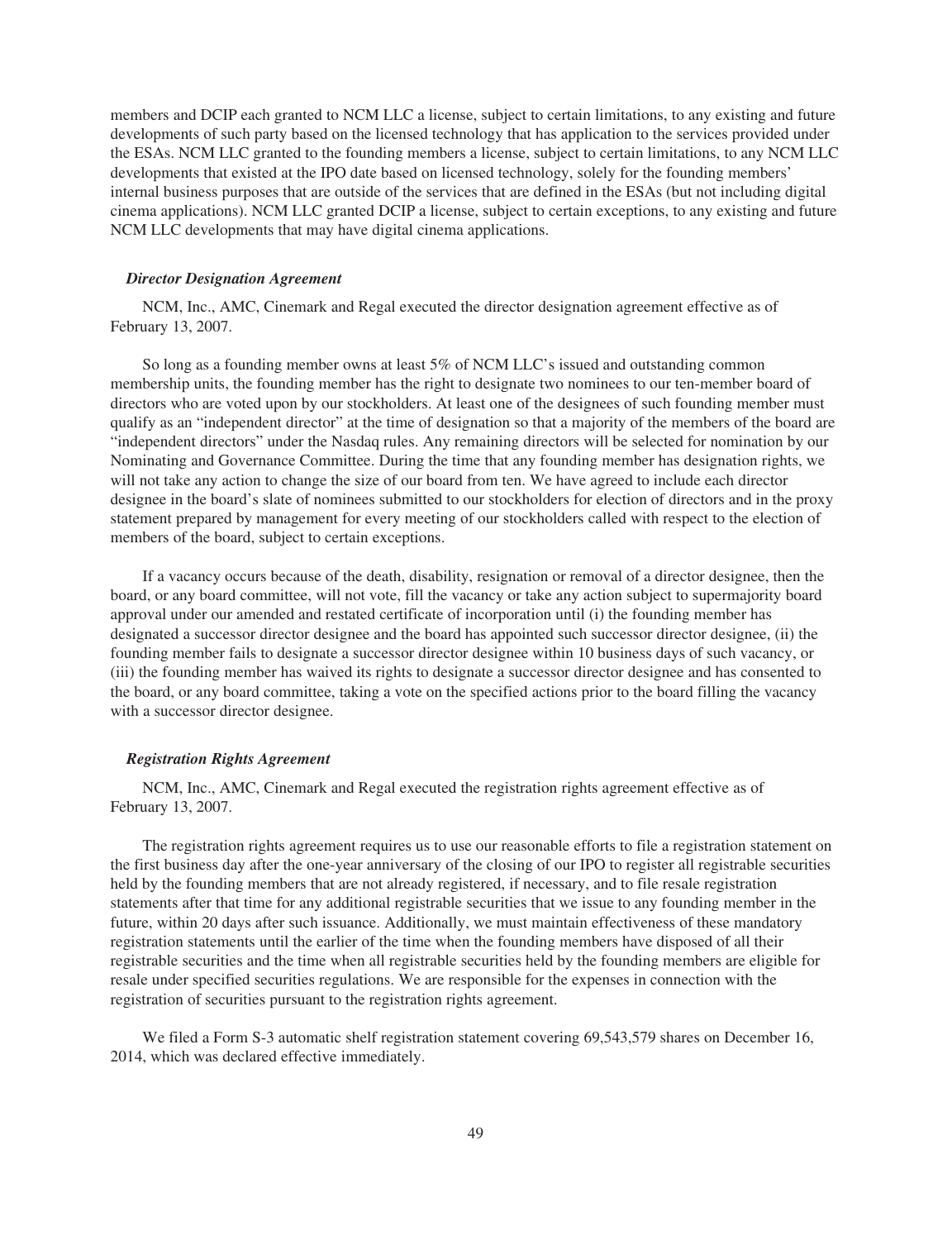#### *Joint Defense Agreements*

NCM, Inc., NCM LLC and the founding members from time to time may enter into a joint defense and common interest agreement, under which the parties agree to cooperate and share information in order to advance their shared interests in owning and operating NCM LLC.

# *Agreements with Founding Members—Services*

In 2014, AMC, Cinemark and Regal purchased approximately \$0.3 million of NCM LLC's advertising inventory for their own use. In addition, NCM LLC paid approximately \$1.0 million in aggregate to AMC, Cinemark and Regal for the purchases of movie tickets and concession products primarily for marketing to NCM LLC's advertising clients.

# **Other Transactions**

# *Sale of Fathom Events Business to AC JV, LLC*

On December 26, 2013, NCM LLC sold the Fathom Events business to AC JV, LLC owned 32% by each of the founding members and 4% by us. In consideration for the sale, NCM LLC received a total of \$25.0 million in promissory notes from our founding members (one-third or approximately \$8.3 million from each founding member). The notes bear interest at a fixed rate of 5.0% per annum, compounded annually. Interest and principal payments are due annually in six equal installments commencing on December 26, 2014. Due to the related party nature of the transaction, we formed a committee of independent directors that hired a separate legal counsel and an investment banking firm who advised the committee and rendered an opinion as to the fairness of the transaction. During 2014, we received interest on the notes of approximately \$1.2 million. As described above, NCM LLC amended and restated the ESAs with each of the founding members to remove those provisions addressing the rights and obligations related to the digital programming services of the Fathom Events business, which rights and obligations were conveyed to AC JV, LLC. In connection with the sale, we entered into a transition services agreement and a services agreement:

Transition Services Agreement with AC JV, LLC. NCM LLC entered into a transition services agreement with AC JV, LLC upon the closing of the sale of Fathom Events. Under the agreement, NCM LLC will provide certain corporate overhead services for a fee and reimbursement for the use of facilities and certain services including creative, technical event management and event management for AC JV, LLC for a period of nine months following closing. During the year ended January 1, 2015, we received approximately \$0.2 million under this agreement. The parties extended the transition services agreement, during which extended period NCM would continue to provide certain limited services for a fee.

Services Agreement with AC JV, LLC. NCM LLC entered into a services agreement with AC JV, LLC upon the closing of the sale of Fathom Events. The agreement grants AC JV, LLC advertising on-screen and on our LEN and a pre-feature program prior to Fathom events reasonably consistent with what was previously dedicated to Fathom. In addition, the services agreement provides that we will assist with event sponsorship sales in return for a share of the sponsorship revenue. NCM LLC has also agreed to provide creative and media production services for a fee. The term of the agreement coincided with the ESAs, subject to certain exceptions

#### *Agreement with LA Live*

During 2009, NCM LLC entered into a digital content agreement with LA Live Cinemas LLC, an affiliate of The Anschutz Corporation, for NCM LLC to provide in-theatre advertising to LA Live in its theatre complex. The affiliate agreement was entered into at terms that are similar to those of our other network affiliates. In 2014, we incurred advertising operating costs of approximately \$0.2 million for payments made to LA Live Cinemas LLC under the agreement.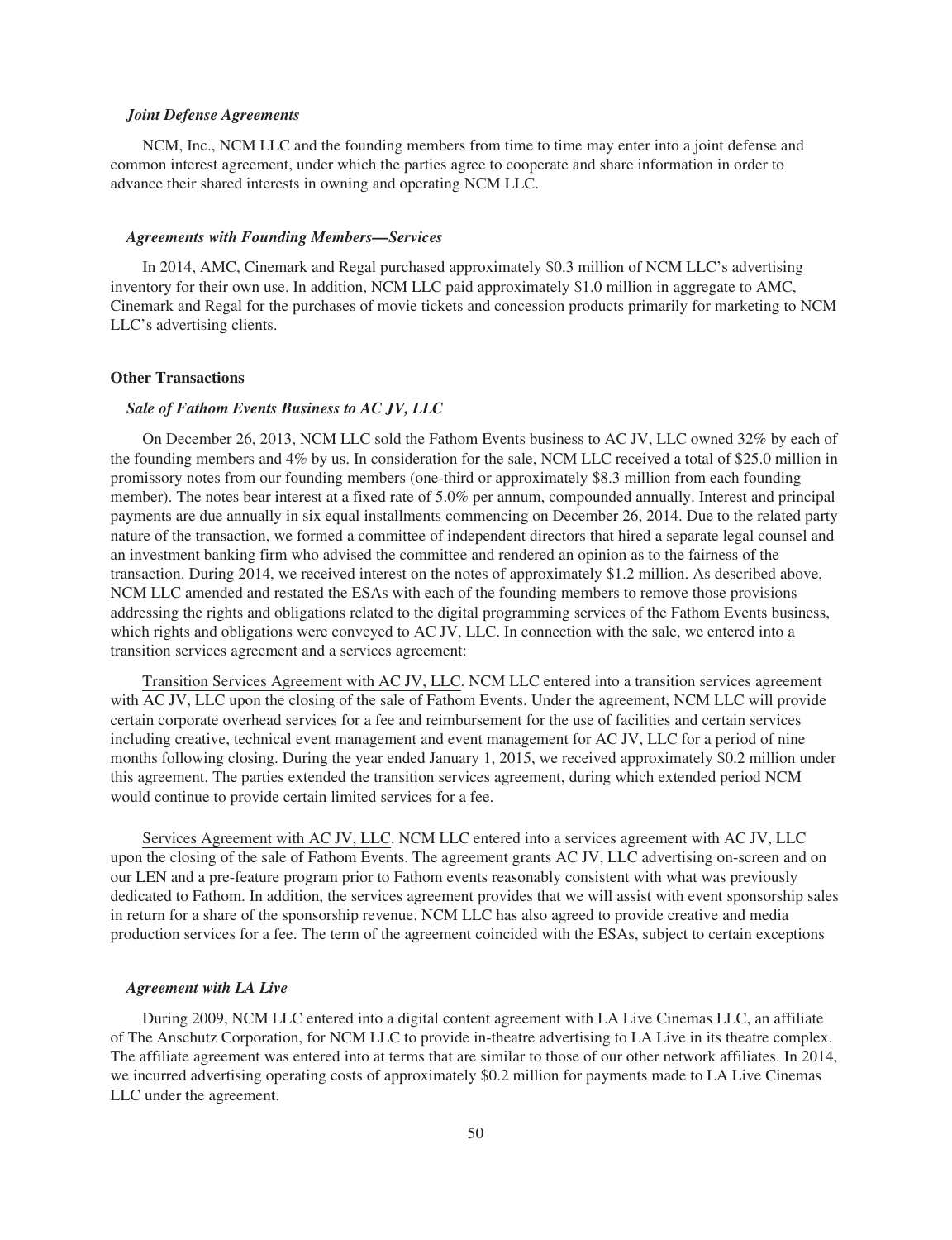#### *Agreement with AEG Live*

NCM LLC entered into a one-year agreement with certain renewal options in August 2014 with AEG Live, an affiliate of The Anschutz Corporation, for AEG Live to showcase musical artists in our *FirstLook* preshow. The Anschutz Corporation is a wholly-owned subsidiary of the Anschutz Company, which is the controlling stockholder of Regal. We received approximately \$0.7 million from AEG Live for these services we provided during 2014.

# *Agreement with Starplex*

During 2009, NCM LLC entered into a network affiliate agreement with Starplex Operating L.P. ("Starplex") for NCM LLC to provide in-theatre advertising services to Starplex in its theatre locations. The affiliate agreement was entered into at terms that are similar to those of our other network affiliates. Starplex is affiliated with Hunt Capital Group LLC, of which James R. Holland, Jr., an independent director (resigned on October 27, 2014), is President and Chief Executive Officer. In 2014, we incurred advertising operating costs of approximately \$3.5 million for payments made to the affiliate under the agreement.

#### *Agreement with Specific Media*

NCM LLC has an agreement with Specific Media, LLC, an interactive media company, under which we have purchase inventory from them and Specific Media sells our remnant inventory. During 2013, Lawrence A. Goodman, an independent director, served on the board of directors of Specific Media, LLC, a privately held company. During 2014, Specific Media generated approximately \$0.3 million in revenue for NCM LLC.

# **Transactions with NCM LLC**

#### *Management Services Agreement*

On February 13, 2007, NCM, Inc. and NCM LLC executed the management services agreement under which we provide certain management services to NCM LLC, including services typically provided by the individuals serving in the positions of president and chief executive officer, president of sales, executive vice president and chief financial officer (interim co-chief financial officers), executive vice president and chief technology and operations officer and executive vice president and general counsel. In exchange for the services, NCM LLC reimburses us for compensation and other expenses of our officers and employees and for certain outof-pocket costs. NCM LLC provides administrative and support services to us, such as office facilities, equipment, supplies, payroll and accounting and financial reporting. The management services agreement also provides that our employees may participate in NCM LLC's benefit plans, and that NCM LLC employees may participate in the National CineMedia, Inc. 2007 Equity Incentive Plan. Pursuant to this agreement, NCM LLC paid us approximately \$10.2 million during 2014.

#### **Review, Approval or Ratification of Transactions with Related Persons**

Since the completion of our IPO in February 2007, our written Statement Of Policy With Respect To Related Party Transactions has required that transactions between us and a Related Person (as defined in the policy) where the aggregate amount involved will or may be expected to exceed \$500,000 be approved by our Audit Committee with any related party transactions below \$500,000 disclosed to our Audit Committee, which is comprised of independent members of our board of directors, in accordance with the guidance in the policy and if the transaction is on terms comparable to those that could be obtained in arm's length dealings with an unrelated third party. Our Audit Committee charter authorizes the Audit Committee to hire financial advisors and other professionals to assist the committee in evaluating and approving any transaction between us and any related party, including our founding members.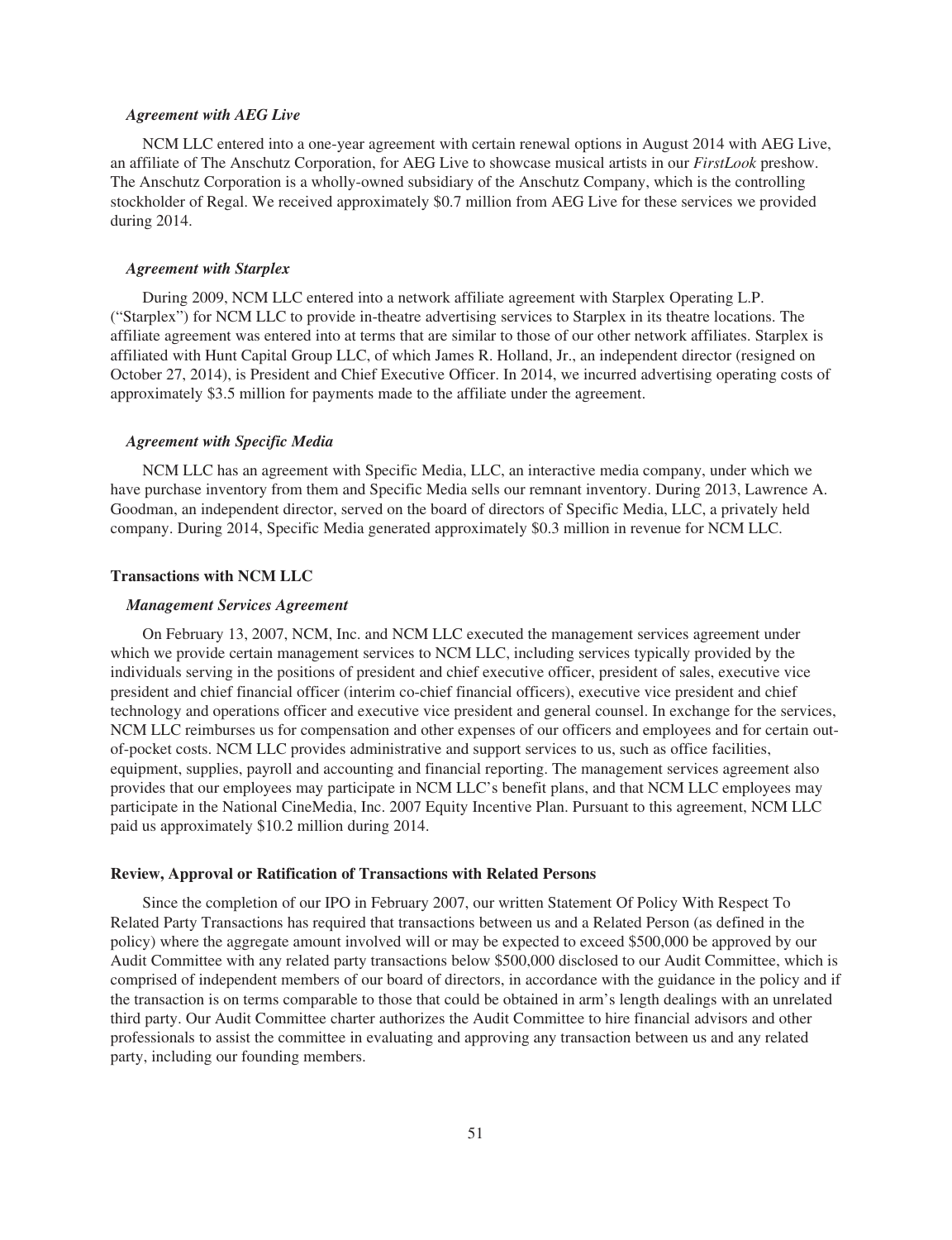The following transactions are exempt from this policy:

- (1) transactions where the Related Person's interest arises solely from ownership of our common stock and all holders of our common stock receive proportional benefits;
- (2) any compensation paid to a director if the compensation is required to be reported in our proxy statement under Item 402 of Regulation S-K and the compensation has been approved by the Nominating and Governance Committee; and
- (3) any employment by us of an executive officer if the related compensation is required to be reported in our proxy statement under Item 402 of Regulation S-K and the compensation has been approved by the Compensation Committee.

The policy provides for pre-approval of a particular category of related party transactions, provided that:

- (a) a proposed pre-approved transaction or series of related transactions would be in the ordinary course of business of NCM, Inc. or NCM LLC, as applicable, and would not require (i) payments to one or more related parties during any fiscal year in excess of \$500,000, or (ii) receipt of payments during any fiscal year from one or more related parties in excess of \$500,000, or (iii) the receipt or transfer of any tangible or intangible property, other than cash, having a fair market value in excess of \$500,000; and
- (b) the terms and conditions of any such transaction or series of related transactions are fair and reasonable to NCM, Inc. or NCM, LLC, as applicable, as determined by NCM, Inc.'s Chief Executive Officer and Chief Financial Officer, in the exercise of their reasonable discretion.

In such cases, the Chief Executive Officer and Chief Financial Officer may authorize, on behalf of the Audit Committee, the entering into of such transaction or series of transactions by NCM, Inc. or NCM, LLC, as applicable. However, a listing of such approved transactions must be provided to the Audit Committee on a periodic basis.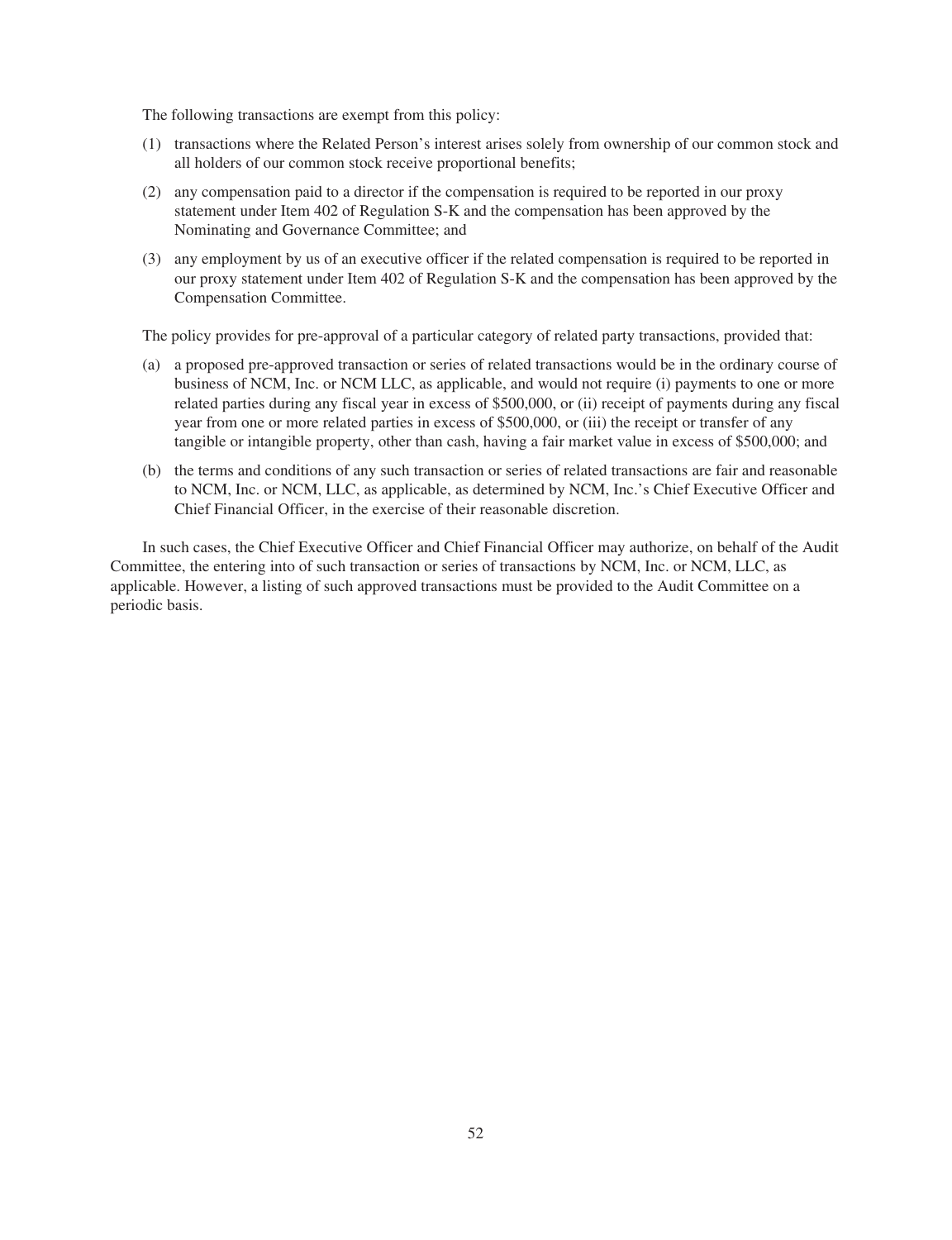# **CORPORATE CODE OF CONDUCT**

We have adopted a Corporate Code of Conduct that applies to our directors, executive officers and all of our employees. We will provide any person, without charge and upon request, with a copy of our Corporate Code of Conduct. Requests should be directed to us at 9110 E. Nichols Ave., Suite 200, Centennial, Colorado 80112- 3405, Attention: Secretary. The Corporate Code of Conduct is also available on our website at *www.ncm.com* at the Investor Relation link. The information on our website is not incorporated into this proxy statement.

We will disclose any amendments to or waivers of the Corporate Code of Conduct on our website at *www.ncm.com*. We have established a confidential hotline and website to answer employees' questions related to the Corporate Code of Conduct and to report any concerns regarding accounting, internal accounting controls or auditing matters. Our Audit Committee also has established procedures to receive, retain and treat complaints regarding accounting, internal accounting controls or auditing matters, and to allow for the confidential, anonymous submission by our employees of concerns regarding questionable accounting or auditing matters.

# **SECTION 16(a) BENEFICIAL OWNERSHIP REPORTING COMPLIANCE**

Section 16(a) of the Exchange Act requires our officers and directors, and persons who own more than ten percent of our common stock, to file reports of ownership and changes in ownership on Forms 3, 4 and 5 with the SEC. Officers, directors and greater than ten percent stockholders are required by SEC regulations to furnish us with copies of all Section 16(a) forms they file. As a matter of practice, we assist many of our directors and all of our executive officers by preparing initial ownership reports and reporting ownership changes, and typically file these reports on their behalf. To our knowledge, based solely on our review of the copies of such forms received by us, we believe that all Section 16(a) filing requirements applicable to our officers, directors and greater than ten percent beneficial owners have been complied with for the fiscal year ended January 1, 2015, except for a Form 4 filing by Mr. Meyer that was two days late and a Form 3 filing by Mr. Lesinski due December 29, 2014 and filed January 5, 2015. In addition a Form 3 for Ms. Miles was filed in June 2014 for an initial reporting date in June 2011.

#### **HOUSEHOLDING**

As permitted by applicable law, we intend to deliver only one copy of certain of our documents, including Notice of Internet Availability of Proxy Materials, proxy statements, annual reports and information statements to stockholders residing at the same address, unless such stockholders have notified us of their desire to receive multiple copies thereof. Any such request should be directed to National CineMedia, Inc., 9110 E. Nichols Ave., Suite 200, Centennial, Colorado 80112-3405, Attention: Investor Relations, or by telephone at (303) 792-3600 or (800) 844-0935. Upon request, we will promptly deliver a separate copy. Stockholders who currently receive multiple copies of the proxy statement at their address and would like to request householding of their communications should contact their broker.

#### **PROPOSALS OF STOCKHOLDERS**

Our bylaws provide that stockholders seeking to bring business before an annual meeting of stockholders, or to nominate candidates for election as directors at an annual meeting of stockholders, must provide timely notice in writing. To be timely, a stockholder's notice generally must be delivered to and received at our principal executive offices, not less than 90 days nor more than 120 days prior to the first anniversary of the preceding year's annual meeting; provided, that in the event that the date of such meeting is advanced more than 30 days prior to, or delayed by more than 70 days after, the anniversary of the preceding year's annual meeting of our stockholders, a stockholder's notice to be timely must be so delivered not earlier than the close of business on the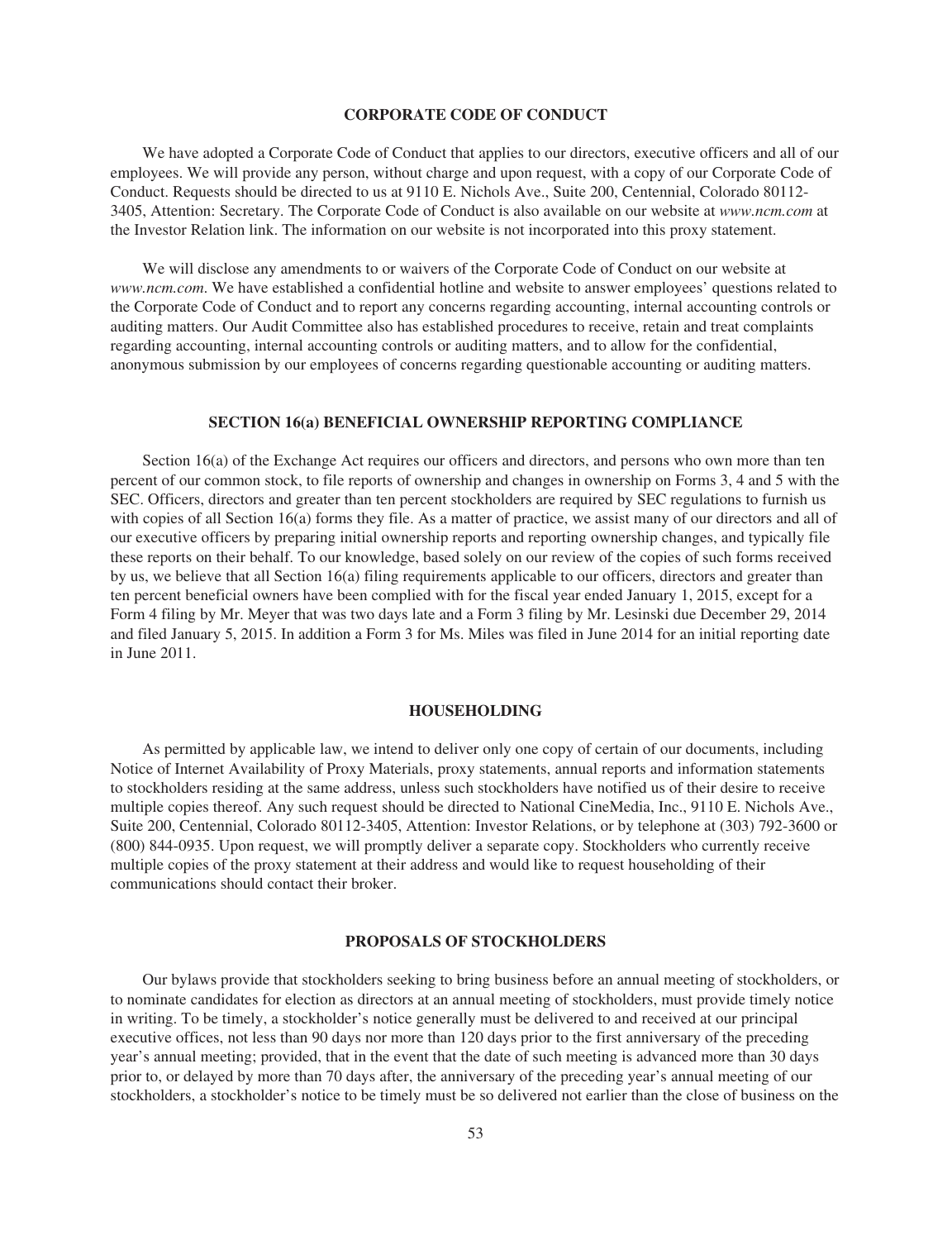120th day prior to such meeting and not later than the close of business on the later of the 90th day prior to such meeting or the 10th day following the day on which public announcement of the date of such meeting is first made. Our bylaws also specify certain requirements as to the form and content of a stockholder's notice. These provisions may preclude stockholders from bringing matters before an annual meeting of stockholders or from making nominations for directors at an annual meeting of stockholders.

Stockholders wishing to include proposals in the proxy material in relation to the annual meeting in 2016 must submit the proposals in writing so as to be received by the Secretary at our executive offices, no later than the close of business on November 26, 2015. Such proposals must also meet the other requirements of the rules of the SEC relating to stockholders' proposals and the provisions of our Certificate of Incorporation. If we are not notified of intent to present a proposal at our 2016 annual meeting between January 8, 2016 and February 7, 2016, we will have the right to exercise discretionary voting authority with respect to such proposal, if presented at the meeting, without including information regarding such proposal in our proxy materials.